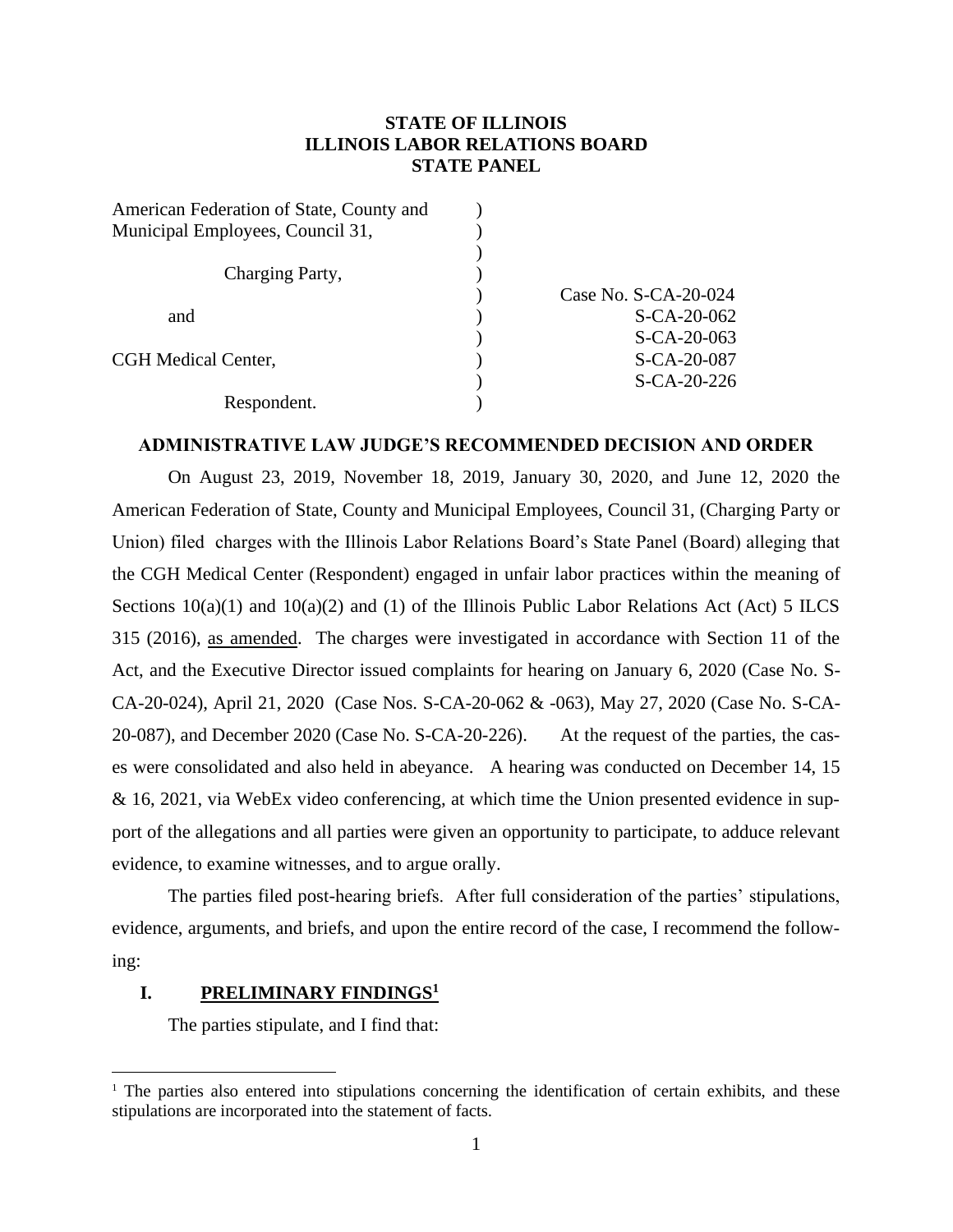- 1. The Respondent, CGH Medical Center, is a public employer within the meaning of Section 3(o) of the Illinois Public Labor Relations Act.
- 2. The Respondent is subject to the jurisdiction of the Board's State Panel pursuant to Section  $5(a-5)$  of the Act.
- 3. The Union, American Federation of State, County and Municipal Employees, Council 31, is a labor organization within the meaning of Section 3(i) of the Act.

#### **II. ISSUES AND CONTENTIONS**

This consolidated case raises numerous issues, which fall into two broad but overlapping categories. The first group of issues concerns the Respondent's no-solicitation policy. Within this group, the first set of issues is whether the Respondent violated Section 10(a)(1) of the Act by allegedly maintaining an overly broad no-solicitation policy, by allegedly enforcing its nosolicitation policy more strictly in response to union organizing efforts, and by enforcing its nosolicitation policy in a discriminatory matter. Another issue related to the no-solicitation policy is whether the Respondent violated Sections  $10(a)(2)$  and (1) of the Act when it issued a verbal warning to Brandi Barron on August 15, 2019, allegedly to discriminate against her because of her union activity.

The second group of issues concerns the Respondent's treatment of employee Brandi Barron following the verbal warning. These issues are whether the Respondent violated Sections 10(a)(2) and/or Section 10(a)(1) of the Act when it allegedly changed Barron's job duties, more closely scrutinized her work, issued her a five-day suspension, reduced her hours, and ultimately terminated her employment.

The Union alleges that the Respondent's no-solicitation policy is overly broad as written and as applied. It further asserts that the Respondent unlawfully enforced its no-solicitation policy in response to union organizing efforts and applied it in a discriminatory manner, to limit union solicitation and union discussions.

The Union next argues that the Respondent violated Sections  $10(a)(2)$  and (1) of the Act by taking a number of adverse employment actions against Barron, a vocal union supporter. It asserts that the Respondent issued a verbal warning to Barron about the no-solicitation policy in whole or in part because of union animus. The Union suggests that the verbal warning qualified as an adverse employment action because the Respondent claimed that a verbal warning was part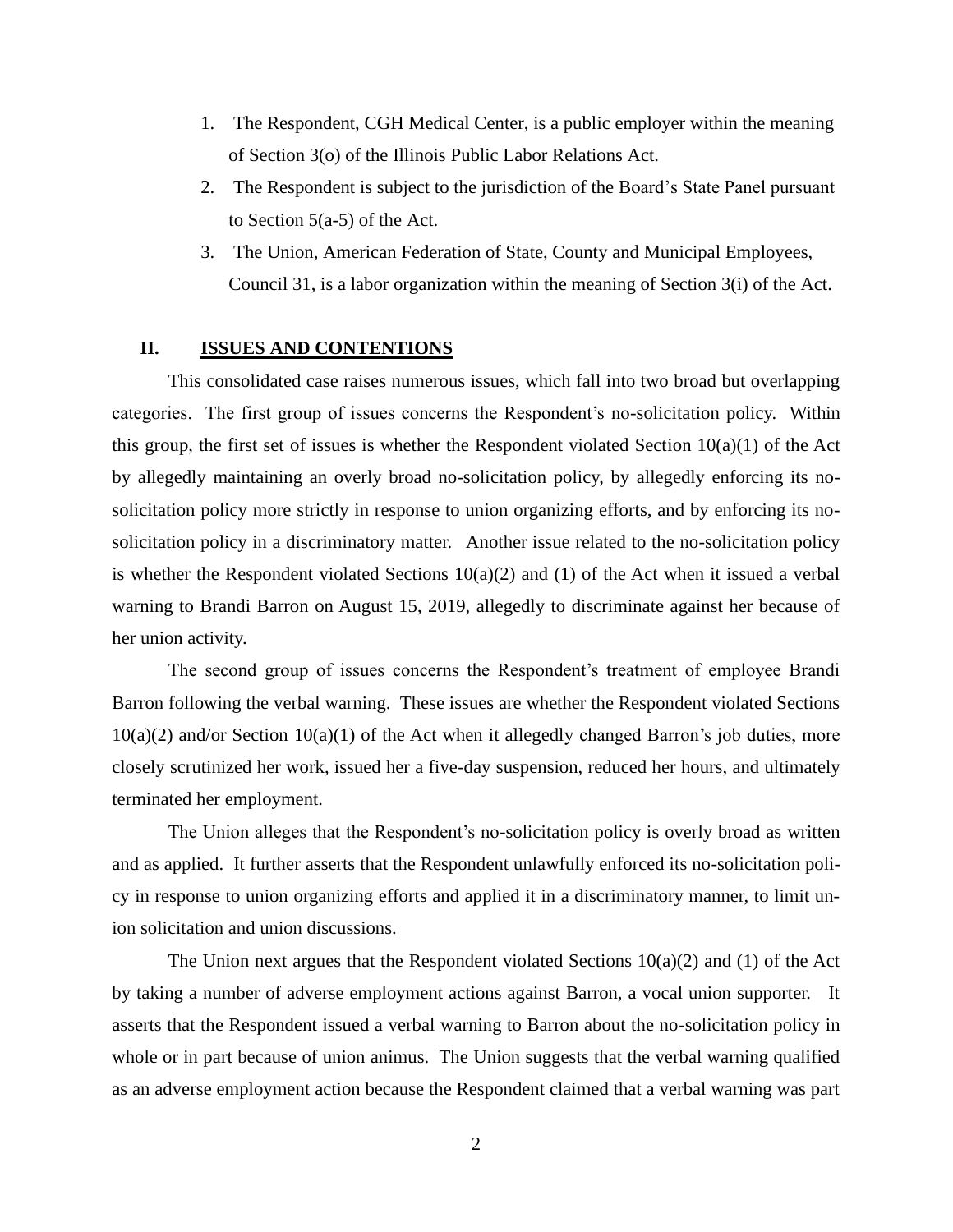of its disciplinary process and also referenced the warning in formal discipline it issued against Barron. The Union further asserts the Respondent's warning was based on union animus because the Respondent singled Barron out while tolerating non-work-related solicitation and speech throughout the clinics and hospital.

The Union next argues that the Respondent's decisions to change Barron's job duties and more closely scrutinize her work were additional instances of the Respondent's discrimination against Barron because of her union or protected, concerted activities. The Union notes that the Respondent changed her duties and began giving her work greater scrutiny immediately after she confronted President Paul Steinke about working conditions on behalf of other employees. The Union contends that the Respondent offered, suspicious, shifting and pretextual reasons for removing her obligation to perform rounding and directing her to test the new upgrades to the NextGen system and create educational documents instead. The Union argues that the Respondent removed her rounding duties and obligation to respond to non-scheduled training requests in order to limit her contact with other employees and her opportunities to discuss the union with them. The Union further argues that the Respondent added new duties, for which Barron was not trained, to set her up for failure.

The Union argues that the Respondent additionally discriminated against Barron when it suspended her for five days. It contends that the timing of the suspension, like the timing of the change in Barron's duties, was suspicious, occurring shortly after her discussion with Steinke. The Union notes that it also came on the heels of other discriminatory acts including the Respondent's change to Barron's duties. The Union further asserts that the Respondent's unlawful motive is evident from the fact that the basis for the discipline was not credible, and that the Respondent's agents failed to investigate the alleged misconduct, offered conflicting grounds for the suspension, revived stale matters, and demonstrated an intent to set Barron up for failure.

The Union likewise contends that the Respondent violated Sections  $10(a)(2)$  and (1) of the Act when it reduced Barron's work hours. The Union argues that the Respondent's decision to reduce Barron's hours is tainted by its shifting and pretextual reasons for removing Barron's rounding and related duties because the removal of those duties justified the reduction in hours. The Union suggests that Director Matt Tichler's response to Barron's inquiry about supplementing her income with part-time work likewise demonstrates his animus towards her protected activities because he knowingly misrepresented the law so that she would agree to change her posi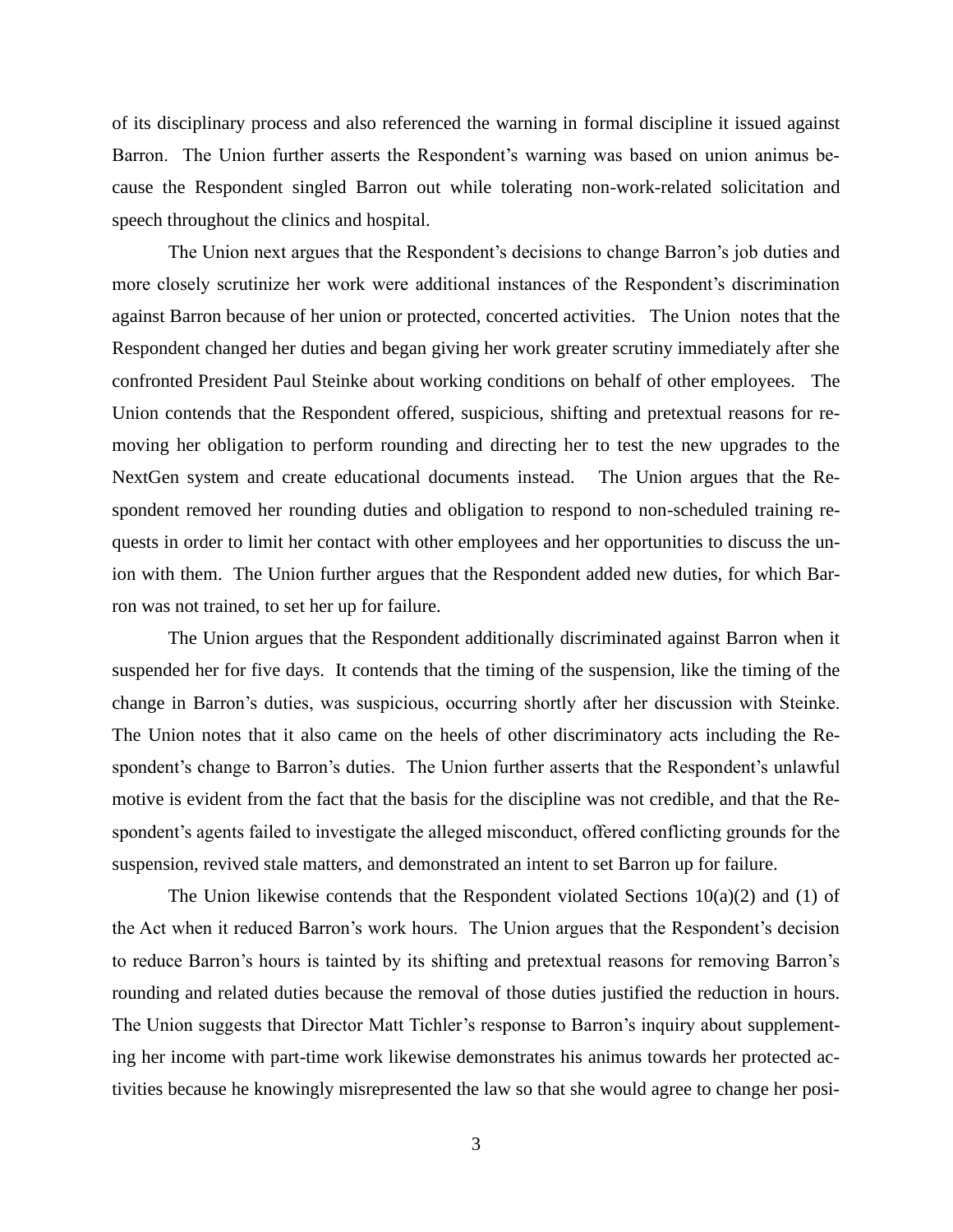tion from part-time to full-time.

Finally, the Union concludes that the Respondent violated the Act when it terminated Barron's employment. It asserts that Respondent's decision to eliminate Barron's position was a pretext to remove one of the most vocal union supporters at CGH. The Union emphasizes that Barron's duties continue to be performed, albeit by a different title, and that the Respondent did not explain why it determined to remove Barron's duties and transfer them to another position. The Union also faults the Respondent for failing to give Barron preference in applying for a medical assistant position in lieu of termination.

The Respondent argues that its solicitation and distribution policy is lawful on its face and narrowly tailored. The Respondent denies that it discriminatorily enforced its policy in response to the Union's organizing efforts. It asserts that it did not knowingly allow solicitation in working areas. In the alternative, it distinguishes fundraisers and sales, which sometimes occurred in working areas, from pro- and anti-union solicitation and distribution. The Respondent denies that statements made by laboratory management interpreting the solicitation and distribution policy violated the Act. In the alternative, the Respondent argues that management corrected its misstatements and that no reasonable employee would have been coerced by them under the circumstances.

The Respondent denies that it discriminated against Barron in violation of Section  $10(a)(2)$  and (1) of the Act when it talked to her about the solicitation and distribution policy. It reasons that the counseling was not an adverse action and that it treated Barron similarly to employees alleged to have advocated against the union.

The Respondent denies that it discriminated against Barron in violation of Section  $10(a)(2)$  and (1) of the Act when it changed her job duties. The Respondent asserts that it did not subject Barron to an adverse employment action when it required Barron to create training materials because that obligation was an essential function of her job. It further argues that this decision was unrelated to Barron's union activity and instead motivated by its need for the materials. The Respondent further contends that there is no causal connection between Barron's union activity and the Respondent's decision to remove rounding from Barron's duties because there is no evidence that the decision-maker knew of Barron's protected activities.

The Respondent denies that it violated Sections  $10(a)(2)$  and  $(1)$  of the Act when it monitored Barron's progress on educational materials and asked her to account for her time. It justi-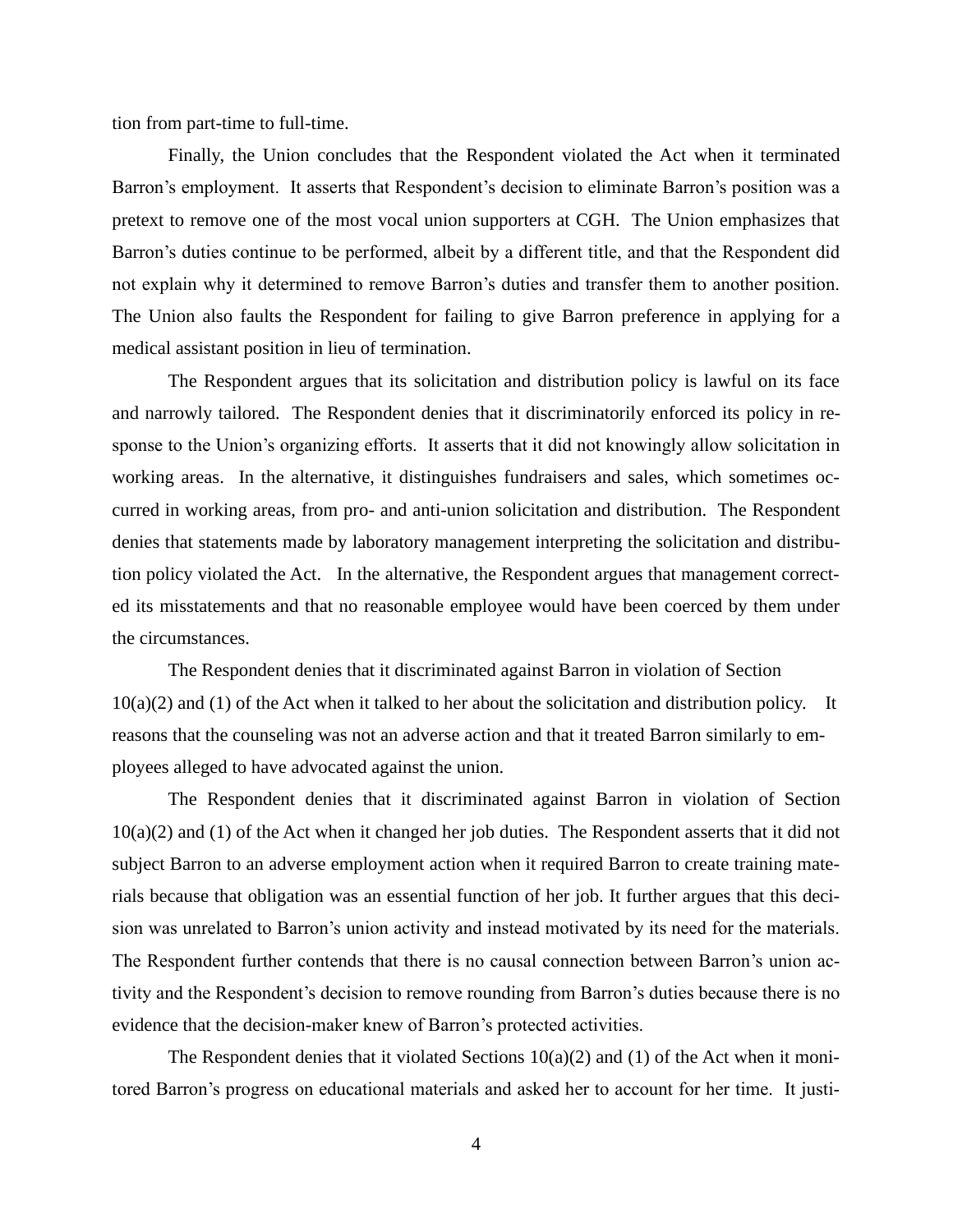fies its inquiries into Barron's progress on the grounds that Barron was unresponsive and did not report back on her own. The Respondent contends that it asked Barron to account for her time because the quality and quantity of her work was not commensurate with the amount of time she purportedly spent on the assignment.

Next, the Respondent denies that it violated Sections  $10(a)(2)$  and (1) of the Act when it issued Barron a suspension. The Respondent asserts that the suspension was unrelated to Barron's union activity and instead resulted solely from Barron's disregard of authority, insubordination in connection with a work assignment, and a litany of complaints submitted by employees, upon which the Respondent relied in good faith. The Respondent notes that there is no evidence of disparate treatment and further asserts that Barron's supervisor offered consistent reasons for issuing the suspension. In the alternative, the Respondent contends that it would have taken the same action notwithstanding Barron's union activity.

The Respondent denies that it violated Sections  $10(a)(2)$  and (1) of the Act when it reduced Barron's hours, reasoning that it based its decision on its removal of her rounding duties. The Respondent contends that its removal of Barron's rounding duties was lawful and that its subsequent reduction of Barron's hours as a result of that earlier decision was likewise lawful.

Finally, the Respondent contends that it acted lawfully when it terminated Barron's employment. It asserts that it eliminated Barron's position for legitimate business reasons, to save costs and help alleviate the financial burden of the pandemic. It further emphasizes that Barron's position became redundant.

# **III. FINDINGS OF FACT**

## 1. CGH Medical Center

CGH Medical Center is a community hospital and clinic system. There is one main clinic attached to the hospital and 17 satellite clinics. Dr. Paul Steinke is CEO and President of CGH Medical Center. Shane Brown became the Vice President of CGH of Physician's Services in fall of 2019. In 2019 and 2020, Kristie Geil was the CGH Medical Center Vice President of Patient Care Services and Chief Nursing Officer. Mary Jean Derreberry held the positions of Director of Home Nursing and Nursing Professional Development from 2018 to 2020 and Director 2E Surgical, Ambulatory Care and Pain Clinic from 2002 to 2018. Sandi Baylor-Schmidt is the Director of Human Resources. Patty O'Brien is the Supervisor of Employee Relations.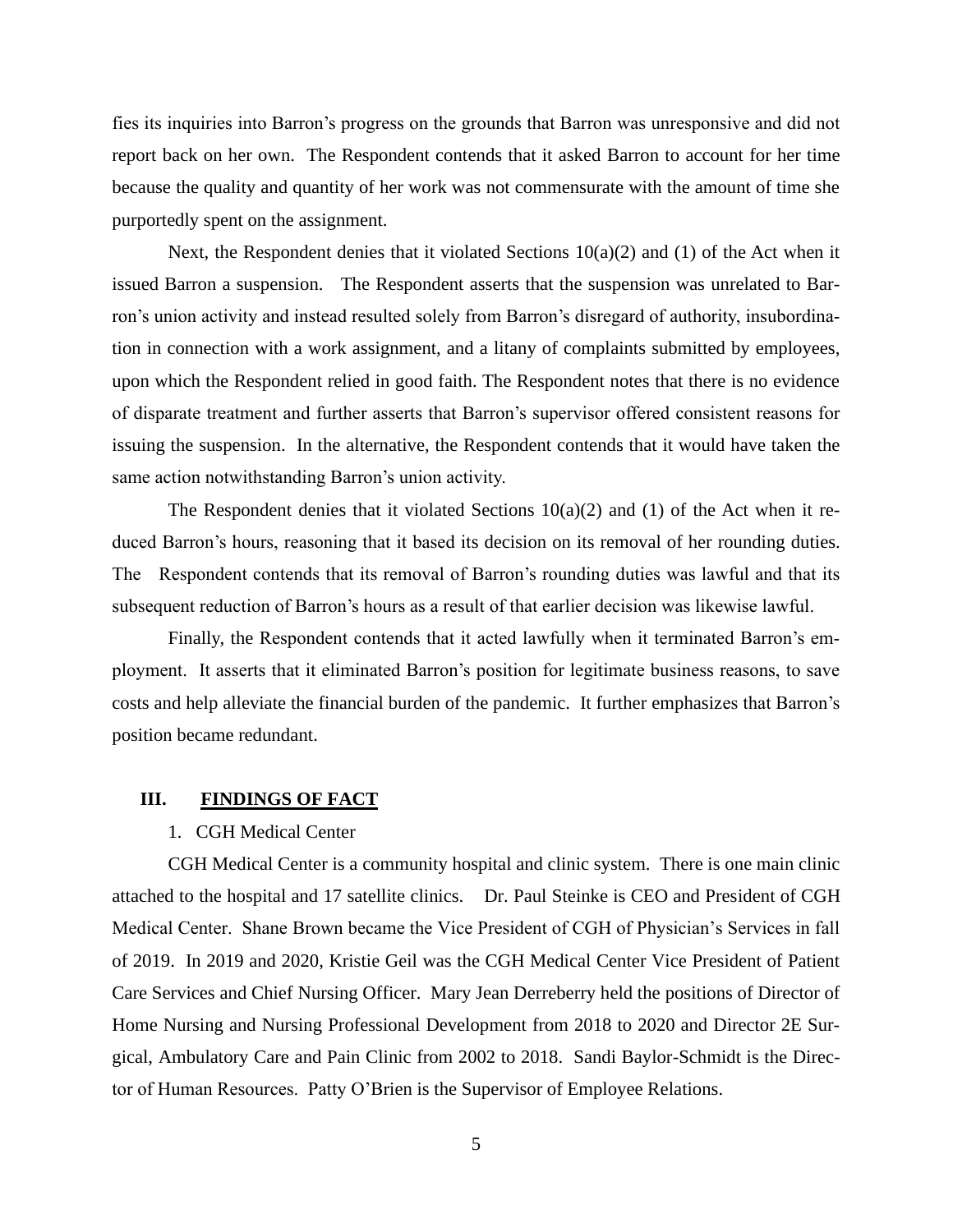Randy Davis is CGH's Chief Information Officer. Larry Brandon was the Director of the Electronic Medical Records (EMR) Department until January 2018, when Matt Tichler, formerly an application analyst, assumed the position.<sup>2</sup> The EMR Department supports employees of CGH and outpatient clinics on the use of NextGen, an electronic medical record charting system used to document day-to-day interactions between staff and patients.<sup>3</sup>

The Director of the EMR Department oversees four application analysts in the EMR department, Kevin Harshman, Ashley Roux, Arron Dry, and Greg Hepner. Harshman is the most senior of these application analysists.<sup>4</sup> The application analysts design templates for use on the NextGen system, train users on how to use the templates, and help uses with other issues they encounter with the NextGen system. In 2017, the EMR Department employed a part-time EMR Trainer, who later left her employment there.

2. Brandi Barron Applies to the EMR Trainer Position and Becomes CGH's Full-Time EMR Trainer

Barron was a medical assistant at CGH from 2012 to 2017 first in the Surgical Podiatry Department and then at the Lynn Boulevard Clinic. In 2017, Barron applied for the position EMR Trainer in 2017 at the suggestion of Application Analyst Harshman, who had observed her use of the EMR system on the job and saw that she used the system better than most people. Barron did not see a posting for the EMR Trainer position before she applied.

The EMR Trainer job description states that the position holder is responsible for providing training to new and existing clinic staff on various functions and capabilities on the NextGen EMR, developing training materials for end users, and acting as a clinical liaison for other EMR department staff. The position requires Medical Assistant (MA) certification or higher and also requires proficiency in Microsoft Word.

Barron interviewed for the position. Then-Director Larry Brandon and then-Advance Application Analyst Matt Tichler conducted the first two interviews. During one of these interviews, Brandon informed Barron that the position of EMR Trainer was a full-time position. He noted that the person who previously held the position had worked only part time and that he, Brandon believed that training would be more effective if the EMR Trainer worked full time. At

<sup>&</sup>lt;sup>2</sup> Brandon assumed Tichler's former of application analyst and begin working from a remote location.

<sup>&</sup>lt;sup>3</sup> The hospital uses a different medical records system.

<sup>4</sup> The record refers to him as a Senior Application Analyst and also as an Advanced Application Analyst.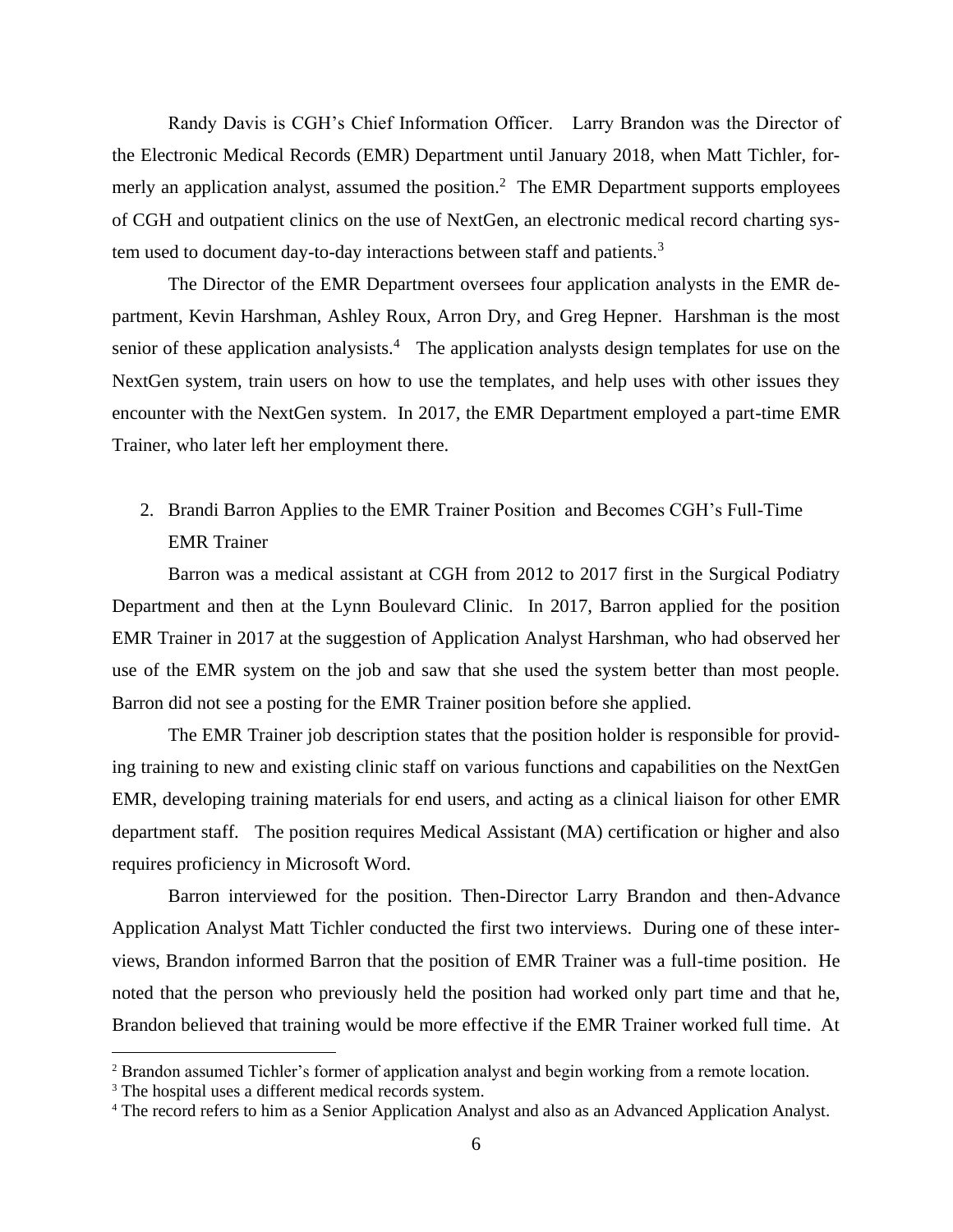hearing, Tichler further explained that the Respondent changed the position to full-time because the previous position holders were leaving because they were not getting enough hours and the department was not receiving applicants for the position when it was advertised as part-time.

Brandon also informed Barron of the position's duties and responsibilities. He stated that the EMR Trainer would be responsible for training new and current employees on how to use the medical records system. The EMR Trainer would be responsible for rounding 13 satellite clinics and the main clinic. When rounding, the EMR Trainer would be responsible for visiting different satellite clinics and being visible to employees to help them learn the NextGen system, if they needed it.

During one of the interviews, Brandon asked Barron whether she could use Microsoft Word. Barron replied that she had basic skills in Word, explaining that she could make bullet points. Tichler and Brandon indicated that she could learn on the job.

In April 2017, the Respondent offered Barron the position, and Barron accepted it. Barron began working in her position in May 2017, with a schedule of Monday through Friday 8 to 5 pm. As EMR Trainer, Barron trained CNAs, MAs, LPNs, RNs, nurse practitioners, medical assistants, physician's assistants, and doctors on how to use the Next Gen System. Barron would also go to employees' work locations a couple of times a week to perform training because they were unable to come to her. Providers would call or email her to ask her to perform training, which would last from one to six hours, and sometimes longer upon request. Barron would inform her supervisor via phone, email, text, or skype that she was going to a provider's office to assist them.

Barron performed rounding on a monthly basis. If no one needed her assistance while she was rounding, she would observe employees while they were working and would suggest short cuts to make their work more efficient or point out things they were missing. The frequency of Barron's visits to each clinic varied from once to twice a month. Barron would inform her supervisor via email, phone, text, or skype, as to where she was going.

In January 2018, Tichler assumed his position as EMR Director and became Barron's supervisor. In June of that year, Tichler issued Barron an evaluation in which he rated her overall as meeting standards but gave her an exceeds standards rating for her ability to demonstrate "flexibility to changing needs of the work when required." His comments included the following statement: "The results are there in that her rounding to the different clinics is beneficial in get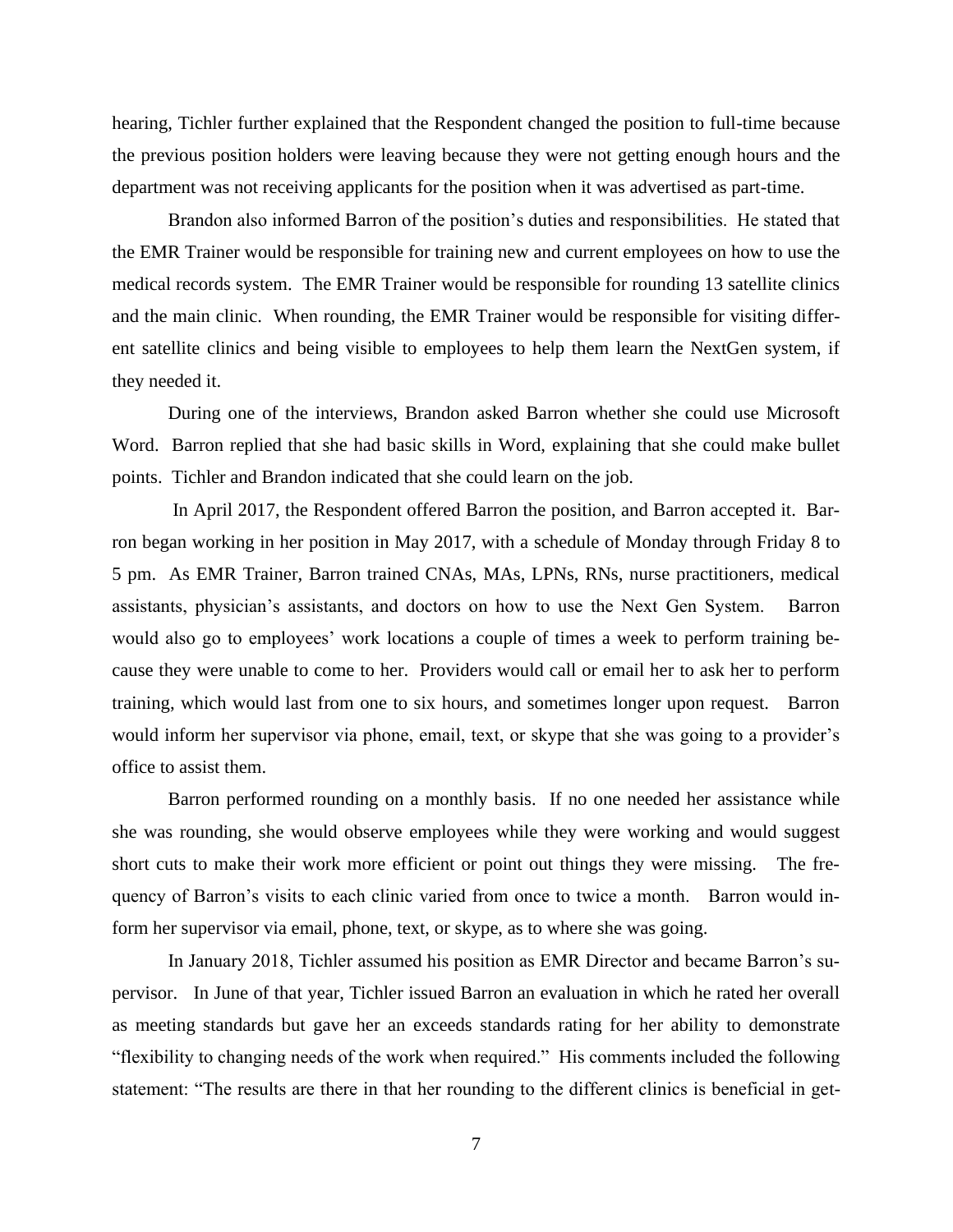ting the word out on any new updates as calls to the Help Desk are minimal after a major project goes live."

#### 3. Barron's Performance-Related Events in April through June 2019

In April 2019, the director of the CGH daycare center, located across the street from the main clinic, informed Tichler that she believed Barron had clocked into work before dropping off her child at the day care center. The director informed Tichler that she noticed Barron going into the medical center building and then coming out again to the daycare center to drop off her child. She also reported that Barron had admitted to a staff member that she was already punched in when she dropped off her child.

On April 23, 2019, Tichler went to the daycare center to observe Barron. He saw that she went into the main clinic and then dropped off her child at day care afterward. He then checked Barron's timecard and saw that Barron had punched in before dropping off her child at the day care.

Later that day, Tichler spoke to Barron about the incident and told her that her conduct was unacceptable. Barron explained that she was going to be rounding at the satellite clinics that day and thought she would be saving time, but she apologized for her conduct and said she would not do it again.<sup>5</sup> Tichler did not discipline Barron for this incident. After April 23, 2019, Barron never again clocked in before bringing her child to day care.

In the same month, CIO Davis informed Tichler about complaints he had received from providers that Barron had provided them with inadequate trainings. On April 30, 2019, Tichler addressed the matter with Barron by teaching her about the primary care templates on NextGen, instructing her to familiarize herself with them on her own.

On May 19, 2019, Tichler received a report from Becky Foy about Barron's performance. Foy had received a report from Erika Stach, a nurse practitioner in surgery, claiming that Barron's training was inadequate. Tichler did not investigate the complaint and did not speak to Barron about it. He did not have independent knowledge of this alleged complaint and did not

<sup>&</sup>lt;sup>5</sup> I credit Barron's description of her response to Tichler over Tichler's description. Although Tichler initially offered testimony that contradicted Barron's account, he later admitted that his memory of her statements was unclear; and his initial descriptions of Barron's statement are not relied upon. Tr. P. 625.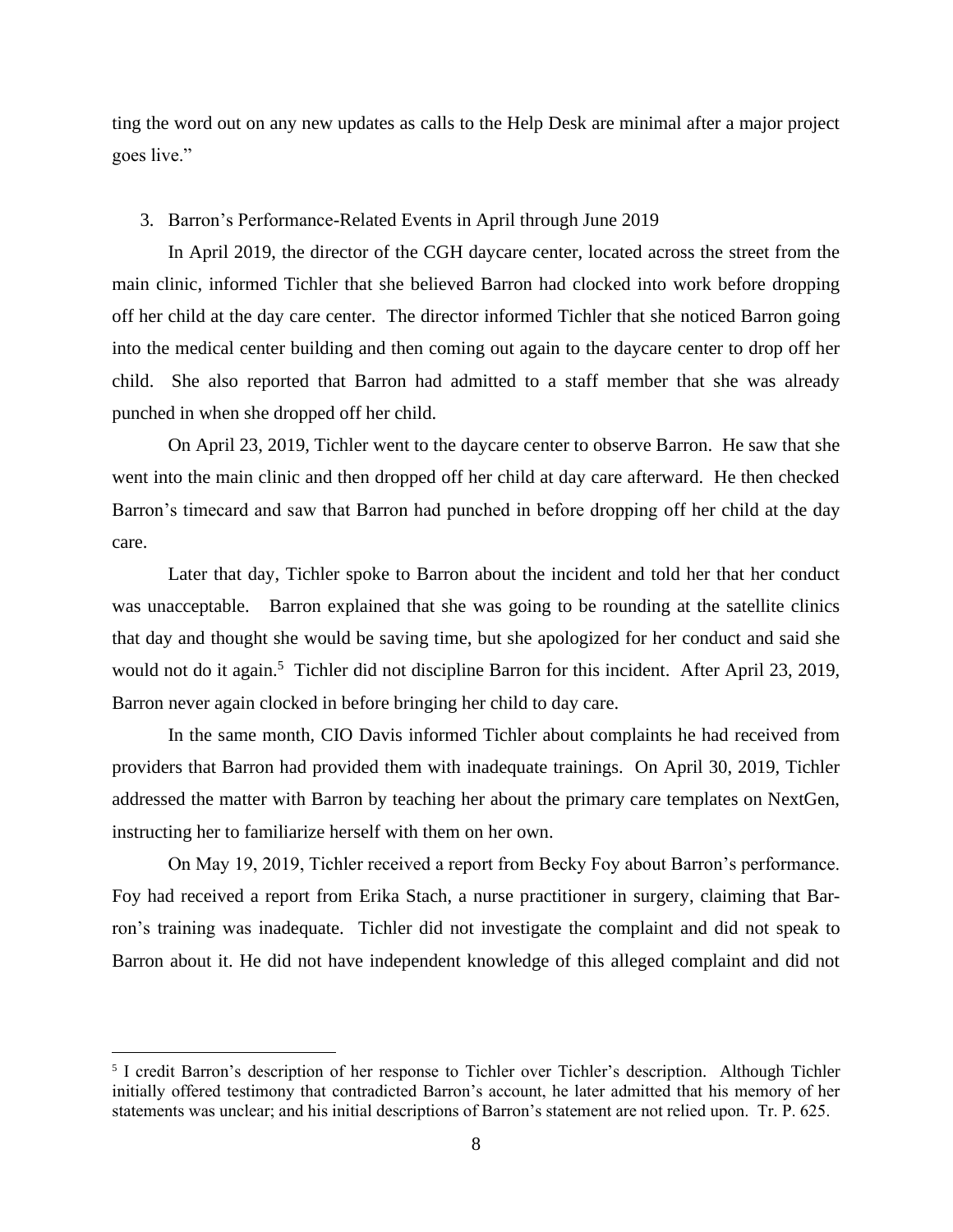investigate it.<sup>6</sup>

In or around early June, 2019, Tichler met with Barron and Roux to discuss their roles in an up-coming multi-day training event, scheduled for June 6 & 7, 2019. To help effectuate further trainings on med module, Tichler instructed Barron to develop materials for the change in the template and to submit her work to Roux. Barron created some draft training documents and submitted them to Roux. The documents she provided included screenshots of the templates, but those screenshots did not include visual instructions with annotations because Barron did not know how to create such graphics. Roux created her own graphics in lieu of the ones Barron had inserted, and Barron noted that those graphics were colorful and better than hers had been. Between July and November 2019, Barron did not seek training to improve her skills in making graphics for educational training materials.

## 4. Brandi Barron's Union Activity and Solicitation of Union Support

On June 8, 2019, the Union's organizational plan at CGH Medical Center went public. Barron was involved in the union organizing efforts. She signed a letter entitled "Open Letter to Our Coworkers," which listed the names and signatures of other union supporters at CGH Medical Center. The letter described the benefits of unionization and urged employees to sign cards in support of AFSCME to improve wages, benefits, and working conditions. The Union posted this open letter to a public Facebook page maintained by the Union. On August 4, 2019, it also mailed the open letter to all employees for whom the Union had an address.

Around his time, Barron spoke to employees at CGH Medical Center about the Union while she was clocked out on break or during lunch when both she and the other employees were clocked out.

- 5. Solicitation and Distribution at CGH Medical Center
	- a. The Respondent's Written Policy

The Respondent maintains a policy addressing solicitation and distribution. It states the following in most relevant part:

[I]t is the policy of CGH Medical Center to prohibit solicitation of all kinds and

<sup>&</sup>lt;sup>6</sup>Tichler explained that he did not raise the issue with Barron because he had spoken with Barron a few weeks earlier about similar complaints and wanted to give Barron an opportunity to improve herself.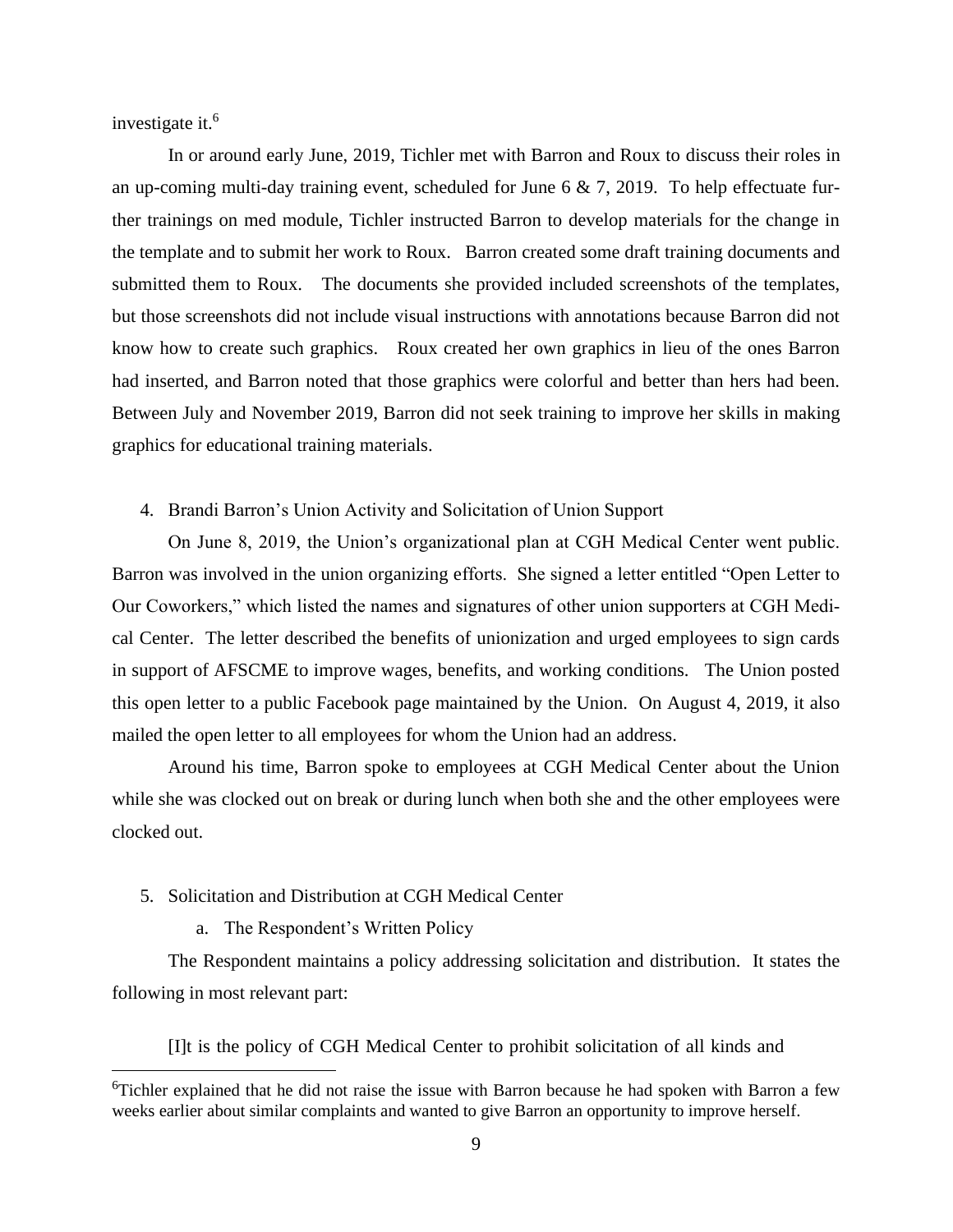distribution of printed or written literature or other material on CGH Medical Center property.

The term "solicitation" includes, but is not limited to: asking employees to sign a petition, requesting employees to join or become a member of a group, soliciting an employee's support for a political candidate, asking employees to participate in wagers or gambling pools of any kind, or otherwise requesting employees' support or commitment with respect to causes, groups, or interests. Solicitation as here defined does not include fund raising activities on behalf of CGH Medical Center sponsored or endorsed charities.

Employees are prohibited from solicitation and distribution of any kind of while either party is on working time. Working time means the period between an employee[']s starting time and quitting time during which the employee is expected to be on duty and engaged in the performance of work. Working time excludes time the employee is not required to be engaged in the performance of work such as meal and/or break periods.

Solicitation of any kind is prohibited at all times in immediate patient care areas. Such areas include but are not limited to patient rooms, operating rooms, all areas where patients receive any type of treatment, all corridors adjoining any of the aforementioned, sitting rooms accessible to and used by patients and any places designated for the exclusive use of patients.

Distribution of any kind is prohibited at all times while in working areas. Working areas include patient care areas, kitchens, laundry or supply rooms, laboratories and offices. Employee locker rooms, employee restrooms, employee lounges and parking lots are not considered to be working areas.

Employees are not allowed to solicit or distribute materials in such a way as to interrupt or interfere with the work of other employees.

…

Employees violating this policy are subject to disciplinary action up to and including discharge.

b. Testimony Regarding Solicitation/Distribution Practices at CGH Medical Center Facilities and Use of Workspace

Eleven employees testified on behalf of the Union about employees' practices concerning discussion of non-work topics during work time in their respective departments and work areas and solicitation and distribution practices at CGH Medical Center Facilities. RN Jodi Thompson and CNA Nicole Tessendorf testified to practices in the Emergency Department, where they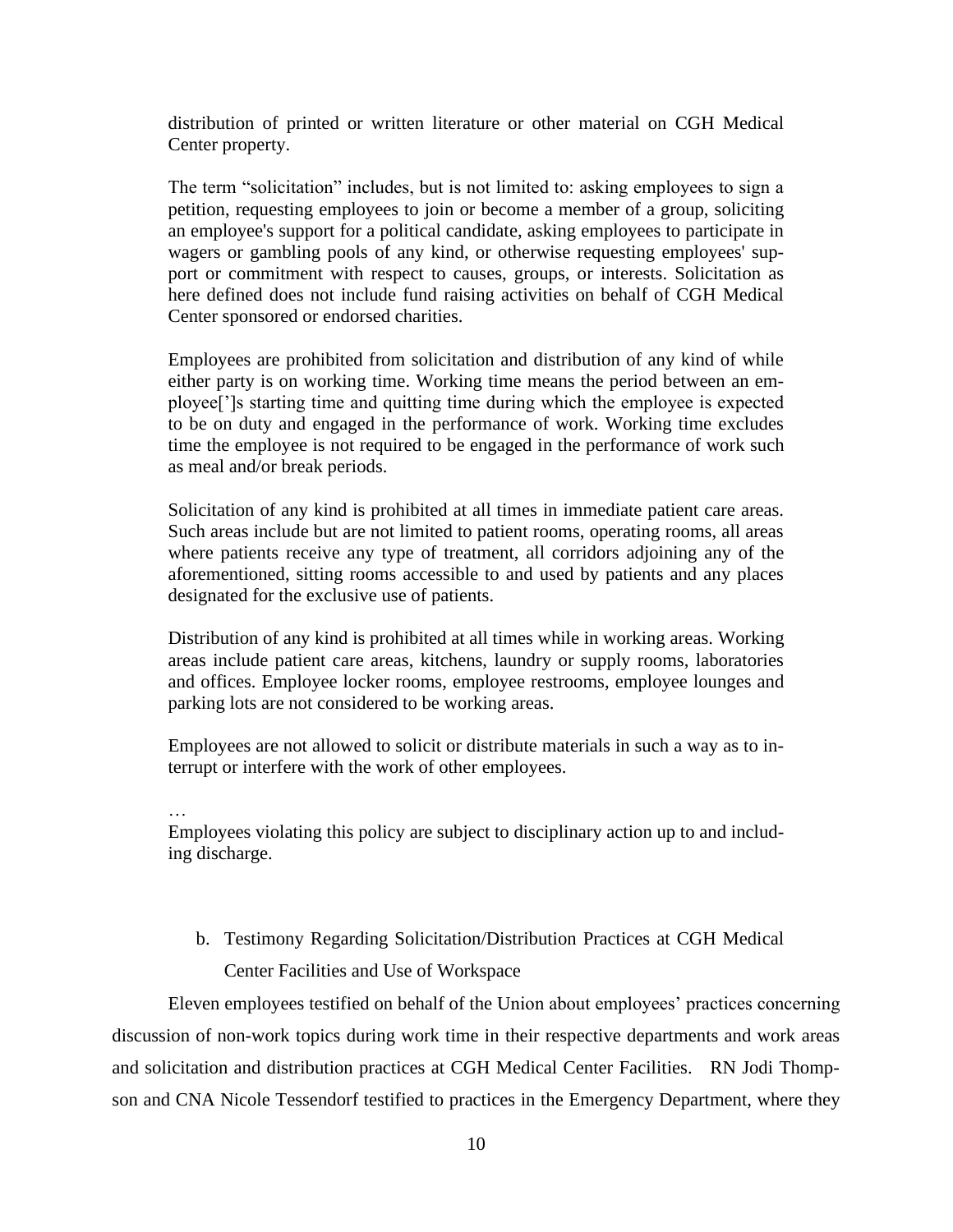both work. RN Manual Mooney and CNA Linda Bell testified to practices on the medical floor, which is on the third floor of the hospital, where they worked at all times material.<sup>7</sup> RN Faith Langenfeld (vascular clinic) and LPN Diane Gaumer (urology department) testified to practices on the third floor of the main clinic, which is attached to the hospital. RN Kami Shank testified to practices in the Surgery Department within the main clinic, where she worked at all times material. Medical Technologist Shelly Houzenga testified to practices in the laboratory, where she works. RN Darcie Bettner testified to practices in the CGH Home Nursing Department, located in the basement of the Lynn Boulevard Clinic, where she works. Medical Assistant Nicole Dornes testified to practices within the cardiology clinic. EMR Trainer Barron testified to practices within the EMR Department and her observation of practices in the clinics she visited while traveling to perform training.

Baylor-Schmidt offered testimony about her observations, from management's perspective.

## c. Non-work discussions at work

All eleven Union witnesses testified consistently that in 2019 and in prior years, employees in their respective departments would discuss non-work-related topics while working. While each witness listed a different selection of commonly discussed topics, overall, the topics were wide-ranging. They included vacations, family, weekend plans, the news, sports, Christmas gifts, politics, religion, TV, and food. Prior to October 2019, employees in the emergency room also discussed the union on a daily basis. These discussions included pro and anti-union sentiments.

Such non-work discussions were frequent and occurred continuously through the day. Langenfeld stated that the discussions took place "every day throughout the day." Gaumer noted that the discussions occurred "every day, all day long." Thompson testified that employees would discuss non-work matters while working "all the time" and whenever they had a chance to talk.<sup>8</sup>

d. Non-work-related solicitations at work

Baylor-Schmidt testified that in cases where solicitations find their way into working are-

<sup>7</sup> Bell worked there from 2016 to August 2019 and then September 25, 2019 through March 2020.

<sup>&</sup>lt;sup>8</sup> She further noted that she was unaware of any complaints made to CGH management about those discussions.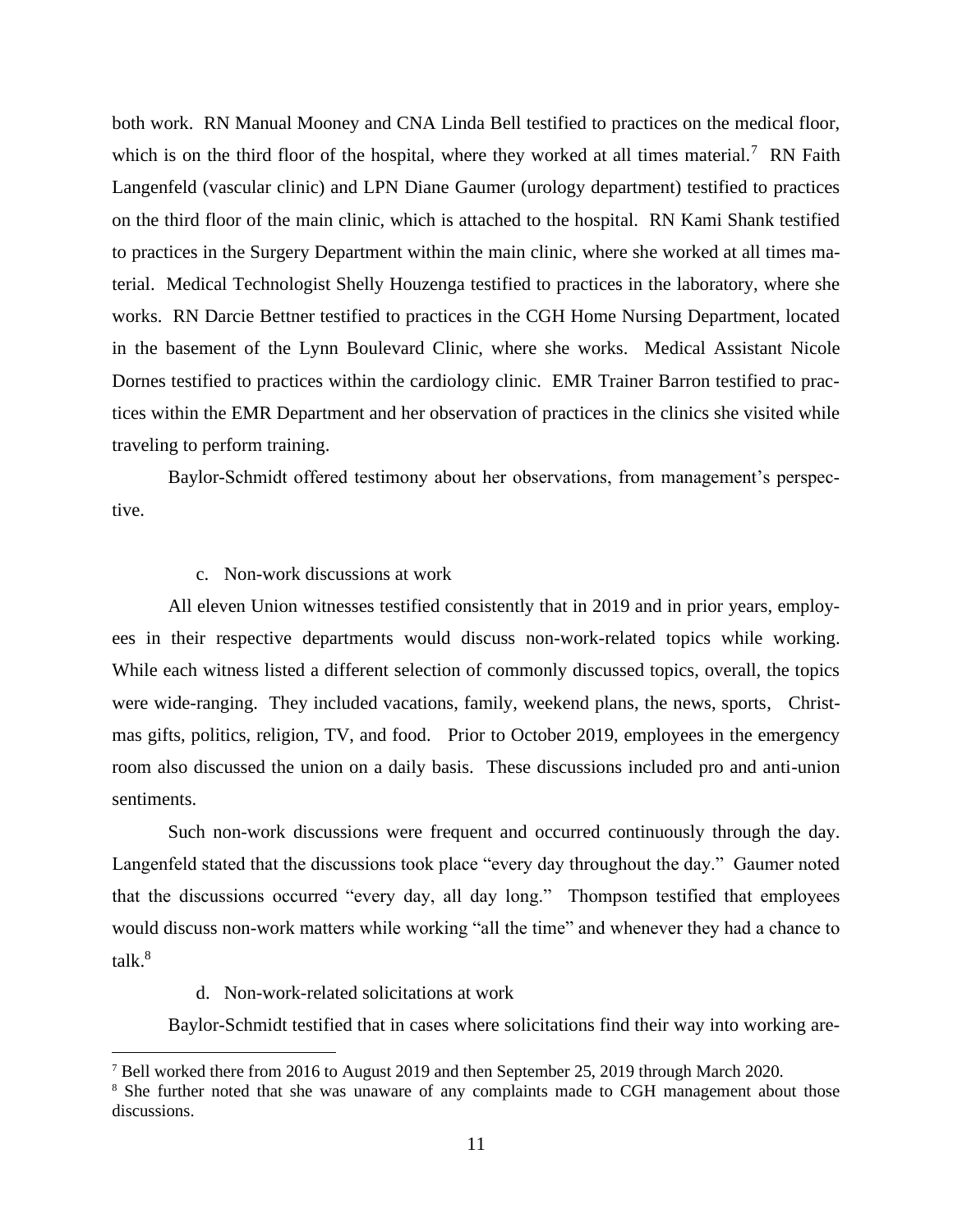as, or patient care areas, managers move them back to the break areas. If someone reports to HR that an employee is soliciting on work time in a work area, HR calls the manager and asks the manager to direct the employee to refrain from doing that in work areas or patient care areas on work time.

The eleven witnesses also testified to non-work-related solicitation at work that occurred in 2019 and in prior years. All eleven witnesses testified that employees engaged in a wide variety of non-work-related solicitation at work. Such solicitation included sales of Girl Scout cookies, wrapping paper, pizza kits, soaps, candles, bratwursts, Mary Kay makeup, Avon makeup, popcorn, bags, cakes, raffle tickets, pampered chef, chocolate bars, nail strips, protein shakes, and various fundraisers. Some employees also ran small businesses and sold their goods at work (e.g., a sign-making business). While not every type of solicitation occurred at each testifying employee's work location, each witnesses observed or participated in the solicitation of several different types of items.

All witnesses consistently testified that non-work-related solicitation occurred both in the breakrooms and in working areas/patient care areas. However, the particular types of solicitation varied by work location.

Thompson testified that in the Emergency Department, a couple of her coworkers would bring Mary Kay products and order forms to the nurse's station. The nurses' station has a counter, and the forms would be on the table where the nurses were sitting. If the nurses were busy, they would place the forms in the cubbyholes underneath the countertop. Thompson placed orders during work time and observed her co-workers doing so as well. Thompson testified that she did not have any personal knowledge as to whether management employees were aware of those materials being in the nurse's station. However, managers would approach while the materials were sitting out in plain view. She further noted that sports betting would also take place at the nurse's station. The candy bars sales would occur mostly in the breakroom, but sometimes people would bring them to the workstation. The forms for Girl Scout cookies would be in the breakroom. Thompson stated that employees solicited sales at the nurse's station every day during all the years she worked in the emergency room. Thompson noted that she previously worked in the clinics and observed that the same type of solicitation occurred at the nurse's station in the clinics and where the receptionist sat.

Tessendorf similarly testified that nurses would keep a Mary Kay book by the nurse's sta-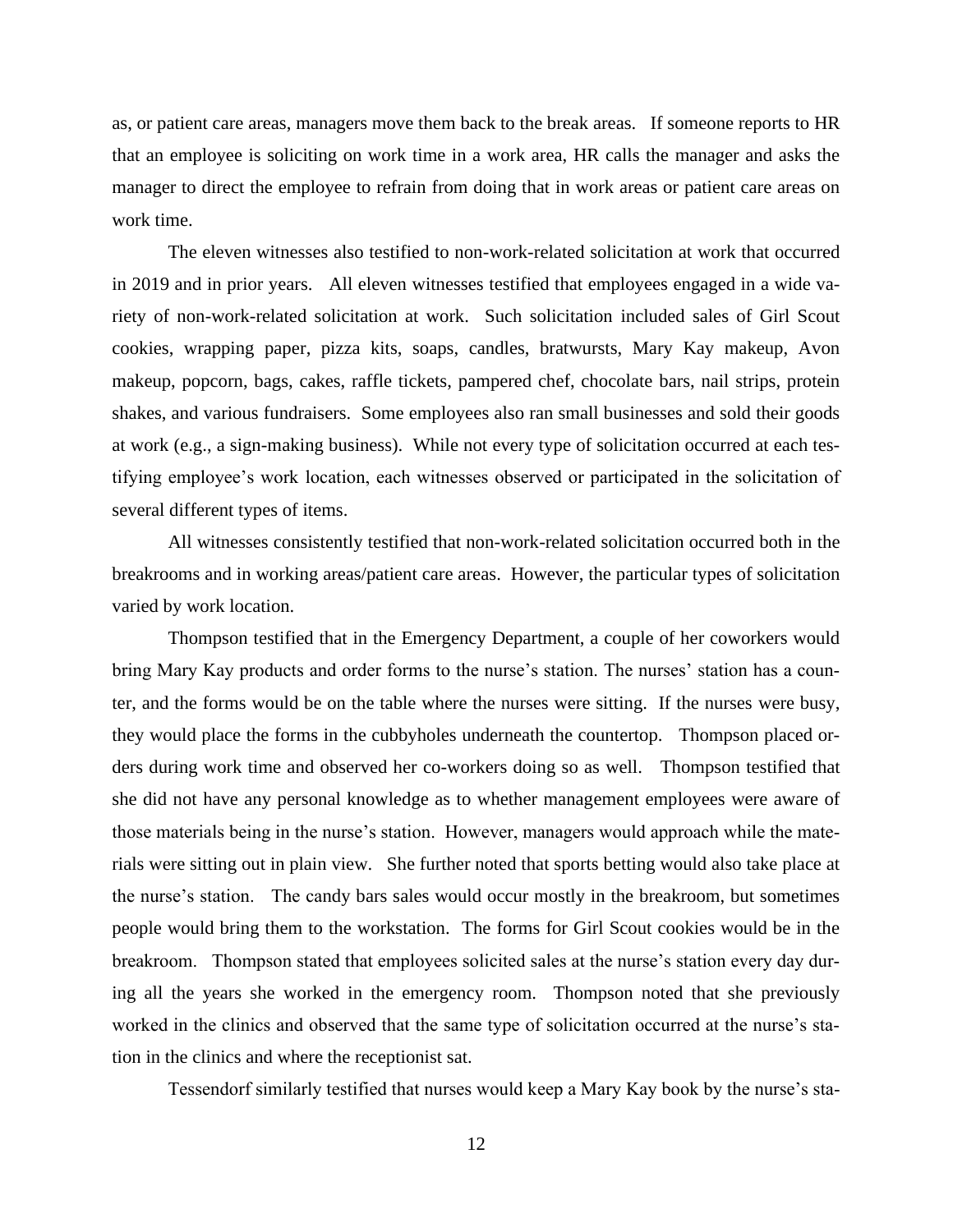tion and that employees would place their orders in the book and return the book to the seller on work time. Employees would also pass around order forms for personalized bags during work time and employees would place orders while they were working. However, Tessendorf testified that she was not aware of whether any supervisors knew that this was happening. Employees also placed orders from products in the breakroom, including pizza, coffee cake, candy bars, and Girl Scout cookies. Employees would complete the forms and the seller would deliver the products to the breakroom.

Mooney testified that employees on the medical floor would sell candy bars at the nurse's station. The candy bars were in a box, and employees would take a candy bar and put money in the box. Mooney observed employees buying candy bars on work time. Employees also made sales in the breakroom by leaving order forms for products there.

Houzenga testified that employees in the laboratory engaged in solicitation in work areas such as the reception area and the conference room, which is used for laboratory staff meeting, vendor meetings, and training sessions. Employees would place the order forms and pamphlets in the conference rooms and people would fill them out to order. The solicitations in the conference room occurred throughout the year and included fundraisers or products such as bags, cakes, candles, popcorn, makeup, and laundry detergent. Laboratory Director Baker went in and out of the conference room on a daily basis, as did prior laboratory director, Susan McDonald. Houzenga saw Mary Kay cosmetic samples at the reception desk during work time.

RN Shank testified that employees in the surgery department would place forms for school fundraisers, selling wrapping paper, food items, and candles, on the counter of the nurse's station during work time. Employees would fill out the forms at the nurse's station or inform the seller orally of their order. During work time, the employees who were selling the goods would ask other employees if they wanted to buy anything. She noted that such solicitations also occurred in the breakroom. The solicitations would occur periodically through the year, including before the holidays.

Medical Assistant Dornes testified that employees in the cardiology clinic would engage in non-work-related solicitation in patient care areas including the reception desk and at the nurse's station. At these locations, employees would pass around order forms for products and would place orders. While Dornes testified that she would not necessarily know if any particular employee who was ordering a product was on break or punched out at the time, she conclud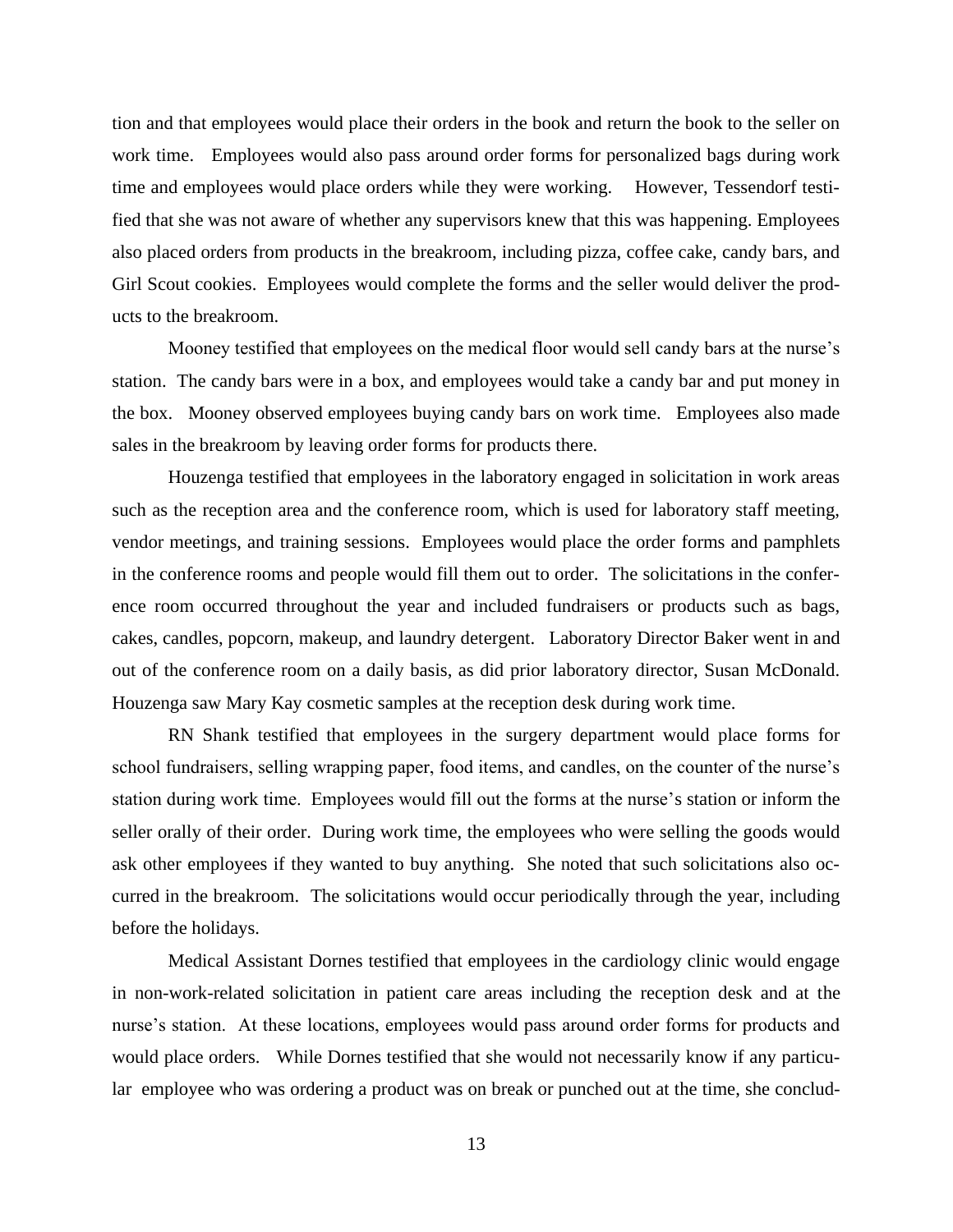ed that the employees did so on work time. She testified that employees would place orders or talk about the product throughout the day, from beginning to end, and that employees do not normally take a break first thing in the morning. When the products arrived, the sellers would deliver the products to the nurse's desks. Dornes testified that she was not sure if supervisors were aware of the solicitations.

RN Bettner testified that employees in the Home Nursing Department engaged in nonwork-related solicitation at work in the conference room, which is a work area used for charting, email communication, teaching, morning huddles, case conferences and competencies.<sup>9</sup> Employees would place order forms for products in the conference room and employees who wanted to buy the products would fill out the order forms throughout the day, from beginning of the day to the end of the day. While Bettner testified that she would not know whether employees were on or off the clock, she noted that she saw them coming from their desks to order. She also testified that she herself sold candles, Girl Scout cookies, nail strips, and other items on work time. Bettner testified that she even sold products to members of management in the conference room during work time. For example, in 2017, she sold Girl Scout cookies and bratwursts to then-Director of Home Nursing Judy Henches. In 2018 or 2019, she sold bratwursts and candles to then-Director of Home Nursing Mary Jean Derreberry. More recently, in 2021, Bettner observed at least one member of management engaged in similar solicitation activities. For example, Bettner observed Home Nursing Director Denise Wooden selling products in the Home Nursing area conference room, while people were working, as part of a fundraiser for a choir Bettner testified that an individual unaffiliated with CGH would come to the Lynn Boulevard Clinic to sell Avon products.

LPN Diane Gaumer in the urology department on the third floor of the main clinic testified that she observed one or two occasions where employees would bring order forms for products to the nurse's stations. If employees purchased products, the seller would deliver them to the employees' desks or the workroom. Employees also placed order forms in the breakroom and purchased items there.

RN Faith Langenfeld in the vascular clinic on the third floor of the main clinic testified that employees would sell candy bars and protein shakes at the nurse's station. The box with

<sup>9</sup> The conference room is not a patient care area because patient care in Home Nursing occurs at the patient's home. Home nursing also does not have a dedicated break room.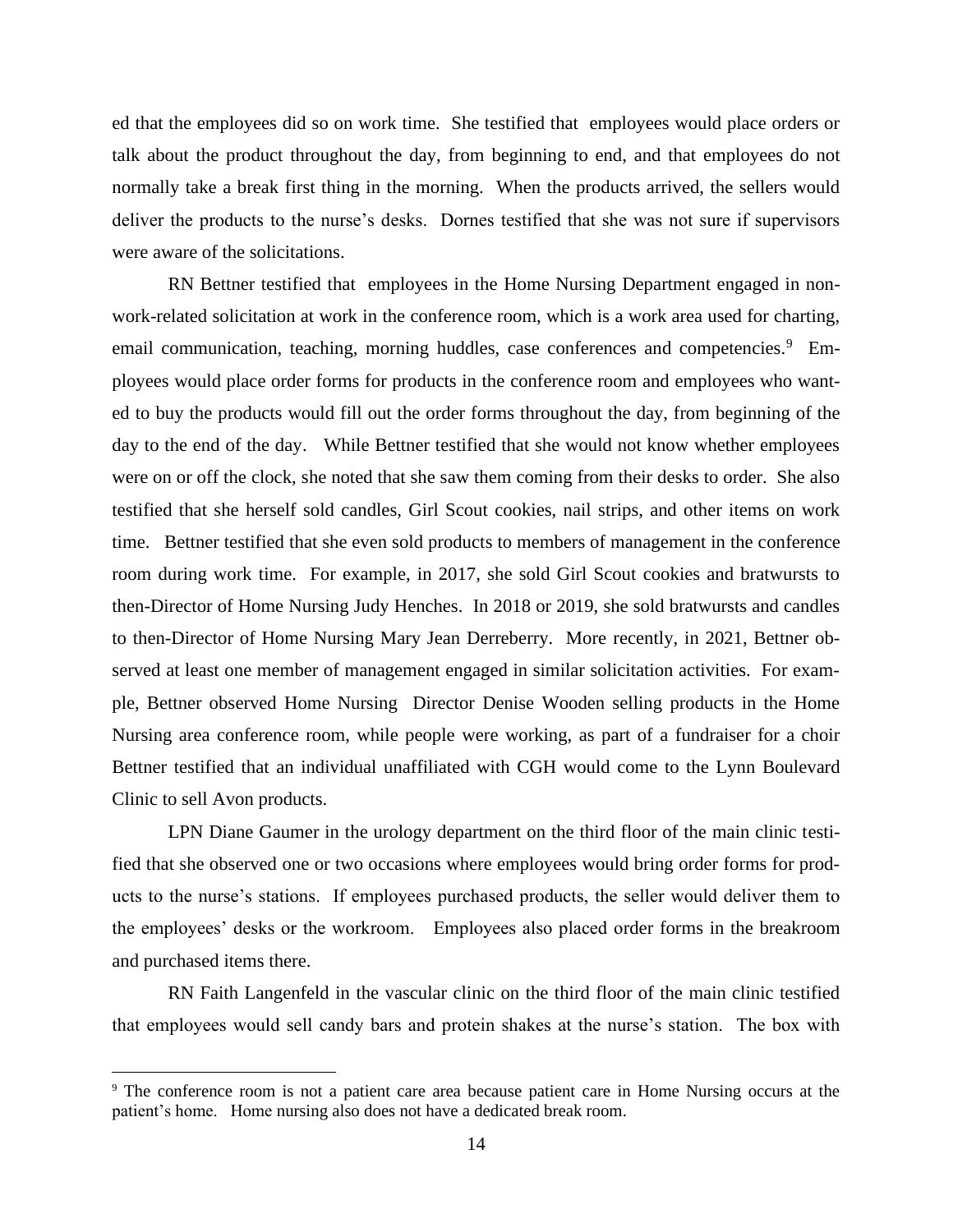candy bars would remain at the nurse's station. Employees would take a candy bar and put money in an envelope. There would be a sign next to the candy bars, usually on the money envelope, that would identify that it was a fundraiser for a particular child. Langenfeld would observe people taking candy bars and paying for them throughout the day. The order form for pizzas was passed around the nurse's station while people were working, and employees would place orders while working. The individual who sold protein shakes worked at the nurse's station and employees would tell her what product they wanted so that she could order it. The order forms for Girl Scout cookies were in both the breakroom and at the nurse's station. Langenfeld observed employees placing orders throughout the workday. The seller delivered the cookies to employees' desks at the nurse's station. Employees also engaged in similar solicitations in the breakroom. Langenfeld observed two candy bar fundraisers and one pizza order.

CNA Linda Bell testified that employees engaged in non-work-related solicitation on the medical floor in both work areas such as the nurse's station, and in the breakroom. Employees would sell candy bars at the nurse's station. Employees would place money in an envelope, held by an employee responsible for the money, and they would take a candy bar. Another employee sold Avon and would leave the catalogues at the in the nurse's station. Similar solicitations for Avon, soap, and Girl Scout cookies occurred in the breakroom. One employee ran a signmaking business, took orders for signs at work, and brought the signs to the breakroom when he completed them. Bell testified that such sales would occur throughout the workday.

EMR Trainer Barron testified that she witnessed employees selling products at nurse's stations. One employee made and sold candles and maintained an arrangement of candles above her nurse's station. People would buy them from her. Other employees would sell candy bars for fundraisers for their children's events at their nurse's stations. They would put the bars on the desk and people would put money in an envelope and take a candy bar throughout the day. In 2019, Barron observed a receptionist in clinic administration had a fundraisers for her child advertised on the corner of her desk, and individuals at the work location would order things from her. However, Barron did not know whether anyone in CGH Human resources was aware of these sales.

#### e. Postings at work

In 2019 and in prior years, the Respondent maintained bulletin boards in both working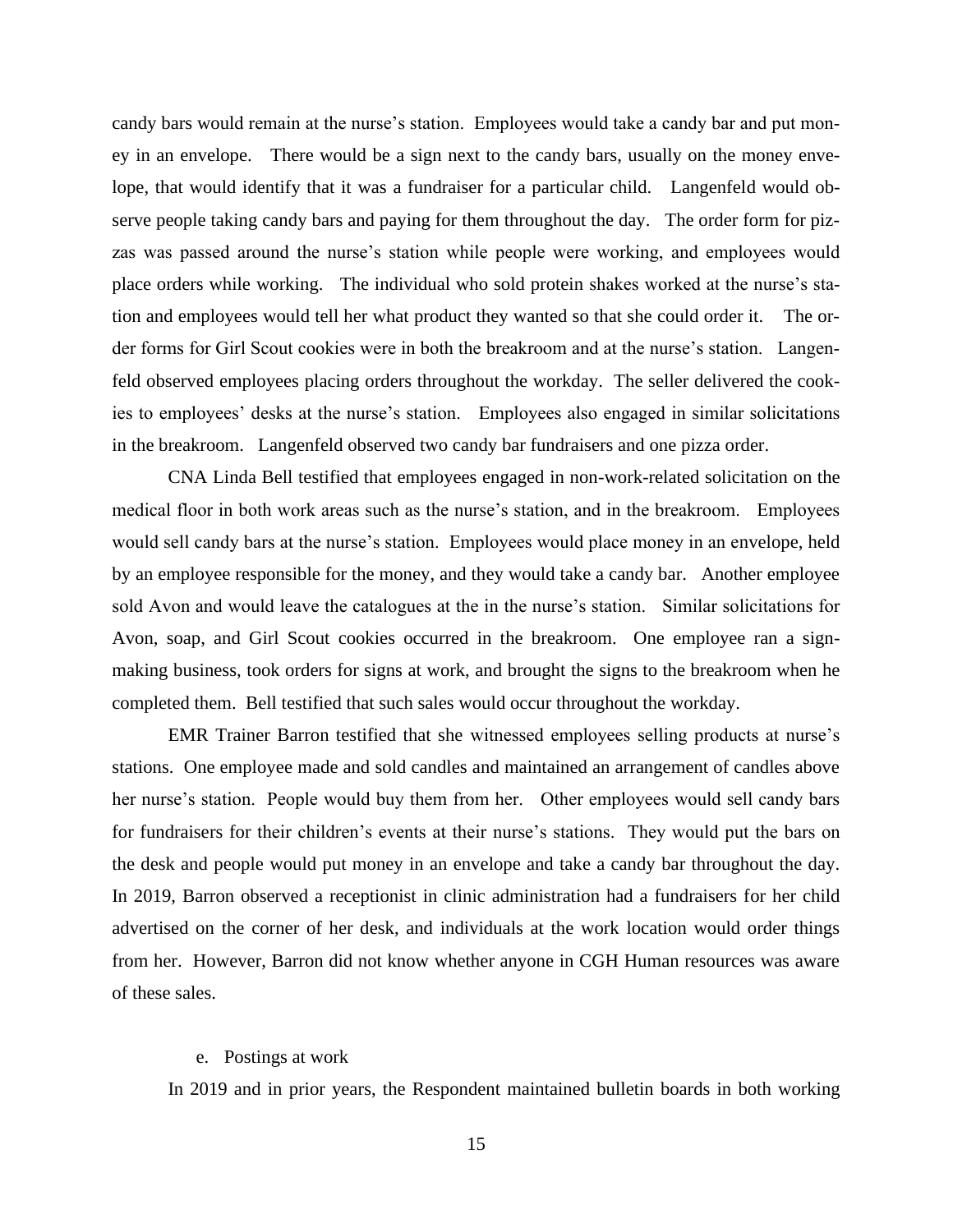areas and breakrooms. Employees used them to post non-work-related notices including for-sale signs, notices of rentals, business cards, advertisements for babysitting, and notice of retirement teas, church events, fundraisers, and lunches, blood drives, and postings about labor laws.

During all times material, flyers appeared in employee breakrooms. They were posted on the on the tables, breakroom bulletin boards, and/or refrigerators. Thompson observed both proand anti-union flyers in her breakroom in early August 2019. Mooney similarly testified that he observed both pro- and anti-union flyers in his breakroom in early August 2019 and September 2019. Houzenga likewise testified that she saw both pro- and anti-union flyers in her breakroom in August 2019, and she noted that they remained there after the summer. The anti-union flyers observed by the Union's witnesses included those entitled "Oppose CGH Union," "Potential Losses with Unionization," and a flier advertising an "Employee Initiated Advocacy Group."

6. Respondent Enforces its No Solicitation Policy in the Laboratory

On June 13, 2019, Laboratory Administrative Director Cheryl Baker sent an email to all lab staff, which stated the following in relevant part:

It was brought to my attention that there were union cards in the employee break room. I would like to refer everyone to CGH policy #120, see attached. You are not able to bring this type of solicitation into CGH. Also, I would like to point out that you are prohibited from solicitation/distribution of any kind while you are clocked in and on working time.

Employees subsequently complained to Baker about this email and Baker raised those complaints Baylor's Schmidt's attention. Baylor-Schmidt informed Baker that the policy allowed for such materials to be in the breakroom and accessible on breaks. She further explained to Baker that employees were permitted to approach others about the cards before or after work, but not in the patient care areas.

On July 30, 2019, Baker issued a second email to all employees, which stated the following in relevant part, and also quoted a portion of the Respondent's no-solicitation policy:<sup>10</sup>

<sup>&</sup>lt;sup>10</sup> Baylor-Schmidt learned about the email after Baker sent it.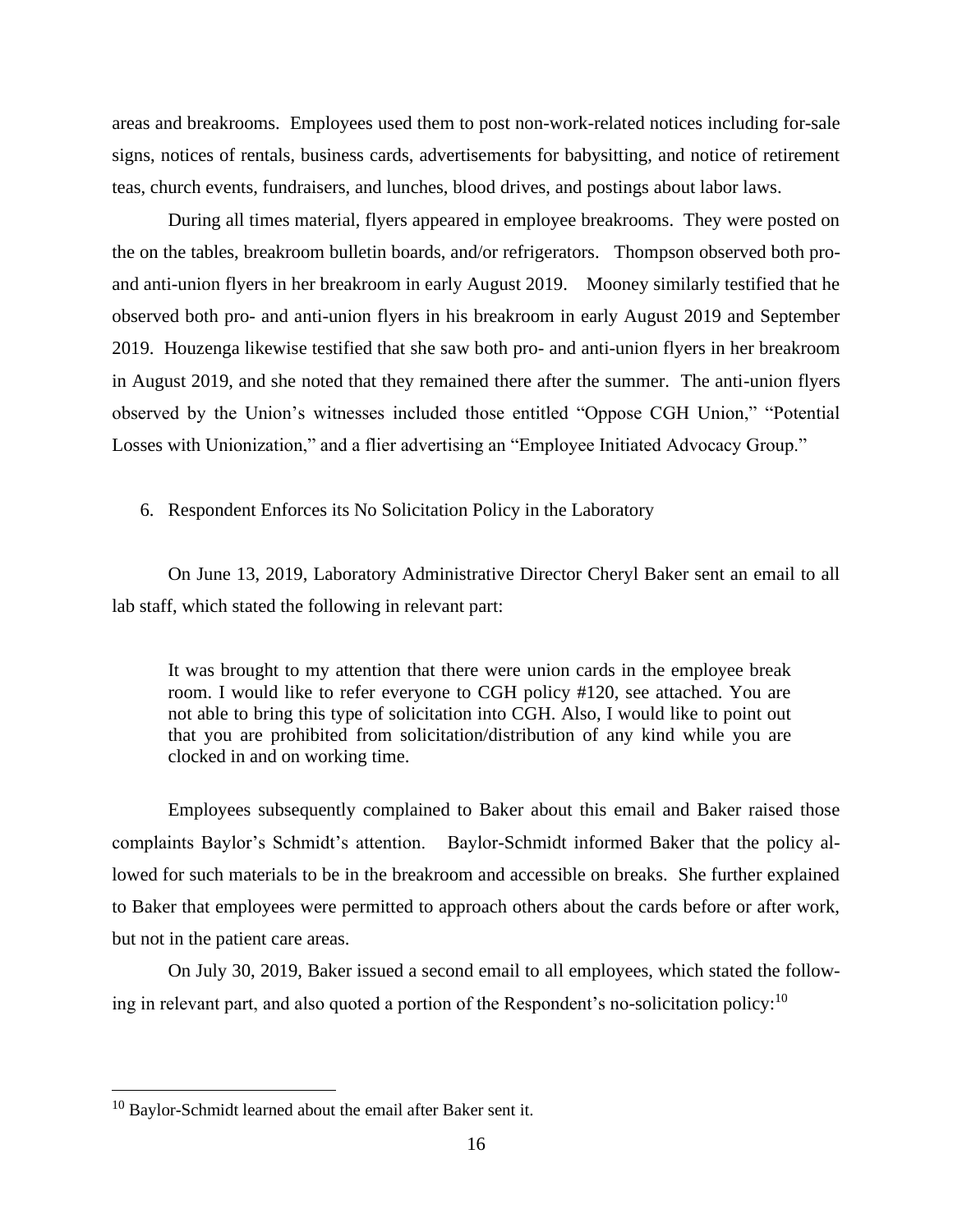I don't care if you are pro-union or anti-union, I will treat you exactly the same regardless of your position on this very divided issue. With that said, I have heard that there are some lab staff who are engaging in union solicitation with other staff while working. While you are here at work you are to be working and not stomping for or against the union! Our work area will remain off limits to these types of conversations per policy 120. The break room is an exception according to the policy, see attached….. If this activity is reported to me, I will be following and enforcing the policy.

### 7. Respondent Invites Employees to Optional Meetings About Unionization

In mid-June 2019, Dr. Steinke sent an email to all employees with the subject line "union activity information." He noted that he became aware that AFSCME representatives had visited employees' homes. He informed employees that CGH had provided AFCSME with employees' names, in response to a FOIA request, but not addresses or phone numbers. He further stated that the decision of whether to speak to AFSCME or join the union was up to them. He stated that he had heard that some employees had been told to sign a card as proof that the union had visited or because all their other coworkers had signed. He encouraged employees to file a "formal complaint" with the Illinois Labor Relations Board if they "experienced similar concerns." He concluded by stating, "my belief is that remaining union free helps us continue our caring tradition." He invited employees to attend optional meetings to further discuss the issues he raised in his email.

Similarly, on July 1, 2019, Beth Lancaster sent an email to all CGH employees regarding optional employee meetings to discuss the union and employees' potential questions about it. CNA Bell attended the noon meeting on July 1, 2019, which took place in the Ryberg Center of the hospital. Dr. Steinke was the main speaker. He said that the Union would make decisions for employees at CGH and that they would not have a say in what would occur. He also said that the Union would take dues and charge an initiation fee. He stated that unionization would change the relationship that employees had with their supervisors. He said that the hospital could be closed or sold because the Union came in and that the Union would make employees go on strike. Bell's testimony about this meeting is unrebutted and credited.

#### 8. Alleged July 2019 Complaint About Barron's Performance

On July 25, 2019, Tichler spoke to a nurse practitioner in rheumatology, Cassie Sawyers, who reported that Barron had not performed an adequate training of Sawyer's coworker. Tich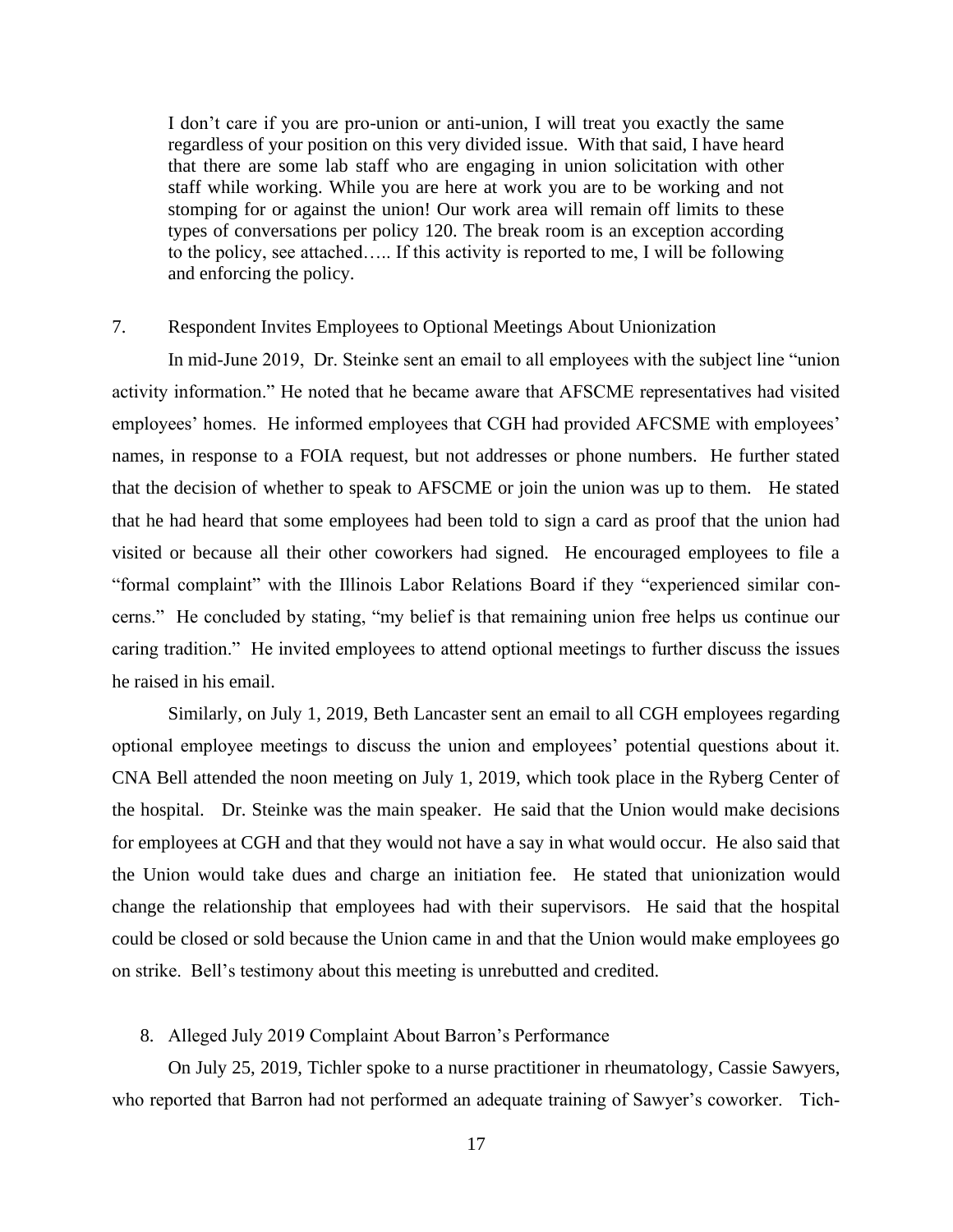ler did not speak to the coworker, did not know the coworker's name, and did not do anything to investigate the complaint. Tichler testified that he spoke with Barron about Sawyer's complaint a couple days later, in his office. However, Barron flatly denied that Tichler had done so.

#### 9. Oppose CGH Union meeting

On August 8, 2019, a group entitled "Oppose CGH Union" hosted an event at the Candlelight restaurant in Sterling. Director of Nursing Geil was the guest speaker. Union witnesses testified that, beginning at around this time, they observed anti-union flyers posted in bulletin boards, in the break rooms, and also in some bathrooms. The anti-union flyers observed by the Union's witnesses included those entitled "Oppose CGH Union," "Potential Losses with Unionization," and a flyer advertising an "Employee Initiated Advocacy Group."

#### 10. Respondent Enforces its No-Solicitation Policy Against Barron

Baylor Schmidt testified that in August 2019 that she received approximately 15 complaints from CGH employees that Barron was doing non-work in patient care and other work areas and that she was bothering them. She relayed information regarding these complaints to CIO Davis, who informed Tichler that he had received complaints that Barron was soliciting employees to sign up for the union in work areas and during work time. Tichler then spoke to Baylor-Schmidt, who instructed him to speak with Barron and explain the no-solicitation policy to ensure that Barron understood it and to let her know that employees had complained about her breaking the policy repeatedly. Tichler did not investigate the alleged complaints and testified that he lacked personal knowledge that anyone else had investigated those alleged complaints.

On August 15, 2019, Tichler asked Barron to come to his office. Rebecca Foy, the Director of Clinic Administration was also present. Tichler informed Barron that he had received reports that Barron had violated the Respondent's no-solicitation policy and gave her a copy of the policy.

Tichler and Barron offered conflicting testimony about the specific statements each witness made at the meeting. I credit Barron's description of the event because it was more detailed and reflected a conversational exchange with specific statements describing the alleged complaints, the misconduct of which she had been accused, and her responses at each juncture. By contrast, Tichler did not specify how he had described the alleged complaints to Barron dur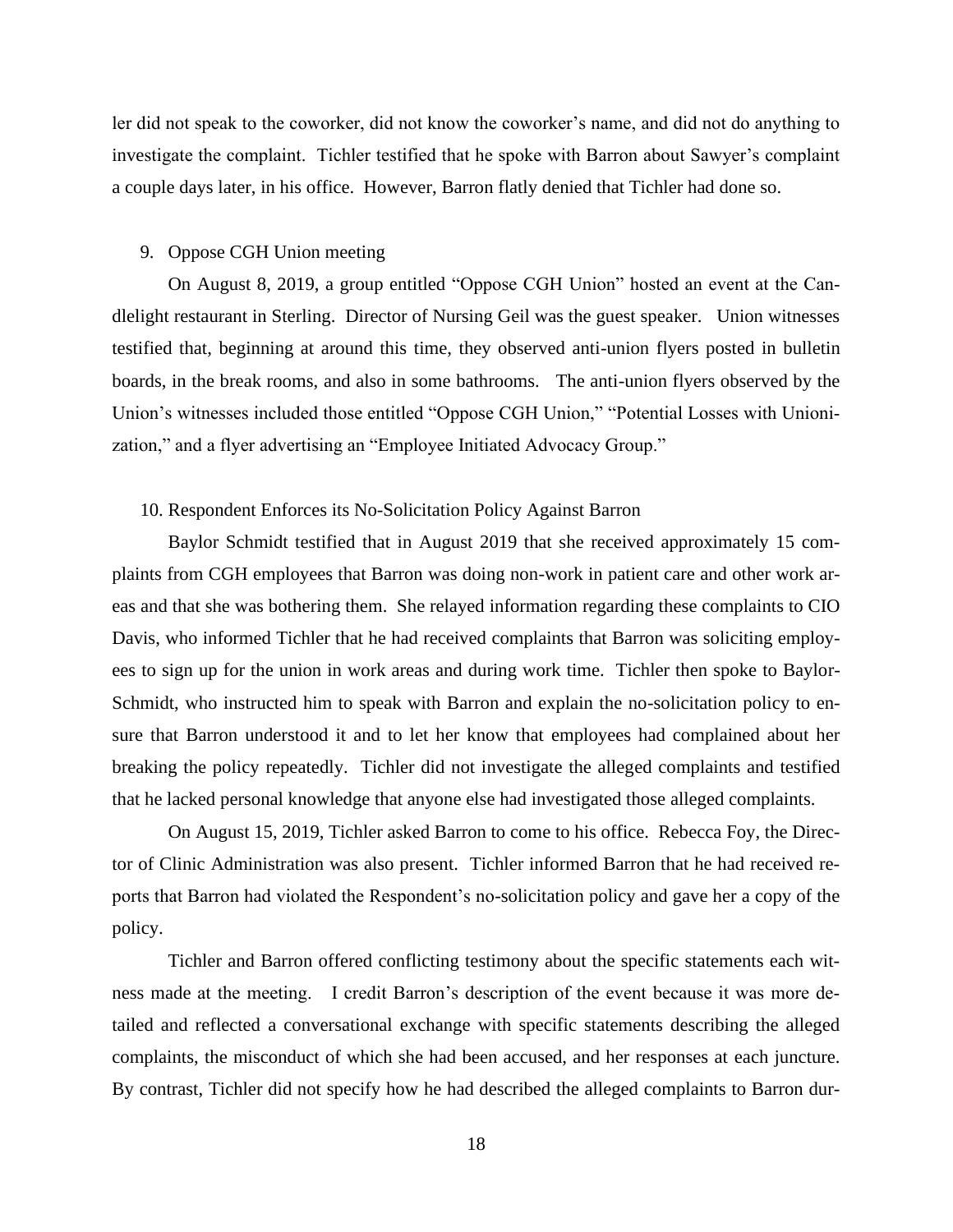ing the meeting and simply stated in general terms that he "told her about the complaints that had been passed on to me about her soliciting employees to sign up for the union during working hours." In addition, he did not categorically deny the statements that Barron claimed to have made during the most substantive part of the meeting, and instead claimed he could not recall. While there were aspects of the meeting that Barron likewise could not recall, i.e., whether Tichler gave her a copy of the policy or simply showed it to her, a lack of recall on this point does not render her testimony less credible than Tichler's on the whole. Indeed, it is understandable that Barron, who stood accused of misconduct, would have better recall of the meeting's accusations and the verbal exchanges than its administrative aspects. Accordingly, the description of the event, below, gives credence to Barron's description.

Tichler informed Barron that he had been receiving complaints that Barron had been going around to employees and talking to them about the union but did not name anyone who had complained. He stated that talking about the Union was a direct violation of CGH's nosolicitation policy. Barron replied that when she is out at the worksites, employees ask her questions about the union. She stated that if she could talk about the weather she could talk about the union. Tichler then added that Barron was violating the no-solicitation policy by asking people to sign a union card. Barron said that she was just answering questions. Tichler stated that if he received any more complaints from employees that Barron was talking to them about the Union, he would write her up. Tichler informed Barron that he was giving her a verbal warning. He did not discipline her for this incident.

Barron then informed Tichler that an employee at the Lynn Boulevard Clinic had recently told her that Roux had just been there asking employees to sign an anti-union petition. Tichler made no comment in response to this claim.

The Respondent's disciplinary policy requires the department manager or supervisor to investigate the allegations to determine the facts; consult with human resources to determine the level of disciplinary action; complete an employee disciplinary notice as appropriate to document the nature of the violation, pertinent facts, and consequences for further occurrences; counsel the employee; advise the employee that related offenses within 12 months would result in further disciplinary action; and allow the employee to document her remarks on the notice. The department manager or supervisor must also provide the employee with a copy of the completed form and forward the original to Human Resources for inclusion in their personnel file. The pol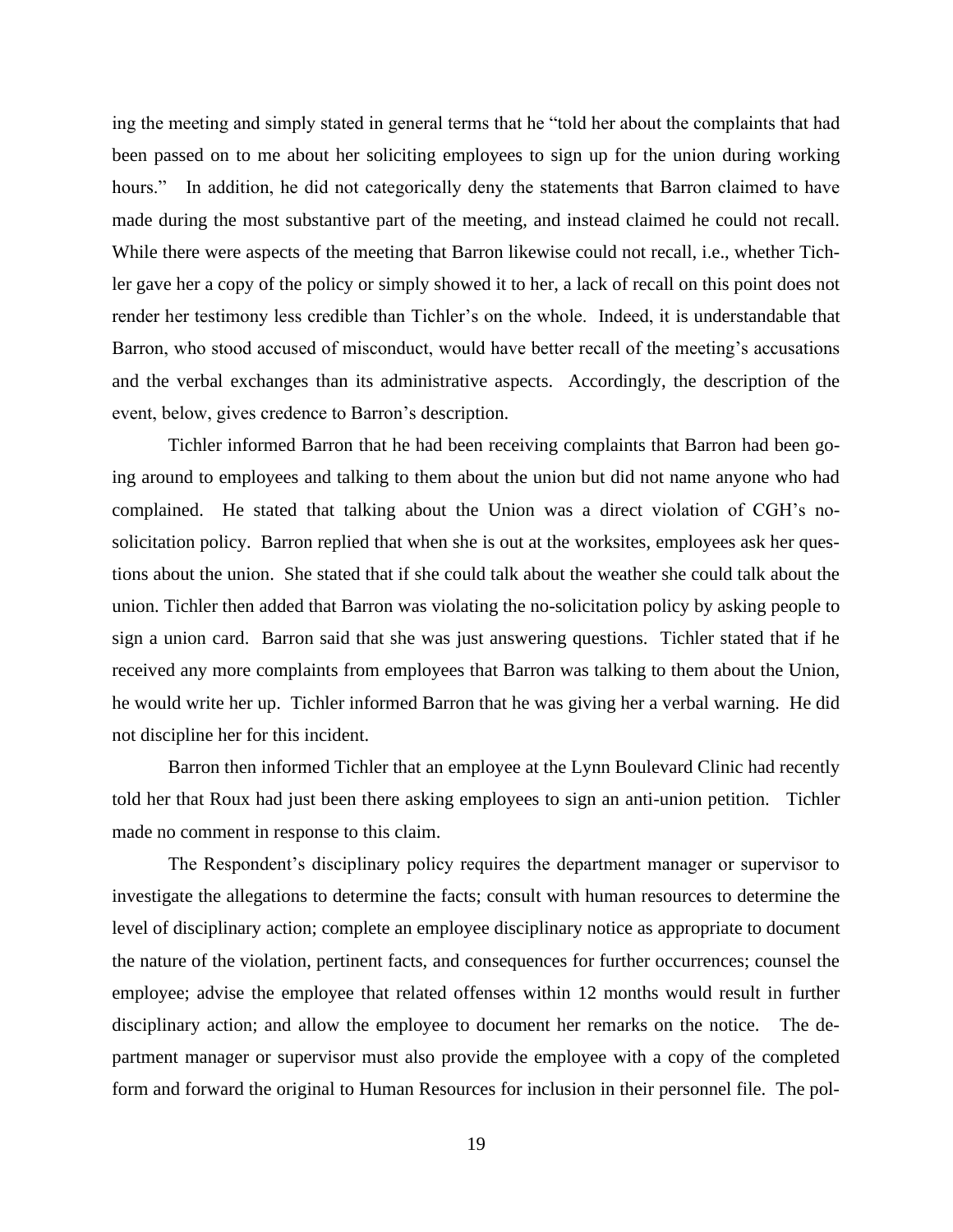icy includes disciplinary guidelines for a number of common types of misconduct. In each case with the exception of excessive absenteeism, the discipline for the first offense is a written warning, the discipline for the second offense is a 2-day suspension, and the discipline for the third offense is discharge.

Sometime after August 15, 2019, Tichler met with Roux in her office and conveyed what Barron had told him about her solicitation activities. Tichler told Roux that if she engaged in anti-union activities, it should not be during work hours or in working areas. Roux denied that she was violating the policy. However, she told Tichler that she would follow the policy that was in place about not doing non-work things on work time. At hearing, Tichler explained that were no witnesses to this meeting because he had received no complaints about Roux whereas he had received reports of complaints about Barron.

#### 11. Barron Continues her Vocal Support of the Union Throughout September 2019

In September 2019, Barron made multiple posts on her personal Facebook page supporting the Union. At that time, Barron was Facebook friends with approximately 60 CGH employees including managers Matt Tichler, Julie Morris, Rebecca Foy, Jodi Gaffey, and Katie Morris.

On September 11, 2019, she stated in relevant part, "change starts with a voice…these changes will be successful when we come together as a union. Help us make these desired changes a reality. Do not let fear stop you from achieving what you deserve... We support the CGH Employee's Union." On September 18, 2019, she posted "Proud to be an AFSCME Council 31 union supporter." On September 19, 2019, she posted "I keep seeing a lot of anti-union supporters making the statement, 'I CHOOSE ME'. 'If you want to go quickly, go alone. If you want to go far, go together'. With that being said... I CHOOSE WE. <3"

On September 12, 2019, Barron also made a post on the CGH employees union Facebook page, expressing why she supports a union at CGH.

On September 17, 2019, Barron gave a speech the City of Sterling city council meeting. She was wearing an AFSCME Council 31 t-shirt. There were 20 other CGH employees present at the meeting also wearing AFSCME t-shirts. A picture of Barron at that meeting appeared online at saukvalley.com alongside an article entitled "CHG employees file labor complaints."

20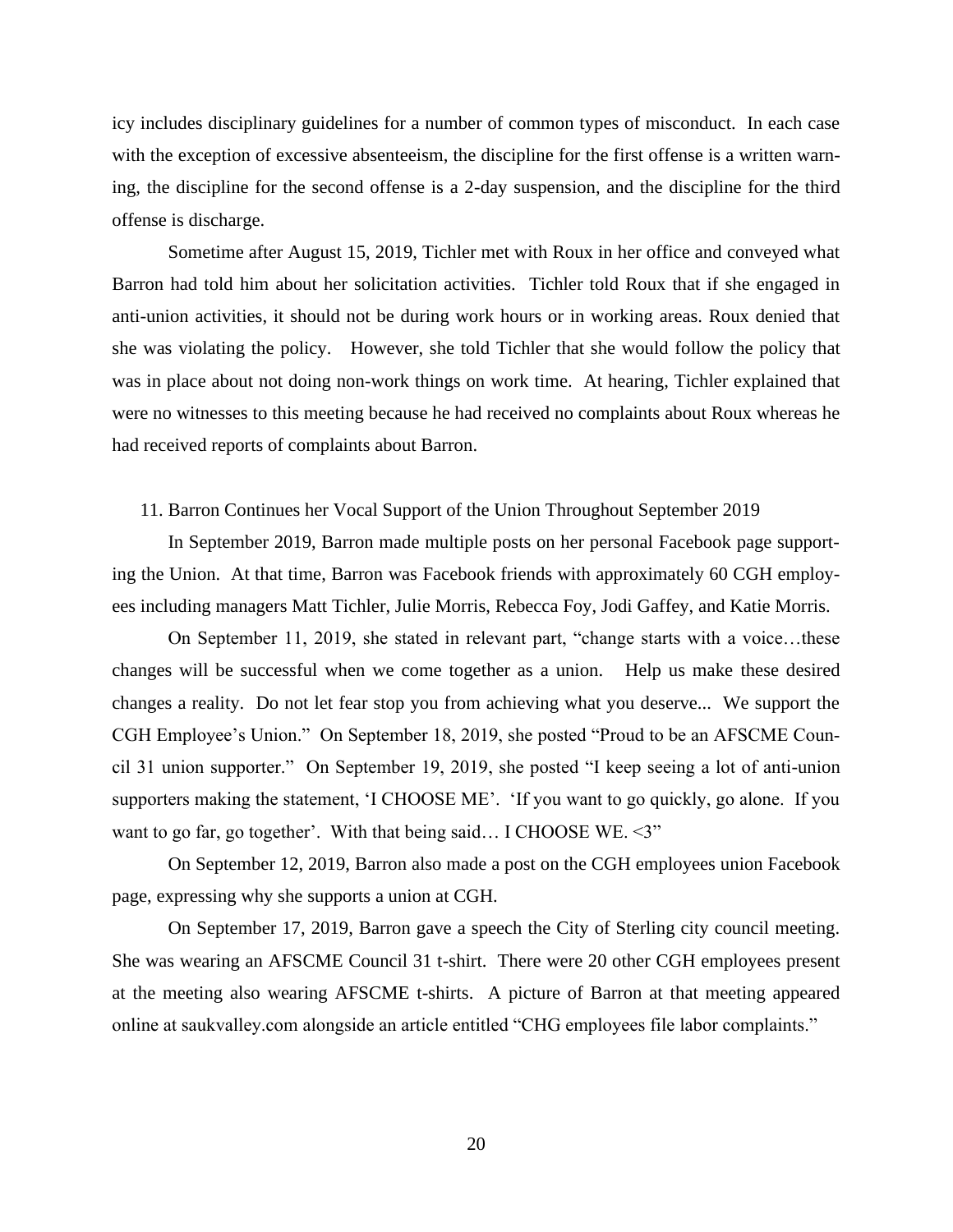#### 12. Alleged Complaints About Barron in September and October 2019 and Related Matters

On September 12, 2019, Tichler received a complaint from Nurse Manager Jodi Gaffney about Barron's performance. Gaffney informed Tichler that Barron was on her phone during a nurse's training and that the nurse did not learn anything. Tichler did not investigate this complaint and did not discuss the complaint with Barron. Barron testified that she never spends time texting or conducting personal calls while providing trainings. She noted that she sometimes checks her phone for texts because sometimes Tichler texts her.

On October 16, 2019,<sup>11</sup> Tichler received an email from Reception Director Maureen Franque, who manages the receptionists in the Clinic Administration Department. The email forwarded correspondence between Franque and one of her subordinates, Emily Jones, regarding Barron training of her. Jones complained that the training was redundant and unnecessary, as she was a returning employee who already knew the system. Jones further claimed that Barron had spent most of the time talking to Jones about the Union.

The following day, in his office, Tichler spoke to Barron about the complaint. Tichler summarized the contents of Jones's email but did not show Barron the email. Barron responded that Jones was a returning employee, that she had shown Jones a few things that took about 10 minutes, and that she let Jones play around with the system for the rest of the training time. Tichler did not investigate the complaint.

Barron testified regarding her experience training Jones. She testified that Jones was upset when Barron conducted the training because Jones believed that the training was a waste of time. Barron explained that refresher training was part of the process and that they needed to get through it. Barron showed Jones some of the new templates that Jones had never used before and went through a checklist. Barron testified that Jones was not responsive and spent time showing her pictures of her son on her Facebook page. Barron denies that she discussed the union with Jones. Barron explained that she knew Jones from when they worked together in the past and that Jones was never very nice to her, that she did not trust her, and that she would not discuss something with Jones that could get her in trouble at work.

13. Respondent Enforces Its No Solicitation Policy in the Emergency Department

<sup>&</sup>lt;sup>11</sup> Respondent's exhibit 9 indicates that Tichler received the email on October 16, 2019. However, Respondent's exhibit 24 states that Tichler received the email on October 18, 2019.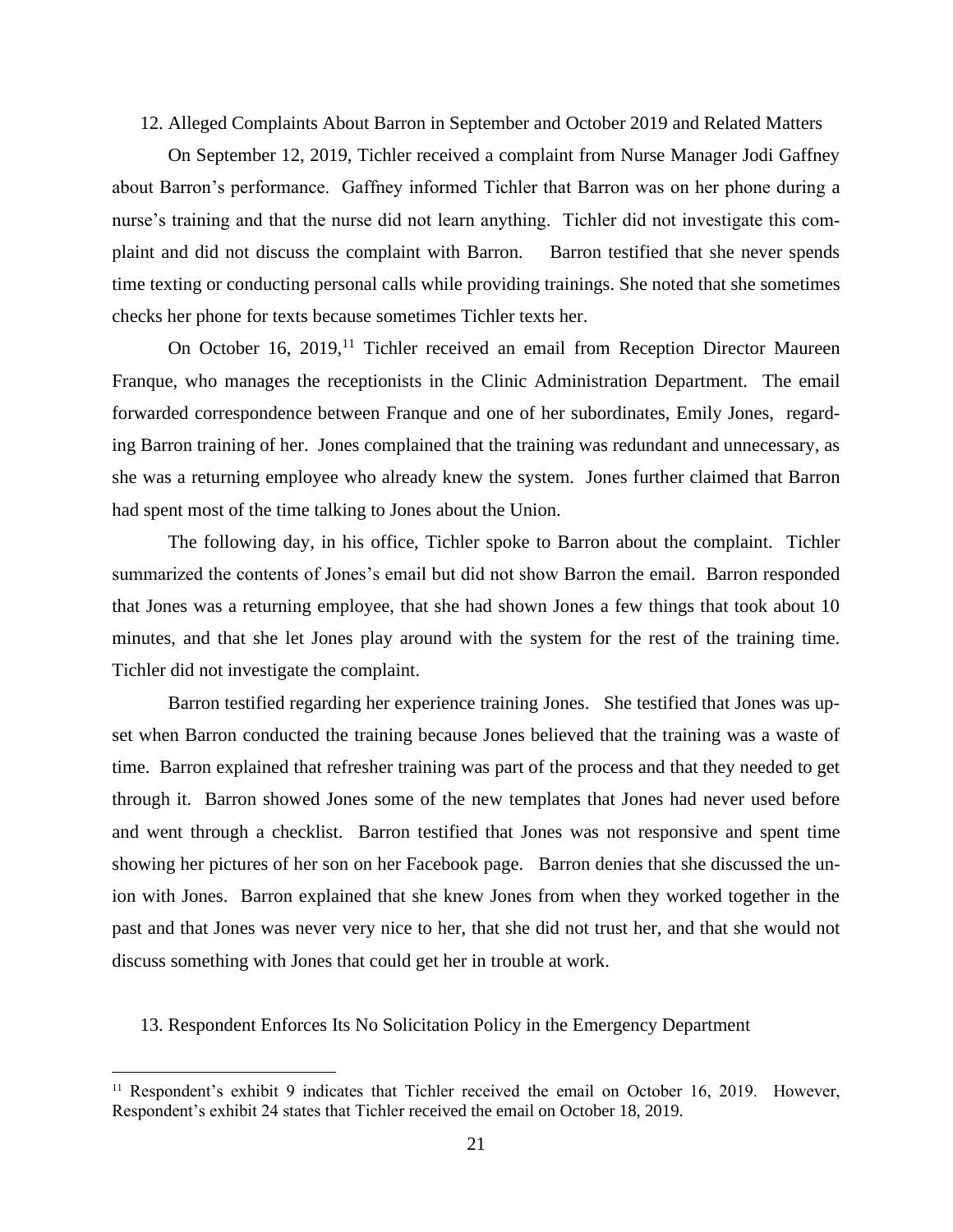In late October 2019, Thompson attended AFSCME's biennial convention in Springfield, away from work. When Thompson returned, she told her coworkers about the event and discussed the information shared by AFSCME's president. Charge Nurse Abigail Coyle approached Thompson and said, "you're not supposed to be talking about the Union or anything."

A couple days later, Emergency Room Supervisor Sarah Alvarez Brown called Thompson into her office. Assistant Nurse Manager Kevin Fulk was also president. Brown said that it had come to her attention Thompson was talking about Union activities on the clock and that under CGH policy, employees are not supposed to talk about anything Union related while on the clock.

Brown provided Thompson the CGH no-solicitation policy and said that if she was talking about the union off the clock, she had to make sure that the person she was talking to was also punched out. Thompson replied that she was not soliciting, she was just sharing the history of the union. Brown replied that she heard Thompson was trying to get signatures and talking about the Union. Thompson testified that no member of management had ever told her to stop talking about anything other than the union while on work time.

#### 14. Barron Continues Organizing and Advocacy Efforts in October

On October 22, 2019, Barron posted the following on her personal Facebook page: "Having a Union is having a voice. We are the ones doing the work; therefore, our voice matters. Now is the time to sign a card and cast your vote. Stand with us. Give us the opportunity to fight for what really matters to us as the employees and for every patient at CGH. Contact me to vote. It will be confidential." The background image of the post stated "I AM A UNION MEMBER & I VOTE."

#### 15. Tichler Directs Barron to Engage in Rounding

On November 5, 2019, Tichler and Barron had a phone conversation about her responsibilities to help employees with the NextGen system. Tichler said that because of the approaching upgrade, Barron was to be out rounding and helping people, as requested. The other employees in the EMR department would work on getting ready for the upgrade by testing it.<sup>12</sup>

<sup>&</sup>lt;sup>12</sup> He testified that he could not recall this conversation but did not expressly deny that it had occurred. Accordingly, I credit Barron's account because her memory was clearer.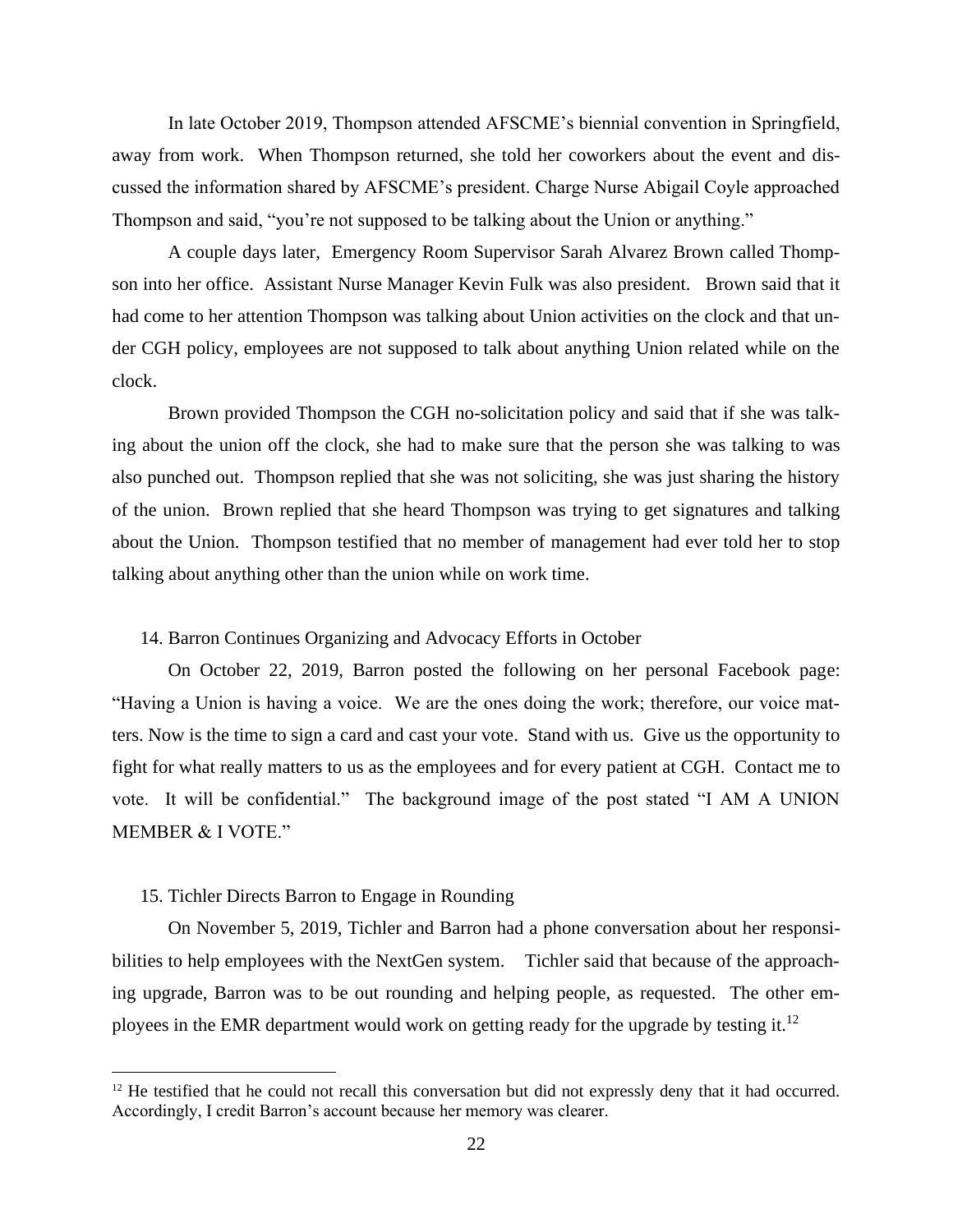#### 16. Barron Continues Advocacy Efforts in November 2019

At noon on November 7, 2019, Barron attended a town hall meeting in the Ryberg auditorium of CGH Medical Center, where Dr. Steinke was the speaker. Approximately 40 CGH employees attended. Management representatives at the meeting included Vice President Shane Brown, Director of Nursing Kristie Geil, and Chief Medical Officer William Bird. HR employees were also present. Steinke stated that CGH wanted to open a Behavioral Health Unit at the hospital. During the meeting, employees raised concerns about understaffing. Steinke replied that he was unaware of understaffing issues. Barron raised her hand and asked Steinke about the understaffing issues at the main clinic in the cardiology department. Steinke repeated that he was unaware of understaffing issues. Barron informed him that she had received complaints about understaffing from two nurses in cardiology. She further informed Steinke that the understaffing issues had gotten worse because the Respondent had added two new providers to the group without increasing the number of nurses. She emphasized that this was a threat to patient safety. Steinke replied that that was "a very bold statement to make." Barron replied that it was the truth.

After the town hall meeting ended, Barron and another employee, Diane Ramirez, stayed to talk to Steinke. They both complained to Steinke about the fact that it was unfair for employees to have to take earned time off on federal holidays. Ramirez then left, and Barron continued her discussion with Steinke. She complained about the fact that CGH also had no bereavement leave or maternity leave and that CGH paid housekeepers too little. Steinke asked Barron why she was the only one to approach him with these issues. Barron replied that the other employees were afraid of him. He responded by stating, "if you want to let people know that if they have issues, that they can come and talk to me." Barron stated that she would relay the message, but that if employees had more issues that they did not feel comfortable presenting to Steinke, she would be back to talk to him.

Later that day on November 7, 2019, Barron made a Facebook post about management exploiting workers.

17. Tichler Directs Barron to Create Educational Documents and Respondent Removes Barron's Rounding and Call-Response Duties

Tichler attended a NextGen user conference in Florida and was out of the office from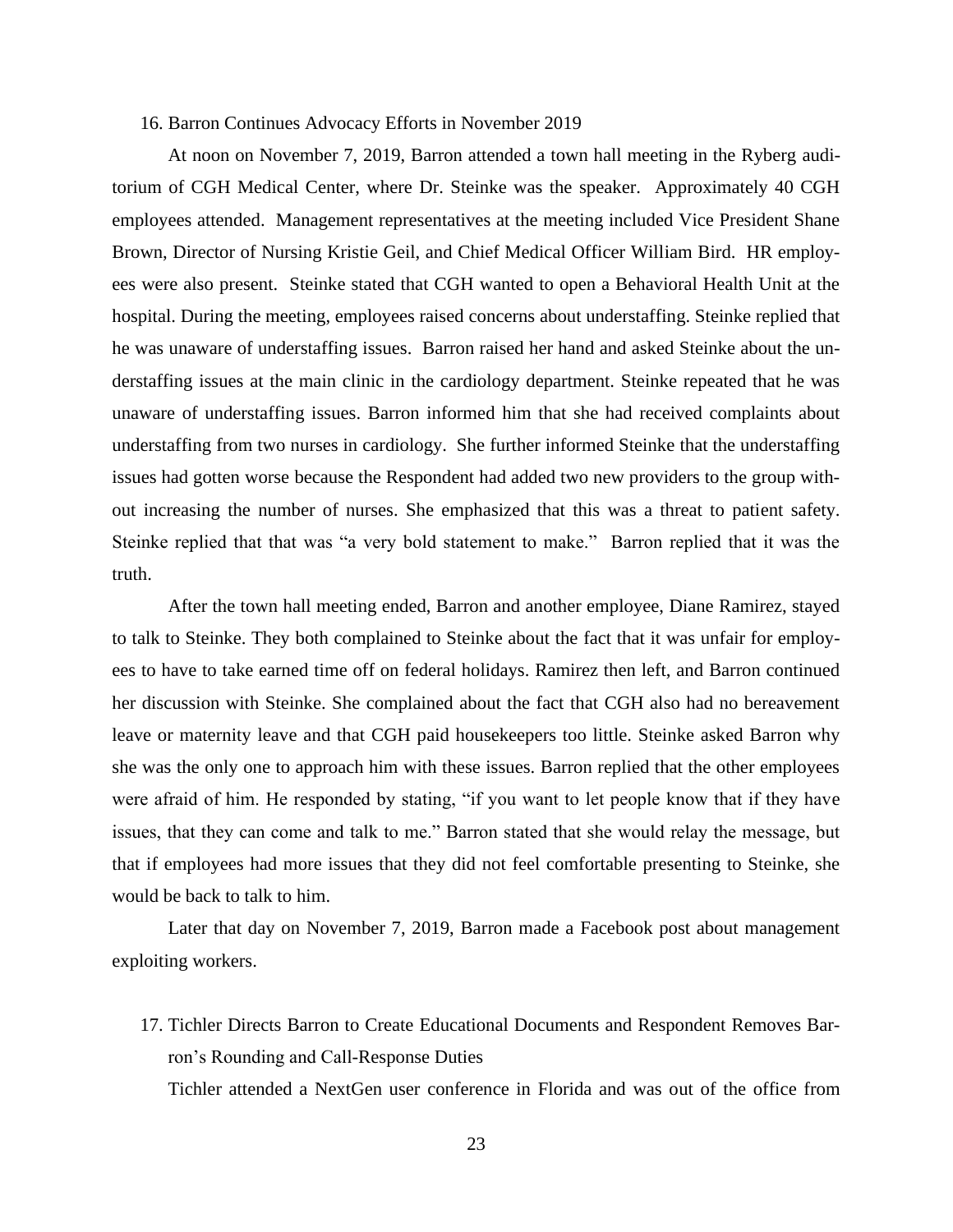November 7, 2019 until November 14, 2019.

On November 7, 2019 at 11:05 pm, after Tichler arrived in Florida, he sent an email to Barron directing her to create educational materials on how to use the SOAP and Exam templates on the NextGen system. Tichler noted that the Respondent had a lot of new providers starting and commented that it would help if Barron handed out the educational materials during training so that they could review them if Barron was unavailable for questions. At hearing, Tichler testified that he did not have any discussions with anyone in CGH management before sending this email. However, he could not explain what inspired him to send Barron an email at 11:05 pm on a Friday night after driving to Florida, and he could not explain why he failed to give Barron the instructions in person, the day before he left for the conference. He did not deny knowledge of the events that transpired at the town hall meeting and the interactions between Barron and Steinke earlier that day.

Sometime on Sunday, November 10, 2019, Tichler received reports from Baylor Schmidt stating that she had received complaints that Barron was "out and about" in different areas of the medical center on November 8, 2019. That night, at 9:52 pm, Tichler sent another email to Barron and copied Application Analyst Harshman. Tichler informed Barron that she would no longer be performing Clinic Rounding but that she could continue to perform new employee trainings if those were already scheduled on her calendar. He explained that Brown had taken over clinic operations and that things were "up in the air" because of that recent change. Tichler stated that if someone called Barron for help with EMR, Barron should inform Harshman, who would take care of the matter. As a result of Tichler's directive, Barron was not permitted to help providers or new employees on issues they were having with the Next Gen system if they called for help, and she was also no longer permitted to perform rounding.

In this email, Tichler also directed Barron to work on educational documents including the "Nursing Entry Template, the "SOAP," "Primary Care Exam Template," and "Assess/Plan Template." He stated, "these documents should include plenty of screenshots and [be] informative enough that someone could look at them and be able to understand how to use the template." Tichler also stated, "if you finish these before I get back, let me know and I can send you more templates that we want educational material for."

At hearing, Tichler testified that Brown made the decision to halt clinic rounding because Brown was reassessing the training structure and frequency within clinic operations. Tichler ex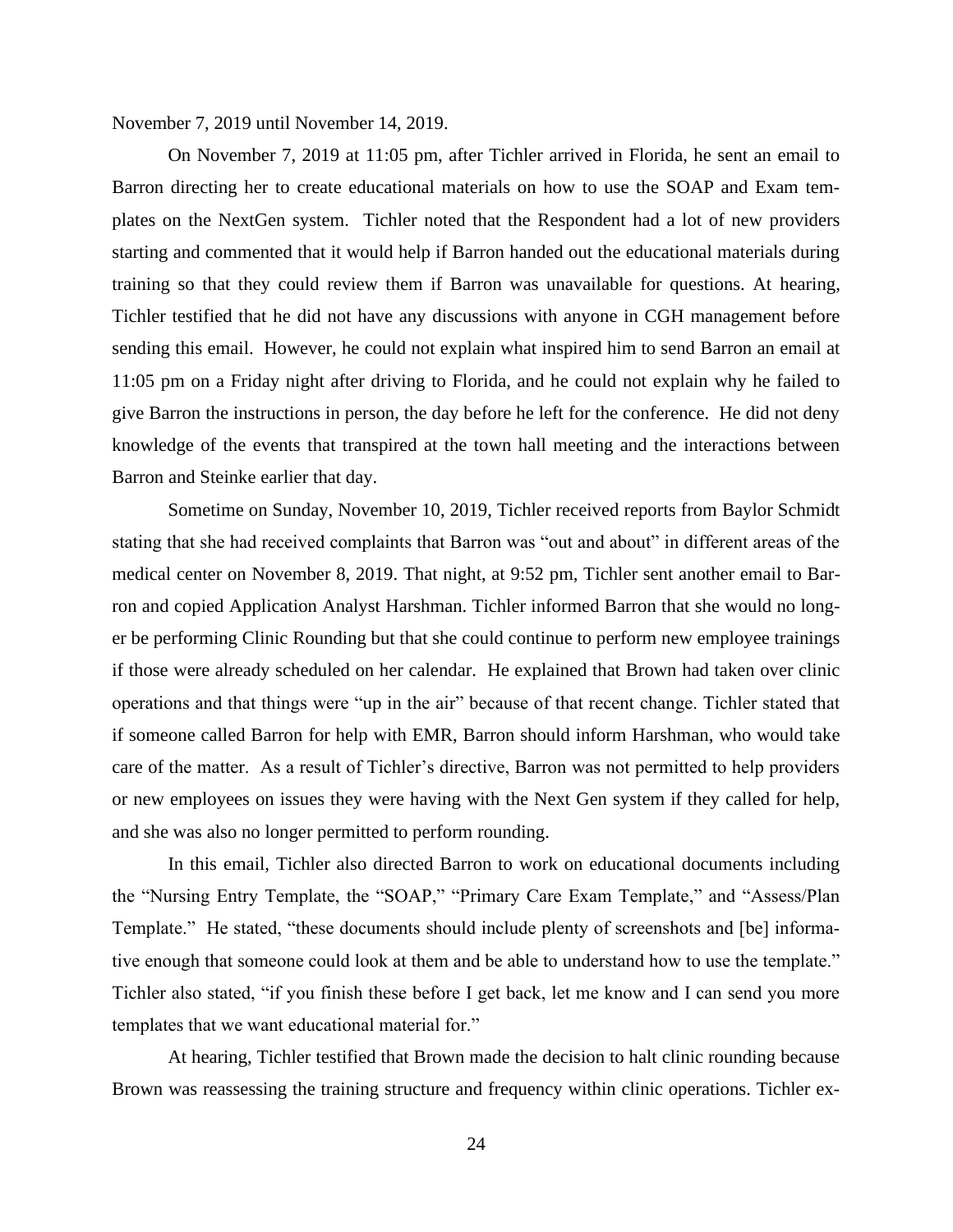plained that he had learned of Brown's decision a few weeks earlier but had waited until November 10, 2019, to tell Barron to stop rounding because it was at that point that he needed her to work on the educational materials.<sup>13</sup> He stated that all members of the EMR department would be testing the upgrade to the NextGen system, and it was important to have training materials available to providers so that they could avoid calling the EMR department for technical help during that time. However, Tichler also testified that he could not recall when he realized that the department needed training materials.

On Monday, November 11, 2019, Tichler texted Barron and asked her to call him when she punched in that day. He indicated that his request for a phone call was related to the email he had sent Barron the night before. He further explained that he needed to know where Barron had been on Friday, whom she had been training, and why. Before then, Barron had never received any such inquiries from Tichler. As of the morning of November 11, 2019, Barron had not responded to Tichler's November 7, 2019 email and had not provided Tichler with any of the training materials he had asked her to create.

When Barron called Tichler later that day, Tichler discussed the assignment he had given Barron on November 7, 2019, and Barron indicated that she understood it. He also asked Barron about her whereabouts on November 8, 2019. Barron informed Tichler that she had received a request for training from a nurse at Ready care and then made her way back to the main clinic by stopping at a couple of other offices to check in on employees. Tichler testified that he inquired about Barron's whereabouts because Baylor-Schmidt informed him that Barron was present in different areas on November 8, 2019, when Tichler expected that she would be working on edu-cational materials.<sup>14</sup> [However, as of November 8, 2019, Barron was still responsible for round](#page-54-0)[ing and for responding to requests for assistance in the field.](#page-54-0) 

On November 11, 2019, at 5:30 pm after business hours, Tichler emailed Barron to ask her how she was proceeding on the assignment he gave her. He asked her to send him what she had so far so that he could "see if [she was] on the right track."

On November 12, 2019, at 9:00 am. Barron replied to Tichler's email stating that she had never been given instructions on formatting but that she had done her best. She attached copies of her work. At hearing, Tichler disputed Barron's claim that he had not given her sufficient in-

<sup>13</sup> Tr. P 633.

<sup>&</sup>lt;sup>14</sup> Prior to that date, Baylor-Schmidt had not typically asked Tichler why Barron was in different areas.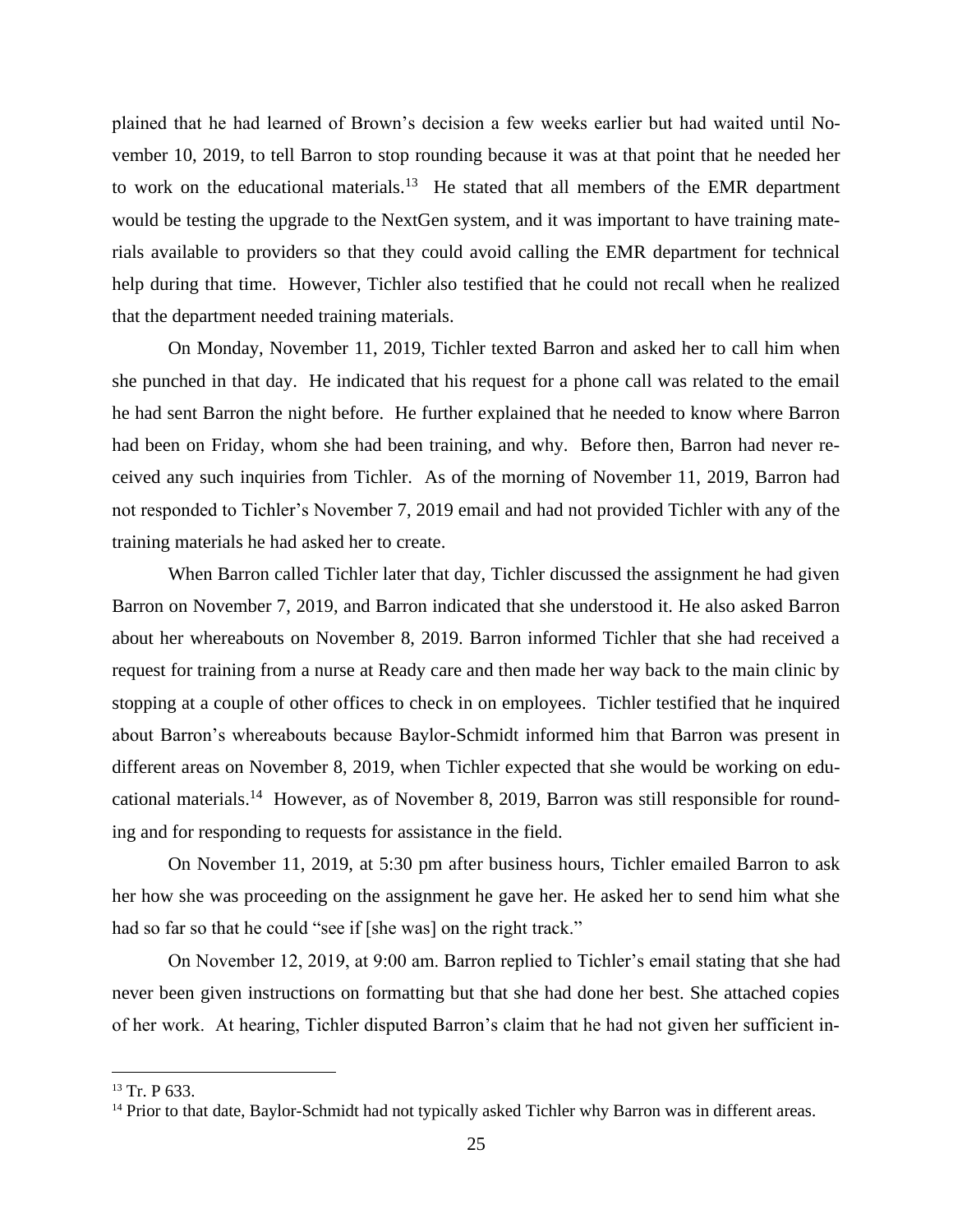structions but admitted that he understood Barron was having some trouble either understanding his instructions or knowing how to follow through on them completely.

Tichler responded at 9:30 am that day. He explained that the documents should be laid out the way Barron would train a provider. He also stated that the documents should be consolidated. Tichler reviewed the materials on his phone and did not obtain a good grasp of them.

At 1:03 pm that day, Tichler sent another email to Barron, after he had had an opportunity to review the documents on his laptop, rather than on his phone. He stated that the amount of work reflected in the documents Barron provided was less than what she should have completed in an 8-hour day. He emphasized that she should have completed more when she was not performing follow-up trainings or rounding. He asked Barron what else she had done the previous day and how long each task had taken. He also asked her to send him what she had worked on that day.

Less than an hour later, Barron replied to Tichler via email. She asked him to call her and stated, "I do not understand the task." Shortly after Barron sent this email, she and Tichler spoke on the phone for approximately 20 minutes. Barron conveyed her frustration in using Microsoft Word to create the educational documents.

Tichler and Barron offered different accounts of Barron's statements during that phone call. I credit Barron's account because it is consistent with the email she sent Tichler the following day, in which she explained the nature of her struggles, and it is also more consistent with the stated length of the call (20 minutes) as it is considerably more detailed than Tichler's account. Tichler testified that Barron simply stated that she did not know how to do screenshots within Word and how to place them in the document. Barron, by contrast, credibly denied stating that she did not know how to make screenshots. Instead, she testified that she told Tichler that she was frustrated because she was not comfortable using Microsoft Word to format the materials and that she was having difficulties creating graphics on the screenshot. Specifically, she explained that she was having trouble adding the verbiage to the document while maintaining the boxes she had created to annotate the screenshots: Every time she added more information, the lines and boxes she had added to the screenshot would move. During this conversation, Tichler did not offer to provide her with any training in Word.

After Tichler spoke to Barron, he reviewed the six Word documents Barron had completed on November 11, 2019 and sent him the morning of November 12, 2019. He opened the in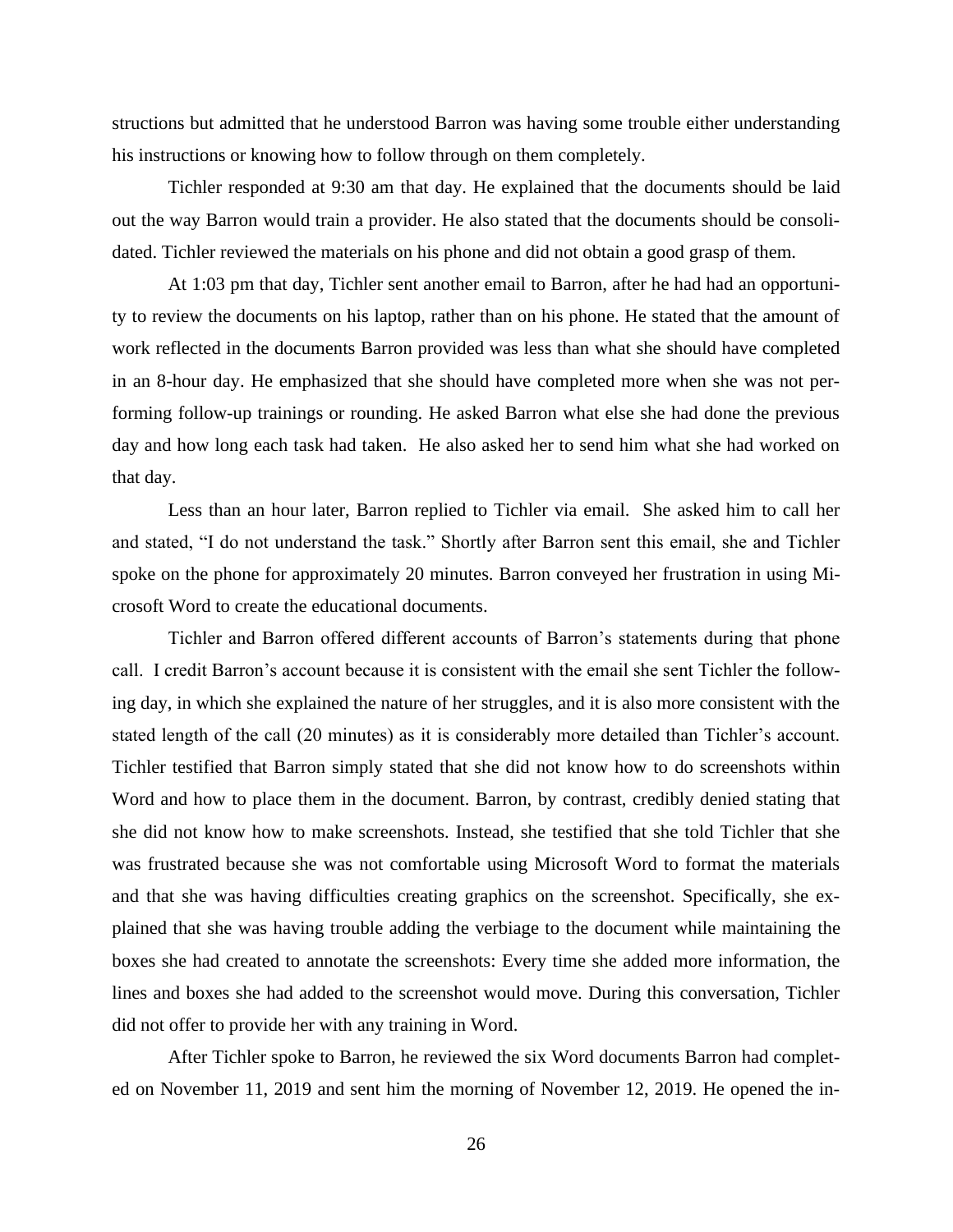formation tab within Word to view the meta data and determine when the documents were created and modified. He saw that the documents were created on July 18, 2019. He looked closer at the screenshots and saw that they appeared to have been taken on July 18, 2019.<sup>15</sup> The metadata does not show what was in the document when it was created on July 18, 2019 or what work was done to edit the document on November 11, 2019.

At hearing, Barron explained the July 2019 timestamps on the Word documents and the screenshots. Barron initially created the Word documents on July 18, 2019 for a new employee who had asked for a printout of the screen she would need to use to room a patient. At that time, Barron took screenshots of the templates, copied and pasted them into the Word documents, printed each page individually, and handed the packet to the employee who requested it. In November 2019, she found those screenshots in the Word documents and reopened them for use in the training documents she made in November. Barron further testified that she had planned the layout of the documents with pen and paper because she was not adept at Word. In doing so, she condensed a longer document into short instructions. She then copied what she had written down on paper into a Word document.

Both Barron and Tichler testified that, for purposes of training and creating training documents, it did not matter when the screenshot was taken, because the template would look the same.

#### 18. Barron Meets with VP Shane Brown on November 12, 2019

On November 12, 2019, Barron met with Vice President Brown on the fourth floor to discuss her supervisor, Matt Tichler. She explained that Tichler was scrutinizing her work and was not being helpful when she asked for additional training. Brown said that he did not understand why Barron was coming to him with this issue. At hearing Barron explained that Tichler and Tichler's supervisor, Randy Davis, were both in Florida and were unavailable at the time.

# 19. Further Communication between Barron and Tichler About Educational Materials in November 2019

At 8:28 am on November 13, 2019, Tichler asked Barron via email about her progress af-

<sup>&</sup>lt;sup>15</sup> Tichler testified that the timestamps were more significant than the editing time, which varied by document. The editing time reflects the amount of time for which the document is open but not the amount of time working while the document was closed.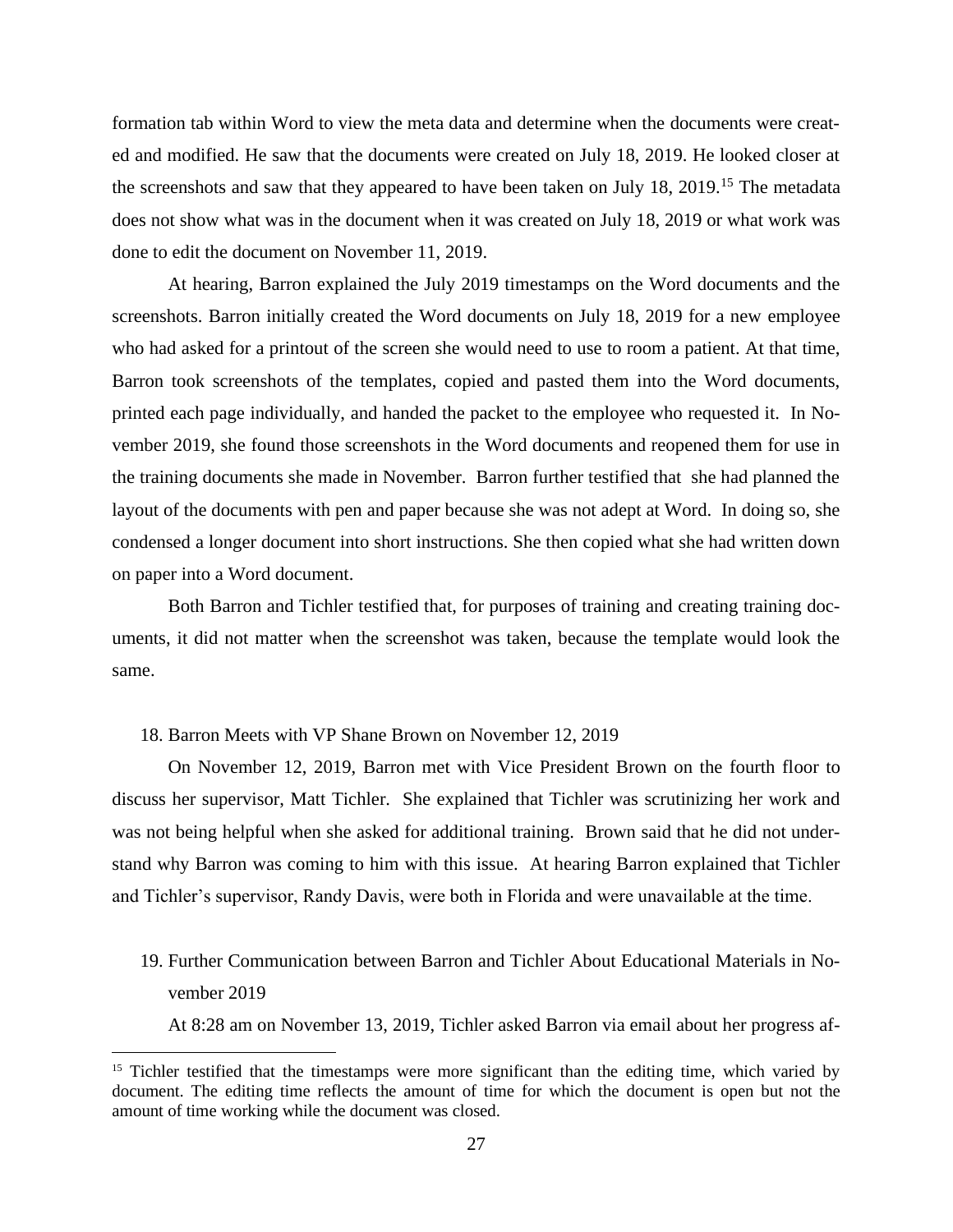ter they had spoken. He asked her to send him what she had worked on the day before. He also informed her that he had done some research and found tutorials and videos on how to use Word. At hearing, Tichler testified that proficiency in Word was an "aspect" of Barron's job but that he was unaware of whether Barron had ever been provided training in Word since she accepted the position of EMR trainer.

At 9:59 am on November 13, 2019, Barron responded to Tichler's email, stating that she had asked Harshman to show her some features he liked to use and that he had explained to her how to make training documents better. Barron informed Tichler that she had edited the training documents and worked on the nurse assessment, nurse office entry, and HPI portion. She asked Tichler if he could tell her how to combine individual documents into one without copying and pasting them. She also thanked Tichler for the help he had provided her earlier, over the phone.

At 1:25 pm on November 13, 2019, Tichler responded by asking Barron to send him what she had and stating that they could work on putting all the documents together later.

At 4:44 pm on November 13, 2019, Tichler sent Barron a text stating that he was on the road and could not check email but wanted to ensure that Barron had emailed him the documents she had worked on that day and the day before. Barron responded via text stating that she would send him the documents. She noted that while Harshman had taught her a lot, it was still taking her a long time to sort things out. She asked Tichler why she needed to send him the work she had performed each day. She asked whether there were other employees in the department subjected to that requirement. She informed Tichler that she was preparing hourly time allocations for each day. She further stated that her difficulties in performing this work were due to a lack of training and requested that CGH provide her with education that would qualify her for this work and give her the chance to become successful. She specifically asked Tichler, on behalf of CGH, to look into whether the Sauk Valley Community College had any courses that she could take to help her learn. Barron then took photos of the training documents she had created and texted them to Tichler, explaining that she did not have time to email them to him.

Tichler did not take any action to see if there were any courses that she could take at the community college that might help her. He did not offer to arrange for any in-person training on Word. $16$ 

<sup>&</sup>lt;sup>16</sup> Tichler testified that he could not recall any instance, prior to that text, in which Barron had requested additional training. However, he did not expressly deny that Barron had made earlier requests.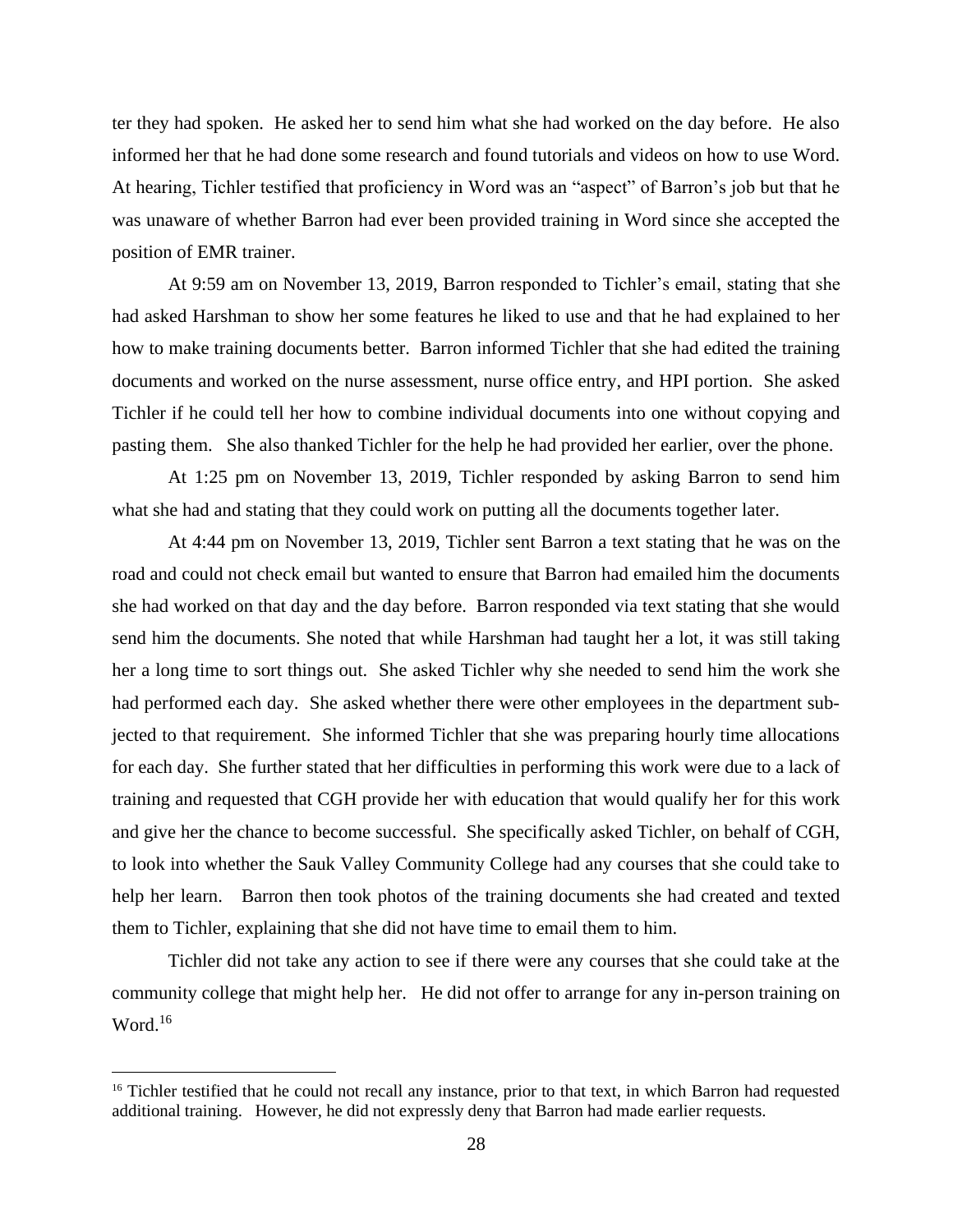At 5:26 pm on November 13, 2019, Barron wrote an email to Tichler stating that she had learned a very important piece of information from Harshman related to the creation of annotated screenshots. She noted that when she attempted to insert the "master information" into its "proper spot," all her boxes moved. She learned that to prevent this movement, she would need to take a new screenshot after adding her boxes. She then attached the materials she had completed.

At 9:28 pm on November 13, 2019, Tichler responded via email to both Barron's earlier text and her most recent email. Commenting on the work product, he said, "these documents are looking good and starting to come together." He offered two small formatting suggestions, to eliminate the spacing between bullet points and to make the bullet points bold. He also stated that it was within his authority to ask employees for progress and that he was asking Barron for updates because HR had received "multiple complaints" that Barron was not doing her job. At hearing, Tichler testified that he wanted to see Barron's progress to ensure that she was on the right track. Prior to receiving this email, no one had ever told Barron that they had complaints about Barron not doing her job. In this email Tichler also asked Barron to send him her time allocation document and stated that when he returned from his trip, he would show her how to keep track of her time within the Access Database, as other EMR Department employees did.

 At 8:46 am on November 14, 2019, Barron took pictures of the hand-written accounting of her time and texted them to Tichler.

At 4:32 pm on November 14, 2019, Barron emailed Tichler the training documents she had completed. They did not represent the entirety of what Tichler had requested, but he testified at hearing that the materials were getting better.

Later that day, Tichler texted Barron and told her to keep working on the educational documents. He told her that in the following week, she would help test the EMR upgrade before it was launched. Barron had never previously assisted with testing of the EMR software. She testified that, in the past, the individuals who prepared the upgrades where the ones who tested it. However, she conceded that this was the first upgrade that CGH had effectuated since the Respondent had hired her. Tichler showed her how to access the system and how to test it. In testing, Barron responsible for clicking around in the system, and performing steps that a provider would typically take. Barron testified that no one had previously informed her that testing upgrades was part of her job as EMR trainer. It is not included in her job description, though it is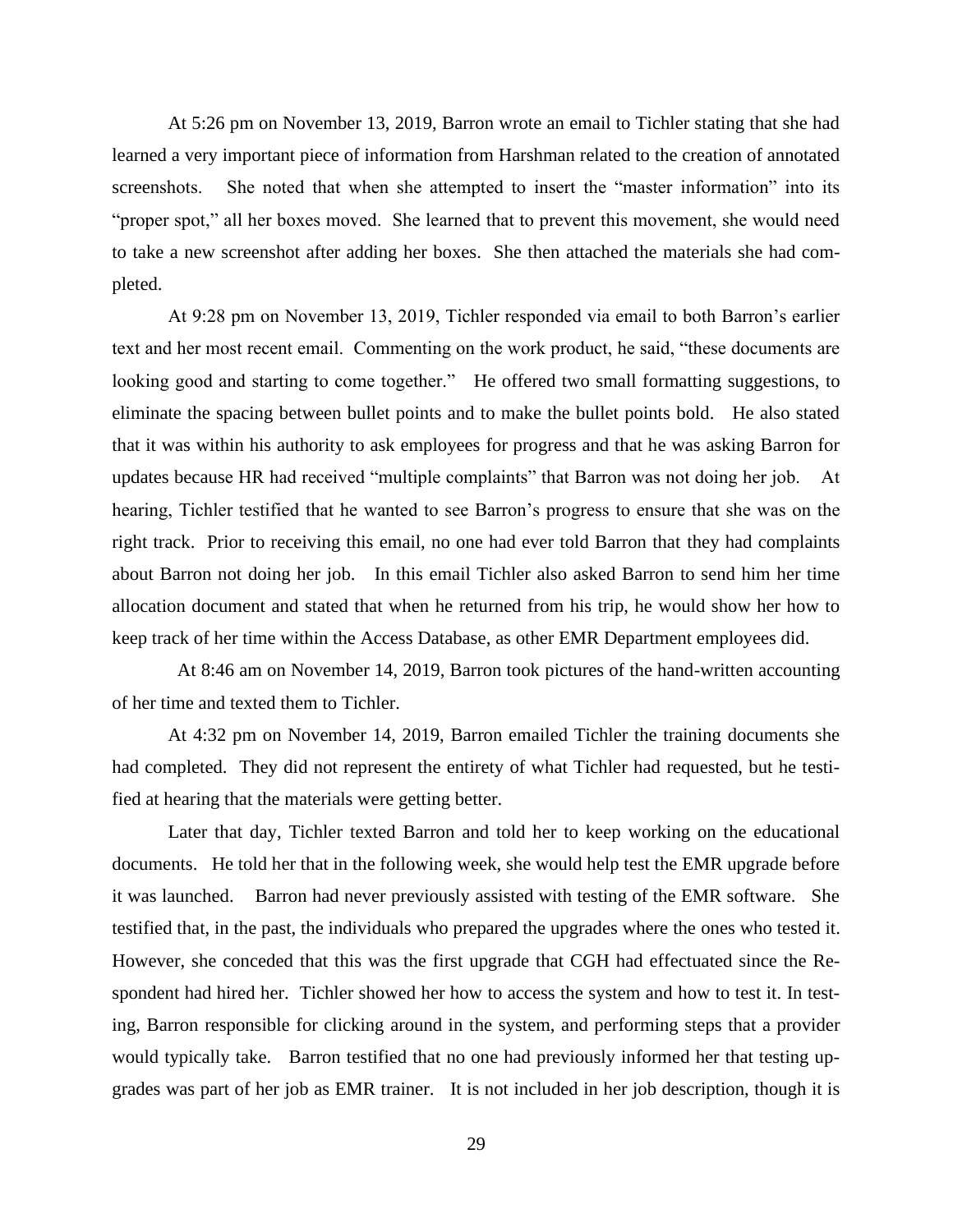included in the Application Analyst job description.

At the end of the workday on November 14, 2019, Barron emailed Tichler the document she had worked on that day.

### 20. Mid-November 2019 Complaint About Barron's Performance

On November 15, 2019, Kristi Pierce, an LPN at CGH Medical Center, sent an email to Baylor-Schmidt about Barron, and copied Tichler on the email. Pierce is the primary nurse for Amanda Dawson in Family Practice, and schedules training for Dawson. The email alleged that Barron provided Dawson with inadequate and untimely training.

Pierce and Barron offered conflicting accounts of the incident that spurred the email, most notably, its timing. Pierce testified that the incident occurred one or two days before she sent the email on November 15, 2019, whereas Barron testified that the incident occurred months earlier. I credit Barron's account of the timing because Pierce's email documenting the alleged interaction conspicuously omits any reference to when the incident occurred. In addition, Pierce's testimony on the whole demonstrates that her recollection of the incident's timing is inaccurate. Pierce claimed that when she contacted the EMR department for assistance in training Dawson, they informed her that Barron was responsible for on-site training and that they could not send anyone else. Yet, Barron was no longer responsible for responding to calls when Pierce claimed to have contacted the EMR department on Dawson's behalf, one to two days prior to November 15, 2019. Indeed, Tichler had removed such responsibilities from Barron five days earlier and was sending other employees to handle such calls. Barron was still performing scheduled training, but only those that had been placed on her schedule prior to November 10, 2019. Thus, the incident could not have occurred at any time after November 10, 2019, as Pierce claimed.

Pierce and Barron also offered conflicting substantive accounts of the training incident. I credit Barron's description because Pierce's testimony as to timing was unreliable. Barron credibly asserted that she made two dedicated attempts to train Dawson, the first of which occurred on September 18, 2019, but that Dawson canceled both. Pierce flagged Barron down for a third training attempt when Barron was waiting to assist another provider, but by the time Barron was finished with the first provider, Dawson had solved her issue with NextGen and no longer needed help.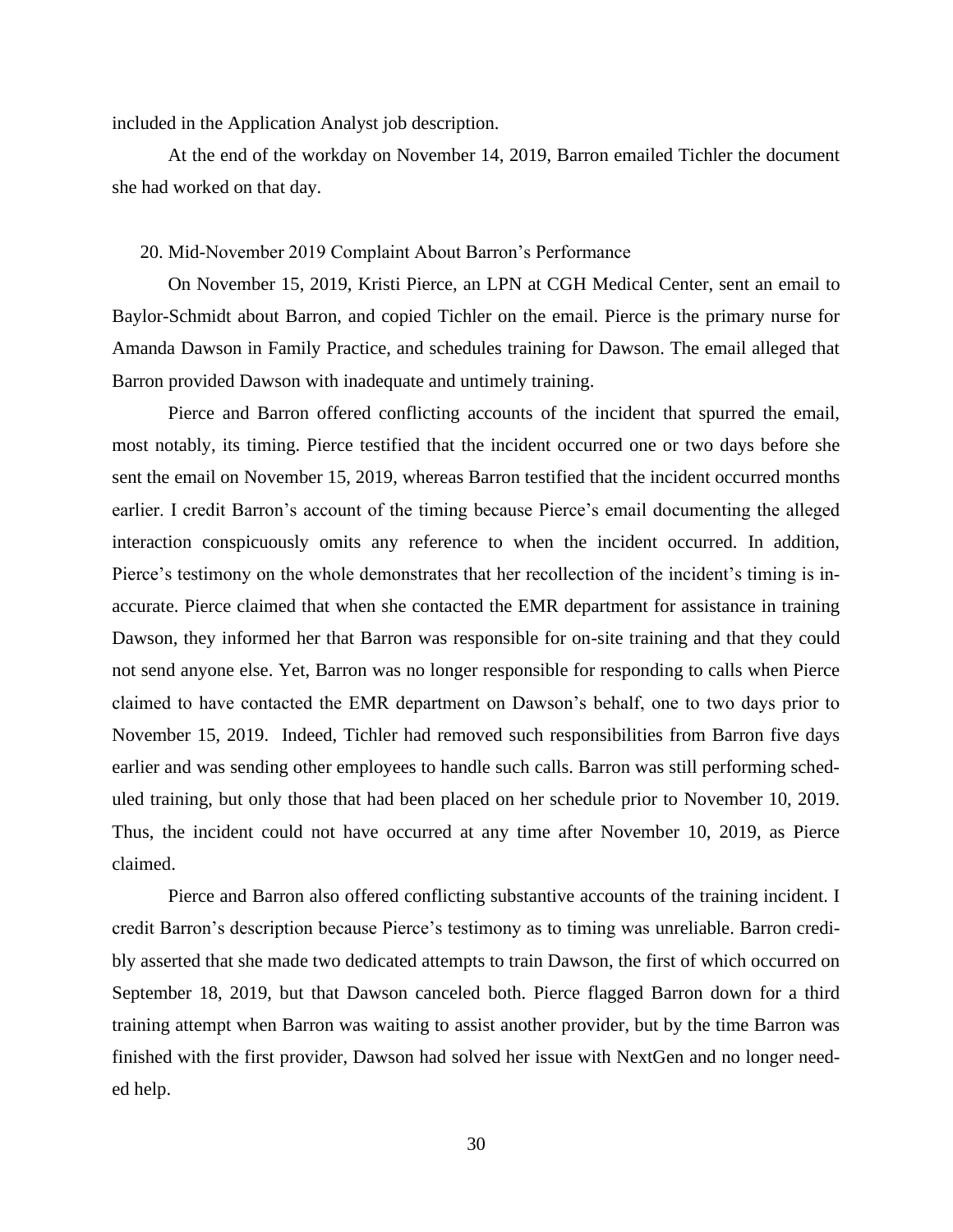Tichler did not take any action to investigate the allegations in Pierce's email and testified that he did not know whether anyone else had investigated them.

#### 21. Baylor-Schmidt, Tichler, and O'Brien Decide to Issue Barron a 5-day Suspension

In November 2019, Baylor-Schmidt spoke to Tichler about Barron's performance. She informed Tichler that she received a report from VP of Physician's Services Brown that Barron had complained to him about Tichler. Based on Brown's report, Baylor Schmidt thought that Barron was trying to get Tichler in trouble and believed that such conduct violated the Respondent's standards of behavior. At hearing. Baylor-Schmidt explained that Barron was in violation of those standards because she did not approach Tichler, the individual involved, and went to someone uninvolved in the matter. Tichler discussed this incident with Baylor-Schmidt but did not do anything else to investigate Barron's complaint to Brown. Baylor Schmidt also informed Tichler that she had received reports from employees that Barron had complained to others about Tichler's assignment requiring her to create educational materials.

During this conversation Tichler shared information about Barron's work history. Tichler informed Baylor-Schmidt about the incident that occurred on April 23, 2019, when Barron decided to punch in before taking her child to day care. He also conveyed that Barron had refused to do her job. Baylor-Schmidt viewed the day-care incident as time-theft.

At the close of this meeting, Baylor-Schmidt recommended that Tichler issue Barron a 5 day suspension and told Tichler to work with O'Brien on the write up. Baylor-Schmidt testified that she based her disciplinary recommendation on the fact that Tichler had described Barron engaging in alleged insubordination, by complaining about him to an uninvolved vice president and refusing to do her job, and by engaging in time theft in April 2019. Baylor-Schmidt commented that there was no "statute of limitations" on breaking really big rules, such as those prohibiting time theft. She also remarked that if she had known about the infraction in April 2019, she would have taken action on it then.

Baylor Schmidt testified that she believed the five-day suspension was also consistent with the discipline issued to other employees for similar misconduct. At hearing, Baylor-Schmidt discussed two employees who had previously received similar discipline, Ms. Jacobe,  $17$ who was insubordinate to her manager and falsified her timecard, and Tom Schrader, who left a

<sup>&</sup>lt;sup>17</sup> Jacobe's first name does not appear in the record.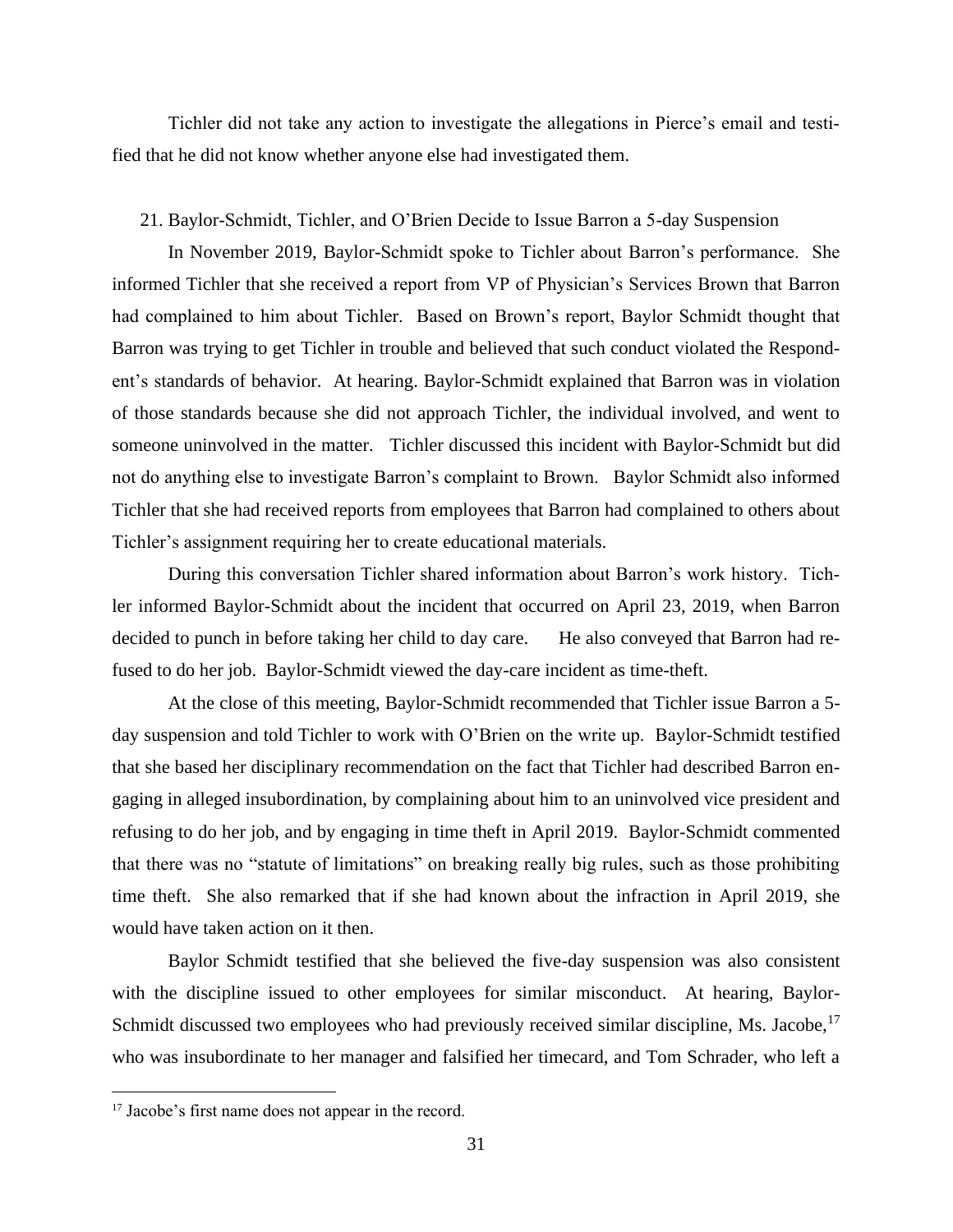scalpel lying on the patient's stomach during a procedure instead of placing it on the table and was insubordinate to his supervisor during the investigation of that event by refusing to carry out a reasonable instruction from his manager.

Around the time Baylor-Schmidt called Tichler, she also called O'Brien to consult on the appropriate level of discipline for Barron. O'Brien agreed with Baylor-Schmidt's assessment that Barron should receive a five-day suspension because there were multiple instances of alleged misconduct, specifically alleged insubordination and reported performance issues. In reaching this conclusion, O'Brien reviewed discipline that the Respondent had issued in cases where employees had engaged in both insubordination and poor performance.

Tichler the spoke with O'Brien, and O'Brien informed him that she believed a five-day suspension was appropriate for Barron's infractions. Tichler agreed and O'Brien explained to Tichler how he should complete the discipline form.

The Respondent's progressive discipline policy states that the supervisor's responsibility regarding discipline is to investigate[] thoroughly to determine the facts of the matter." Tichler admitted that he did not investigate any of the complaints he had received about Barron before suspending her.

## 22. Meeting with Barron to Issue the 5-Day Suspension

On November 18, 2019, Tichler, O'Brien, and Barron met in the HR conference room, where Tichler and O'Brien issued Barron a 5-day suspension. Tichler provided Barron a disciplinary form that included the following relevant sections, (1) disciplinary steps taken, which documents the current discipline and any past disciplinary action taken against the employee (2) standard of behavior needing improvement, (3) nature of the violation, and (4) supervisory reports.

Under "disciplinary steps taken," the form documented the then-issued five-day suspension but cites no earlier discipline initiated against Barron. Under "standard of behavior needing improvement" the form listed respect, communication, ownership, and accountability. Under "nature of violation," the form listed workplace behavior indicating inattention to duties, direct disregard for authority, and insubordination. Under "supervisory remarks," Tichler drafted comments, which he grouped into five paragraphs. During the meeting, Tichler and O'Brien discussed each paragraph of the disciplinary document.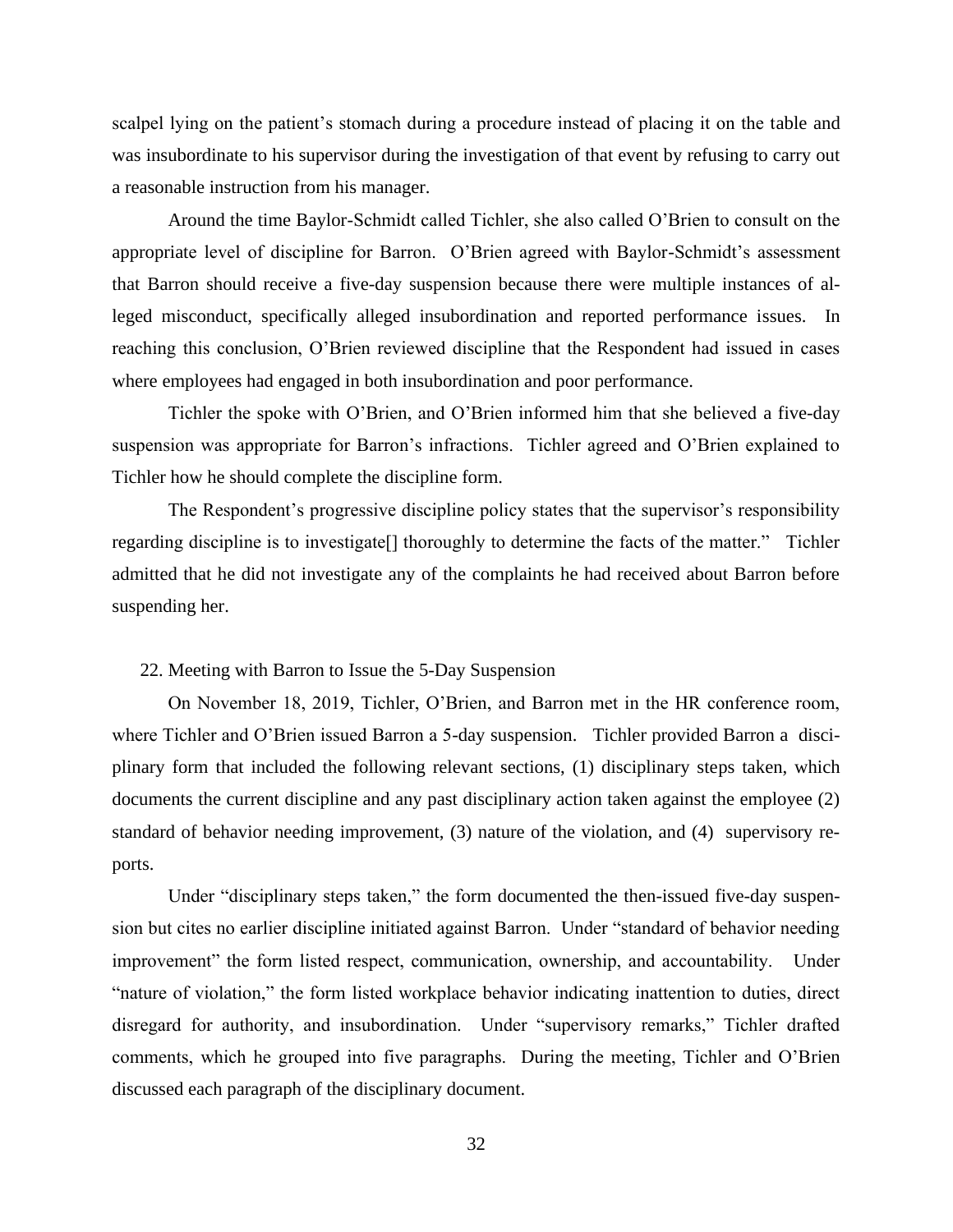The first paragraph referenced Tichler's April 23, 2019 discussion with Barron regarding her decision to clock in before dropping her child off at the day care. Tichler testified that this was not a basis for the suspension but was listed because it was evidence of misuse of CGH time. Tichler explained that the incident was included in the suspension notice because all the listed incidents "portrayed the misuse of CGH time or inadequate trainings." Baylor-Schmidt, by contrast, testified that this incident was a basis for Barron's suspension.

The second paragraph referenced the verbal warning Tichler issued Barron on August 15, 2019 for violating the Respondent's no-solicitation policy. Tichler testified that this was not a basis for the suspension but was listed because it was evidence of Barron's misuse of CGH time.

The third paragraph referenced one specific complaint made by an employee on October 18, 2019, who was unnamed in the document, and 15+ complaints made by other unnamed employees since October 18, 2019 about Barron being present in their work area and bothering them with non-work-related matters. In the disciplinary document, Tichler characterized this conduct as a misuse of CGH time. At the meeting, O'Brien likewise informed Barron that she had misused CGH time by engaging in such conduct and noted that Barron had previously received a verbal warning for solicitation and misuse of CGH time. She further noted that CGH had received complaints that Barron had provided inadequate training. Barron denied that she had misused time and explained that when she receives a call for assistance, she sometimes has to wait for the provider to finish with a patient.

When Tichler spoke about the 15+ complaints he had received about Barron's performance, Barron asked who made the complaints and asked for copies of them. O'Brien stated this information was irrelevant and did not provide her with copies of the complaints.

At hearing, Tichler conceded that he did not know the details of the 15+ complaints referenced as a group in the disciplinary document and that his knowledge of those complaints and their timing was based entirely on the information provided to him by Baylor Schmidt. O'Brien similarly testified that the 15 complaints that served as the basis for the suspension were relayed to her by Baylor-Schmidt and that she did not investigate them. O'Brien testified that she did not have any personal knowledge that anyone had vetted those complaints, and she had not told Tichler that he had an obligation to investigate them. Baylor-Schmidt testified that the 15 complaints she received about Barron being present in employees' work area and bothering them with non-work-related matters occurred before August 15, 2019.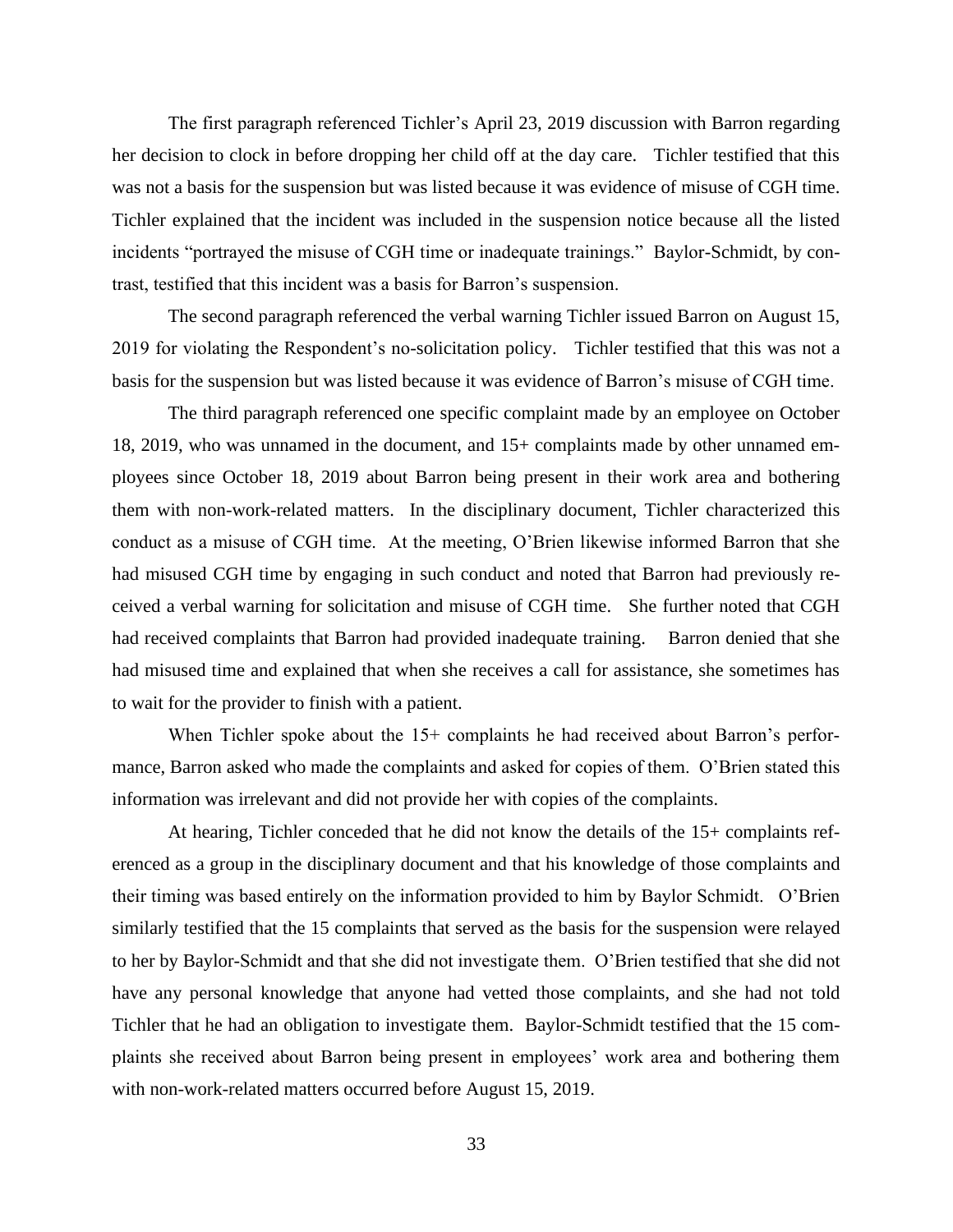The fourth paragraph stated that Barron had complained to others about Tichler's assignment requiring her to complete educational documents pertaining to the department's training on NextGen templates. At the meeting O'Brien asserted that she had heard from others that Barron had complained to them about Tichler's decision to assign her the duty of creating educational assignments. Barron denied that she had ever used those words but admitted that she had told people she was working on educational documents and that it was difficult for her. Tichler testified that this paragraph served as the basis for the suspension. In finding that Barron's conduct warranted discipline, Tichler relied on statements made to him by Brown and Baylor-Schmidt but did not talk to Barron or otherwise perform an investigation of the allegations.

The fifth paragraph stated that on November 11, 2019, Barron misrepresented the reason for her lack of progress on the educational documents Tichler had directed her to draft. According to Tichler, Barron informed him that she was lagging in her progress because it was "really hard to do something when I have never done it before." He asserted that she had created such documents before because the documents and the screen shots they contained indicated that she had created them in July 2019, months earlier.

At the end of the meeting, O'Brien instructed Barron to prepare a corrective action plan. The disciplinary document concludes by stating that "termination will occur after the next occurrence…if any part of the Corrective Action Plan is not followed, termination will be the next step."

At hearing, Tichler testified that the "big reason" for the suspension was Barron's insubordination and disregard of his authority. She had complained to his supervisor, Brown, and asked Brown how he, Tichler had the authority to give her the assignment of creating educational materials. Tichler further testified that another basis for the suspension was "the inadequate trainings—all of the complaints" that he had received. Tichler asserted that the supervisory remarks served to explain what led to the suspension and played a role in determining the level of discipline.

#### 23. Meeting About Barron's Corrective Action Plan

On November 26, 2019, Barron met with Tichler and O'Brien to review the corrective action plan she had completed. Barron brought a short, typed corrective action plan to the meeting. O'Brien stated that Barron's corrective action plan was deficient and that she needed to add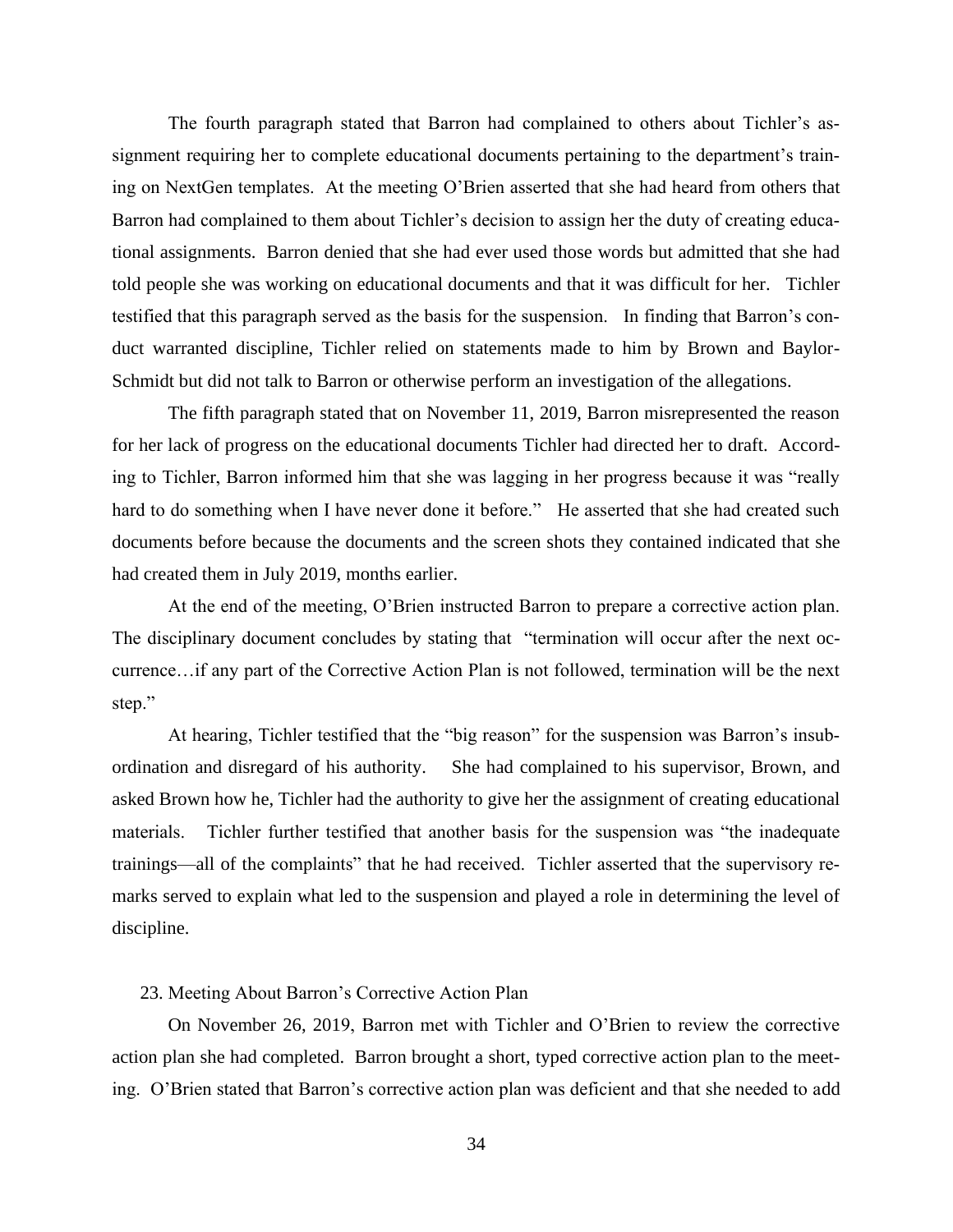to it.

Barron testified that O'Brien told Barron what to write, word for word. However, O'Brien denied this claim and offered a more nuanced and plausible description of the encounter, which I credit here. O'Brien testified that she asked Barron to think about the concerns that Tichler had brought to Barron's attention and asked if she could specify anything more related to those issues. She, Tichler, and Barron then discussed what Barron could add to the plan to make it more specific. Barron herself vocalized some statements, and O'Brien said, "write that down…that sounds good." During the meeting O'Brien stated that Barron needed to work on how people perceived her. She said that some people believed her to be intimidating and unapproachable. O'Brien suggested that Barron smile more.

After Barron added to the corrective action plan, O'Brien gave the document to Tichler to review. He told O'Brien that he wanted to ensure that Barron was aware that the creation of training documents was one of her essential functions. O'Brien added a sentence stating that, and Barron then signed the document. Barron then signed the document because O'Brien said that her employment would not continue if she did not sign.

#### 24. Tichler Requires Barron to Submit Formal, Electronic Time Allocation

Beginning in December 2019, Tichler required Barron to submit time allocations in the Access Database. That database is used by the salaried employees in the Medical Records Department, who do not clock in and about. Tichler testified that he required Barron to keep track of her time within the Access Database to ensure that the department was testing everything in the upgrade and spending enough time on testing the upgrade. The salaried employees in the EMR department would joke about how they had not completed their time allocations for the prior 8 months.

#### 25. The Union files its Majority Interest Petition

On December 5, 2019, the Union filed a majority interest petition in Case No. S-RC-20- 030 seeking to represent certain professional and non-professional job titles and classifications employed by Respondent, including Barron's position of EMR Trainer.

On January 6, 2020, the Respondent objected to the Union's petition. In most relevant part, the Respondent claimed that Barron's position of EMR Trainer lacked a community of in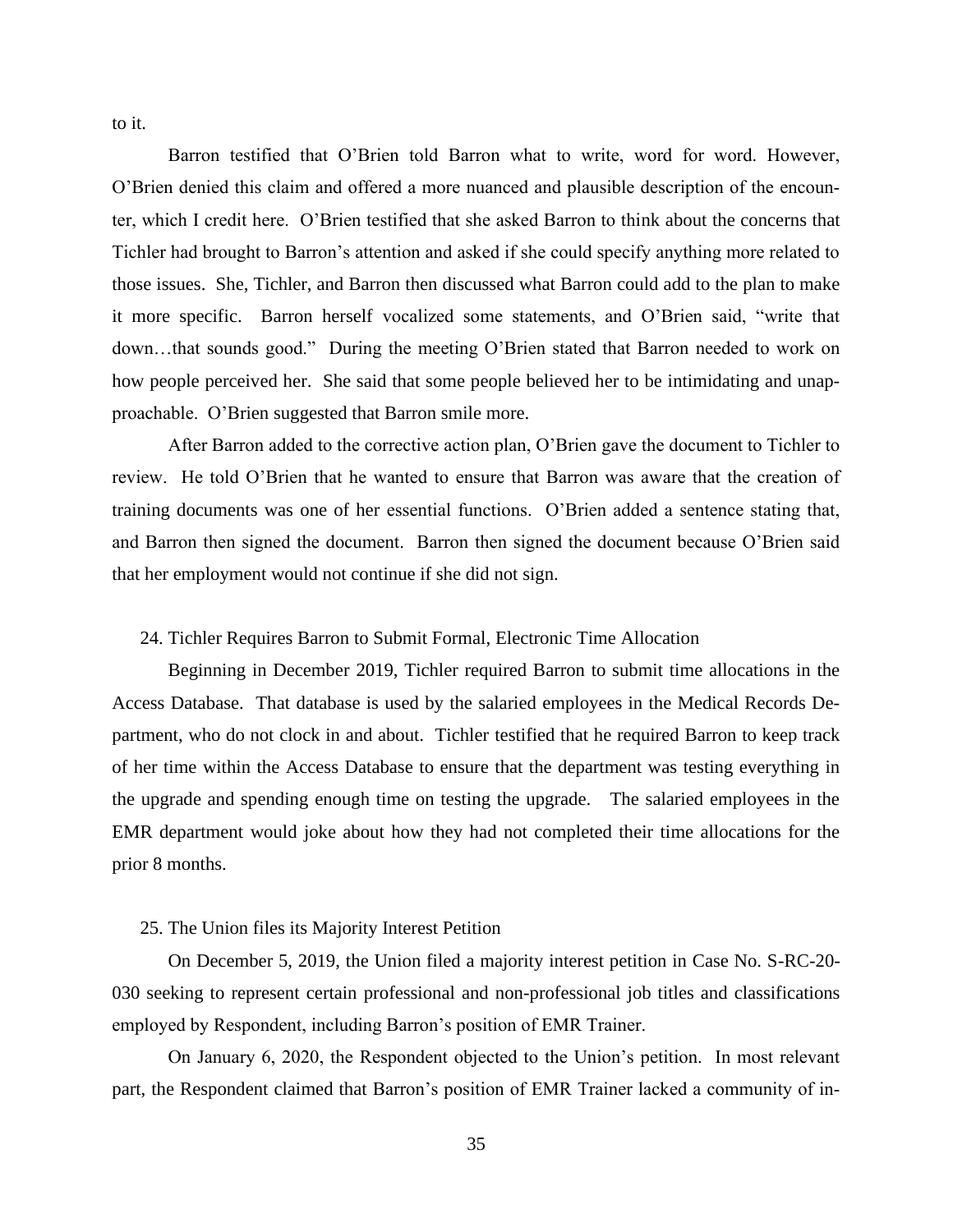terest with the other petitioned-for positions and stated the following: "This inclusion is particularly perplexing, other than the fact that the one individual holding the position is one of the Union's most vocal supporters."

#### 26. Reduction in Hours/Placement on "Low Census"

In mid-January Tichler and O'Brien decided to place Barron on a "low census" schedule, which reduced her hours from full-time to part-time. On January 17, 2020, Tichler asked Barron to come to his office, where he informed her of his decision. Tichler then explained that he was placing Barron on "low census" because the audit he ran on her computer did not match the time allocation she had provided and also because there were fewer trainings for her to conduct. At hearing, Tichler conceded that he placed Barron on low census because she had less work to do after the Respondent removed rounding from her duties on November 10, 2019.

Barron asked Tichler whether she would resume rounding. Tichler replied that she would not because he had received too many complaints that she was misusing CGH time and bothering people. Tichler then informed Barron that she could take the "low census" as unpaid time or she could use her own paid time off.

Barron asked Tichler whether she could apply for two open medical assistant positions. Tichler stated that he was not sure the hospital wanted an employee working two different positions. He stated that, even though she was working less than 40 hours a week, as soon as she started working another job at CGH, she would be getting paid at the over-time rate because she was technically a full-time employee in her current position. Tichler then asked Barron whether she wanted him to make her position formally a part-time position. If she did, he would start the process right away. Barron replied that she did not want her position to formally change to a part-time position.

The parties' witnesses disagree about the circumstances under which CGH uses the term "low census." The Union's witnesses<sup>18</sup> consistently testified that CHG uses the term low census when patient load drops and when there are more employees than needed to care for the relatively low number of patients. Tessendorf and Thompson stated that CGH applied low census status to those employees who volunteered to accept it. Thompson added that if she preferred to work,

<sup>&</sup>lt;sup>18</sup> Of the Union's witnesses, four testified about low census including Thompson, Tessendorf, Mooney, and Barron.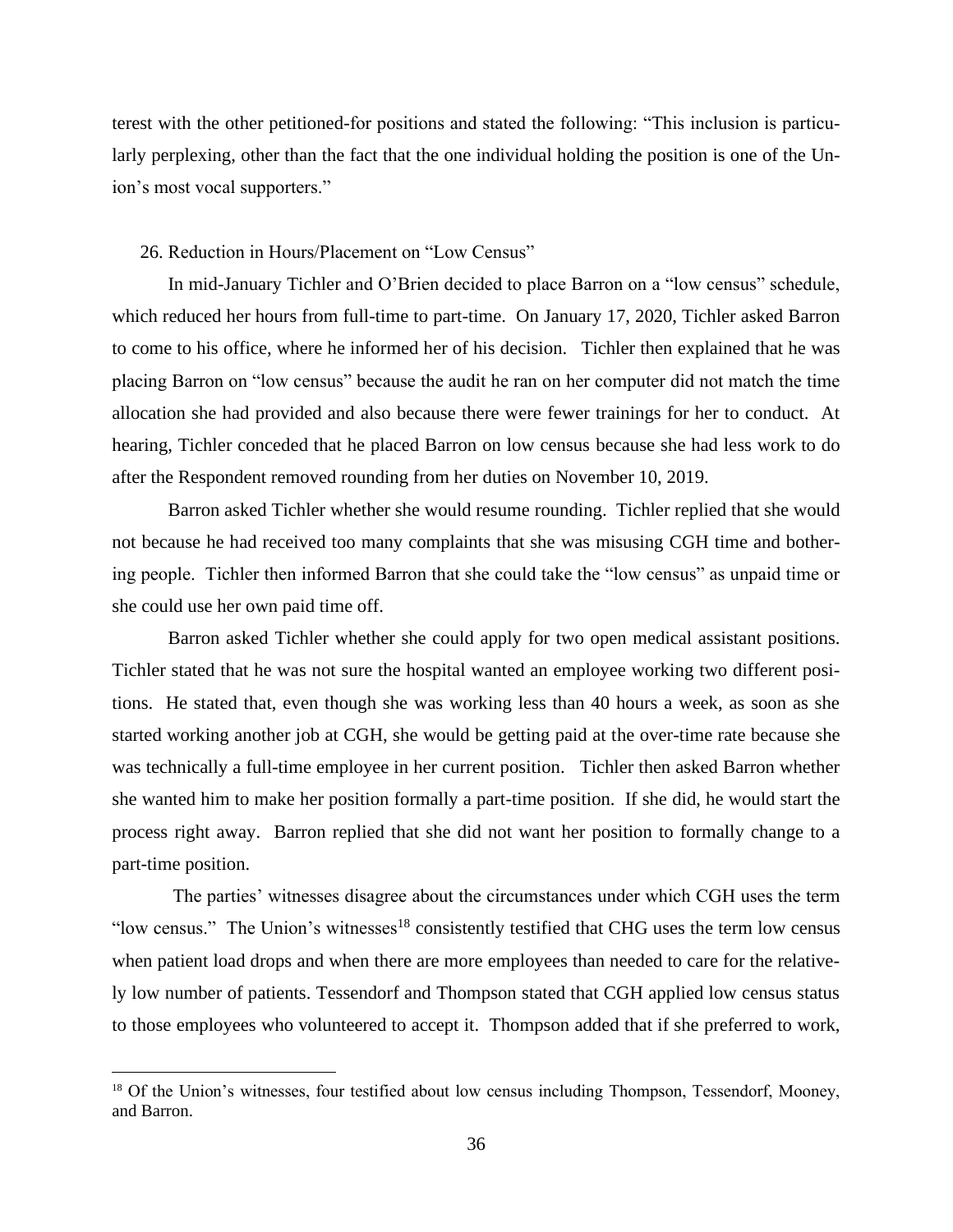CGH would ask a different employee if they wished to work low census. Employees who accepted placement on low census had the option of taking paid time off or unpaid leave. Barron, Mooney, and Tessendorf testified that, in their experience and observation, prior to January 2020, the term low census had only been used for CNAs and RNs when there was low patient volume. Thompson testified that the term was used with respect to all employees who interacted with patients including CNAs, nurses, and receptionists. Barron testified that the EMR department had never used the term "low census" in reference to training, and that when she served as EMR Trainer she had worked through periods when there was low patient census at the hospital.

However, O'Brien testified that the Respondent places employees anywhere within the organization on low census where the volume of work in insufficient to occupy the time of the entire staffing. She noted that "low census" is a general term used by HR whenever work volume "ebbs and flows." O'Brien testified that a low census determination may be made irrespective of patient levels and that the low census determination is made, more generally, based on the volume of individuals CGH needs to serve. As an example, O'Brien noted that there would be reduced need for clinical and educational training if CGH was not hiring new providers. However, she conceded that there was a relationship between patient levels and provider levels, noting that CGH hires fewer providers when there are fewer patients.

O'Brien further conceded that Barron had worked full time through prior periods when there was a low patient count in the hospital. Tichler also noted that he had no knowledge of CGH ever using the term low census with respect to staffing in the EMR Department, though he was unaware of any rule that low census was to be used only for clinical employees.

On January 20, 2020, Tichler gave Barron written notice that she would be placed on low census and provided her a schedule for the rest of the week. He reiterated that she could use earned time off or take unpaid time off for the time that she was not working. He further stated that when Barron was not performing trainings, he wanted her to work on the educational documents and to send him her progress at the end of each day.

Barron remained on a low-census schedule from January 17, 2020 to March 2020, when the clinics closed. Although her low-census schedule varied in January, Tichler established a regular low-census schedule for Barron in mid-February. While Barron worked low census, the Respondent organized Barron's scheduled trainings around the dates she worked. If a provider called or messaged the EMR department asking for assistance while Barron was off, one of the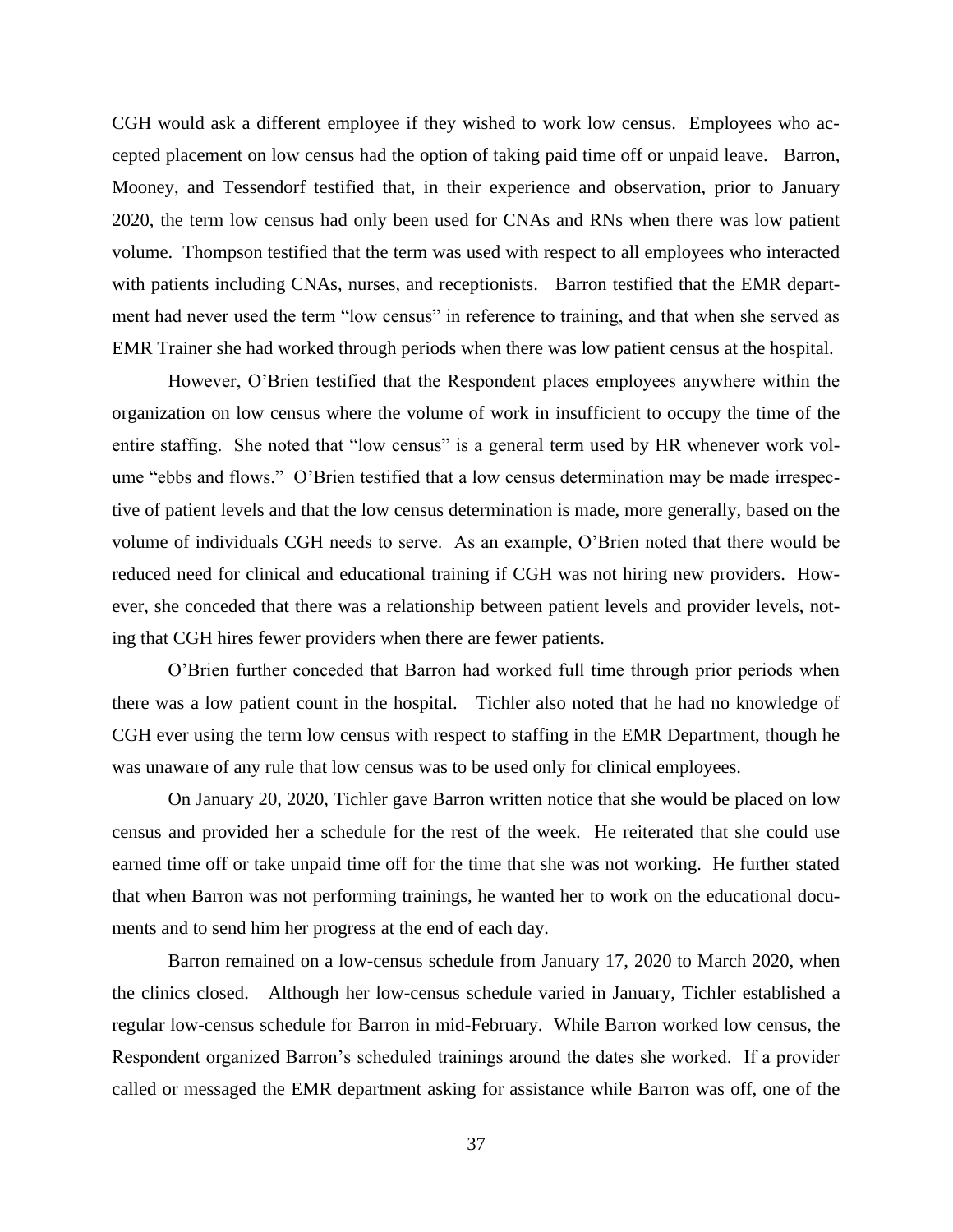other analysts, Ashley Roux, Kevin Harshman, Aaron Dry, or Greg Hepner, would perform that work. Tichler testified that this is work Barron would have performed had she been scheduled to work during the time of the requests unless she was unavailable, or the request concerned a technical issue outside her expertise.

On February 11, 2020, Barron emailed Tichler to request her hours for rest of February. Tichler provided them and noted that she would work an average of 25 hours a week. He stated that if this scheduled worked, he would approach HR about changing the position from 1.0, a full-time position, to a .65 position, a part-time position.

Later that day, Barron emailed Tichler stating there were postings for part-time and asneeded positions for which she believed she was qualified. She requested the opportunity to make up her lost hours by working in one of these positions. That day, Tichler responded that she would need to go through the proper channels to apply for those positions.

On February 12, 2020, Tichler sent an email to Barron referencing her desire to supplement her reduced hours with a part-time or as-needed position. He stated the following: "If that is what you need to do that is fine however I do want to point out that currently you are still at 1.0 [full-time] so if you were to apply, unless someone really needs someone, they're not going to be willing to pay Overtime starting from the 1st minute you work because you're still getting 40 hours/week, it's just that some are low census. Now if you want me to change your status to Part-Time so you can apply for those other positions, let me know and we can start that process today." Barron did not apply for those positions because of Tichler's email indicating that CGH would not hire her while she was in a full-time position.

Barron was an hourly employee, paid based on the number of hours she worked. When she was working a reduced, low-census schedule, she received less than full time pay. Tichler conceded that, to receive overtime pay, Barron would have had to work more than 40 hours in a week. And during the weeks that she worked low census, she worked less than 40 hours each week.

#### 27. Barron's Layoff

At the start of the pandemic in March 2020, the Respondent asked its managers to identify non-essential personnel. Tichler identified Barron's position as non-essential because the clinics were shut down and were not hiring new employees who might need training. Respond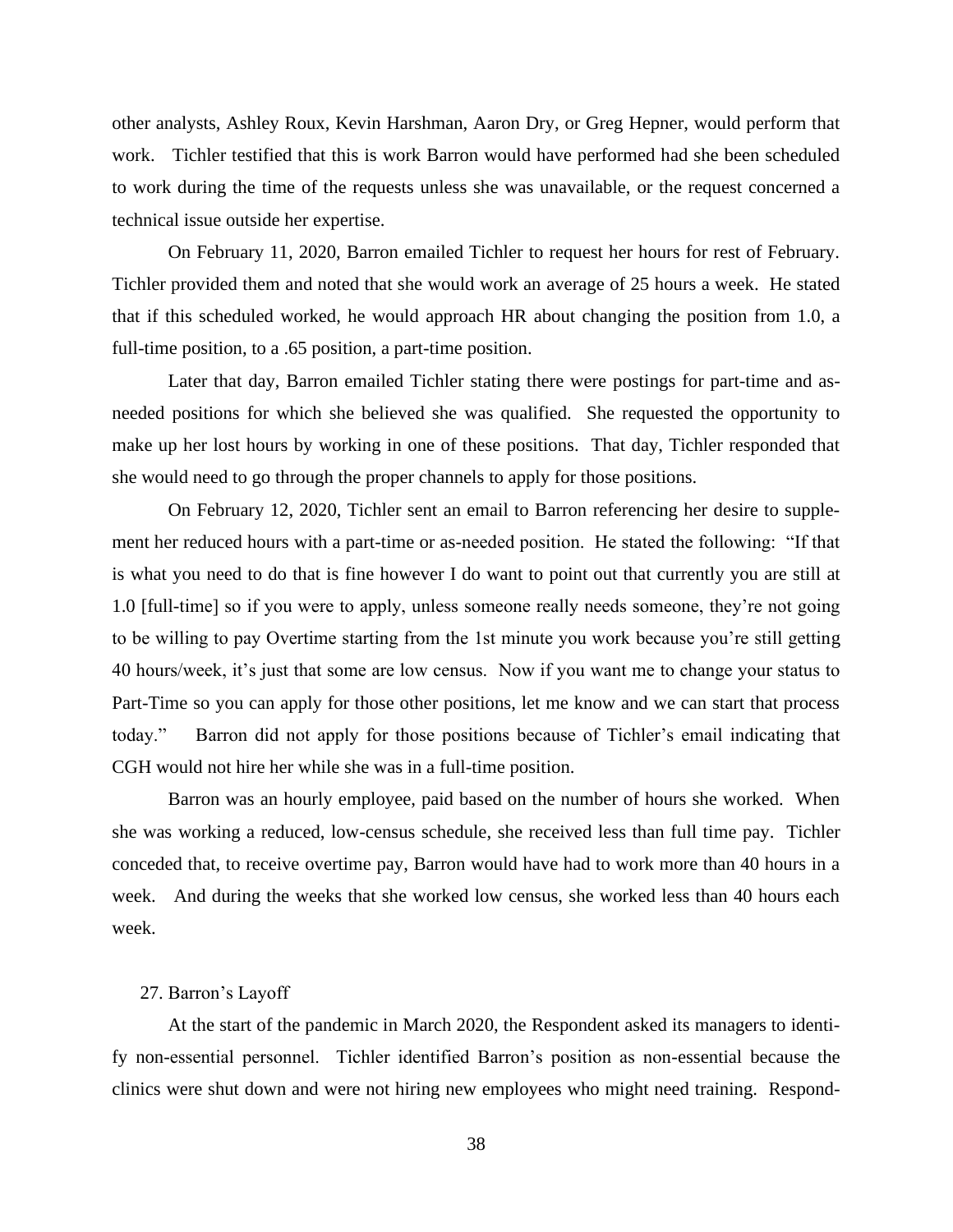ent laid off Barron on March 16, 2020. During this time, CGH Medical Center laid off over 300 other employees.

## 28. Barron's Termination

After the layoffs in March 2020, CGH attempted to further reduce costs. Baylor-Schmidt testified that she informed Tichler that she believed that there were other ways that EMR training could be accomplished, and that Barron's position appeared redundant. Tichler agreed. During the pandemic, CGH lost approximately \$3 million, and it reduced its staff from 1608 employees to approximately  $1460^{19}$  employees.

On June 9, 2020, Barron met with Tichler and Baylor-Schmidt in Baylor-Schmidt's office, where Baylor-Schmidt informed Barron that her position was being eliminated. I credit Barron's assertion that Baylor-Schmidt did the talking. On the whole, Barron's assertion to this effect is more credible than testimony from the Respondent's witnesses claiming that Tichler conveyed the key points. First, the meeting occurred in Baylor-Schmidt's office and the memorandum that the Respondent provided to Barron conveying the termination decision was addressed to her from Human Resources. Furthermore, the Respondent's stated reason for the termination decision concerned the Respondent's broader operations ("restructuring of services"), on which a human resources director would speak with greater authority.

Turning to the contents of the meeting, Baylor-Schmidt said that managers in departments were reviewing the positions under them and CGH determined that Barron's position was nonessential. She explained that CGH was not hiring new employees during the pandemic who might need training.<sup>20</sup> In addition, Baylor Schmidt stated that CGH could not financially support Barron's position. Baylor-Schmidt gave Barron a memorandum notifying her of this decision which stated that, "[d]ue to the restructuring of services as a result of the COVID-19 pandemic, your position will no longer be necessary effective Tuesday, June 9th, 2020.<sup>21</sup>

The Respondent subsequently transferred Barron's duties to a newly-created nurse educa-

<sup>&</sup>lt;sup>19</sup> This is the number of employees as of the date of hearing in this matter.

<sup>&</sup>lt;sup>20</sup> In June 2020, Barron observed that CGH was posting to hire for new positions, but it is not clear that those positions would have required training on the EMR system.

<sup>&</sup>lt;sup>21</sup> Barron asked if there were any job openings at CGH and whether she would be given preference for such open positions. Baylor-Schmidt informed Barron that she would not receive any preference in hiring for open positions and that positions would be filled based on qualifications. However, she noted that CGH would consider Barron an internal candidate for the length of her severance period, which would allow Barron to apply for CGH jobs in a more abbreviated manner.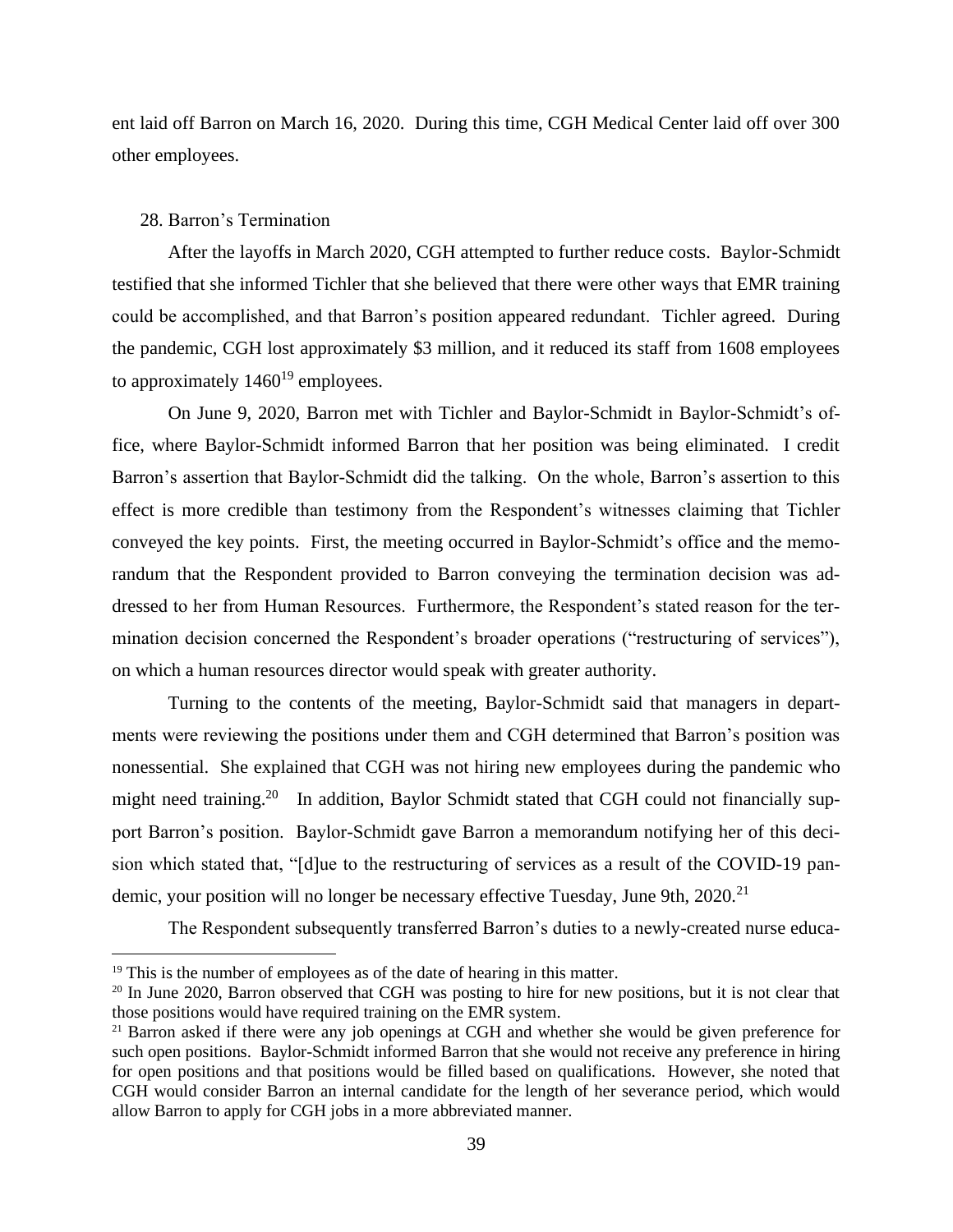tor position, which serves to provide clinic training during orientation of new employees including LPNs, RNs, CNAs, and MAs, to ensure they are competent to perform their jobs. The witnesses offered conflicting testimony about when the Respondent created and filled the nurse educator position. I credit Barron's testimony that the Respondent created and posted for the nurse educator position after the Respondent terminated her employment. The testimony offered by the Respondent's witness is less credible on the whole because it conflicts. Baylor-Schmidt testified that the Respondent created and filled the nurse educator position shortly after Shane Brown took over as Vice President, which occurred in fall 2019. Tichler testified that the Respondent created and filled the nurse educator position sometime in 2020 and indicated that position was in existence at the time the Respondent terminated Barron's employment. However, he could not recall whether the Respondent hired the nurse educator before or after March of that year.

# **IV. DISCUSSION AND ANALYSIS**

## 1. No Solicitation and Distribution Policy

The Respondent violated Section 10(a)(1) of the Act by maintaining an overly broad and ambiguous no-solicitation policy, by more strictly enforcing its no-solicitation policy in response to Union activity, by applying its no-solicitation policy to discriminate against Union-related discussions, by threatening employees with discipline under the no-solicitation policy for discussing the Union, and by applying its no-solicitation policy in a discriminatory manner.

Section 6 of the Act protects "concerted activities not otherwise prohibited by law for the purposes of collective bargaining or other mutual aid or protection." 5 ILCS 315/6. An employer violates Section 10(a)(1) of the Act when it engages in conduct which reasonably tends to interfere with, restrain, or coerce employees in the exercise of rights protected by the Act. City of Lake Forest, 29 PERI ¶ 52 (IL LRB-SP 2012); City of Mattoon, 11 PERI ¶ 2016 (IL SLRB 1995); Clerk of the Circuit Court of Cook Cnty., 7 PERI ¶ 2019 (IL SLRB 1991); City of Chi., 3 PERI ¶ 3011 (IL LLRB 1987); Ill., Dep't. of Cent. Mgmt. Servs. (Dept. of Conservation), 2 PE-RI ¶ 2032 (IL SLRB 1986). A showing of illegal motive is not required to prove a violation of Section 10(a)(1) of the Act. City of Mattoon, 11 PERI ¶ 2016; Clerk of the Circuit Court, 7 PERI ¶ 2019. Instead, the test is whether the employer's conduct, viewed objectively from the standpoint of a reasonable employee, had a tendency to interfere with, restrain or coerce the employee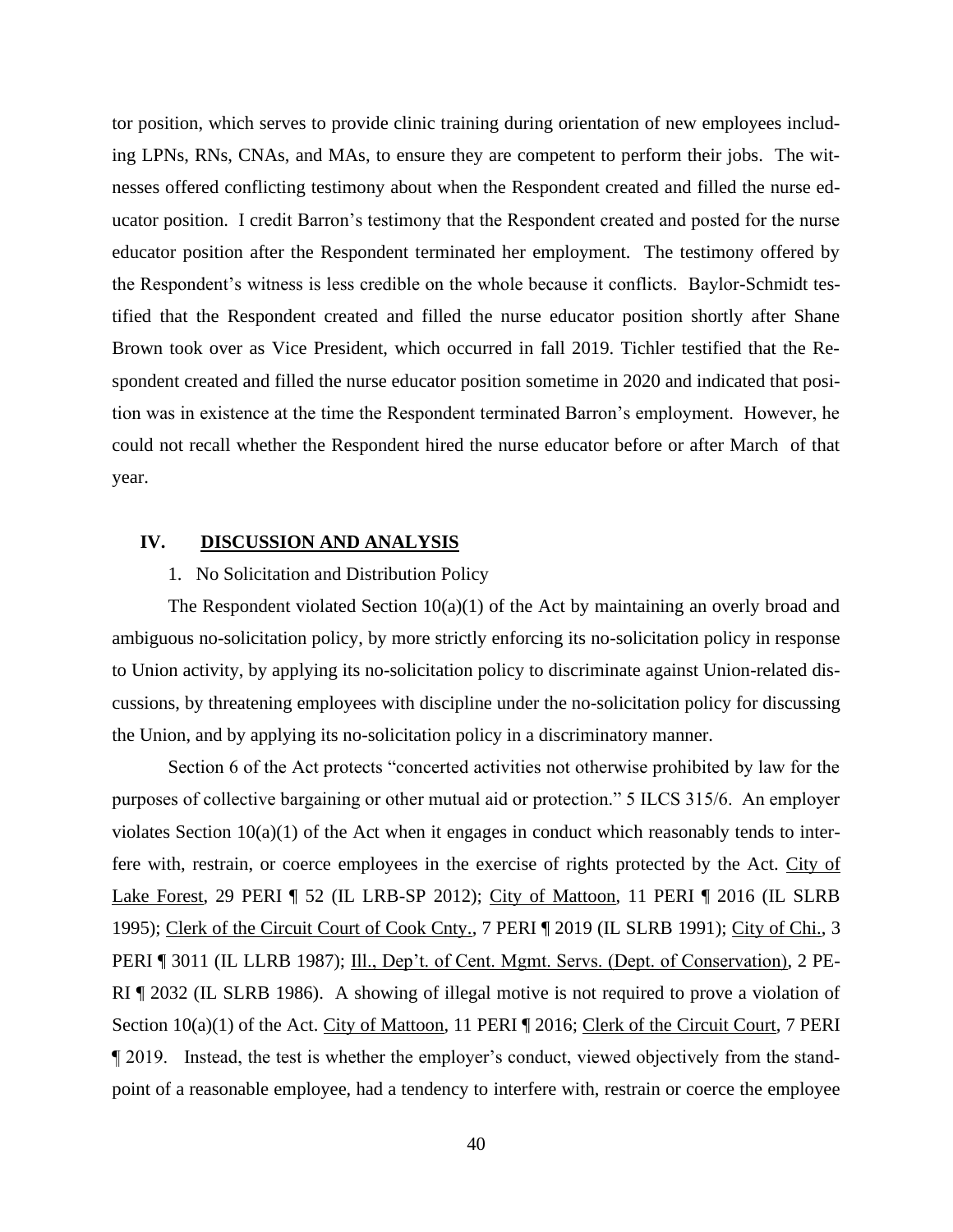in the exercise of a right guaranteed by the Act. Clerk of the Circuit Court, 7 PERI ¶ 2019. There is no requirement of proof that the employees were actually coerced in order to establish a violation of Section 10(a)(1) of the Act. Vill. of Calumet Park, 23 PERI ¶ 108 (IL LRB-SP 2007).

In County of Cook, the court adopted and applied the approach set forth by the NLRB in Lutheran Heritage to determine whether an employer's work rule violates the IPLRA. County of Cook, 2017 IL App (1st) 152993, ¶ 53. Under Lutheran Heritage, a rule that explicitly restricts protected activity is unlawful. County of Cook, 2017 IL App (1st) 152993, ¶ 51, citing Martin Luther Memorial Home, Inc. "Lutheran Heritage", 343 NLRB 646, 646 (2004). If the rule does not explicitly restrict protected activity, the rule is unlawful under any of the following conditions: (1) employees would reasonably construe the language to prohibit protected activity; (2) the rule was promulgated in response to union activity; or (3) the rule has been applied to restrict the exercise of protected rights. County of Cook, 2017 IL App (1st) 152993,  $\P$  51.<sup>22</sup>

The Board has also recognized that application of a facially neutral work rule is a violation of the Act where the Respondent applies it in a discriminatory manner. City of Lake Forest, 29 PERI ¶ 52; Chicago Transit Authority, 32 PERI ¶ 178 (IL LRB-LP 2007) (addressing nosolicitation rule but finding no discriminatory application); Chicago Transit Authority, 20 PERI ¶ 80 n. 9 (IL LRB-LP 2004); see also Palatine Community Consolidated School District #15, 18 PERI ¶1043 (IL ELRB 2002).

Similarly, an employer's more stringent enforcement of its work rules is unlawful when it is a consequence of employee participation in protected activity. In Re Schrock Cabinet Co, 339 NLRB 182, 183-4 (2003).<sup>23</sup>

Turning to no-solicitation rules, at issue here, employers may generally ban solicitations on working time, $24$  and such bans are presumptively valid in the absence of evidence that they were adopted or enforced in a discriminatory manner. Chicago Transit Authority, 34 PERI ¶ 160

<sup>&</sup>lt;sup>22</sup>Although the National Labor Relations Board overruled Lutheran Heritage, its principles remain law in Illinois by virtue of the Illinois Appellate Court's decision in Cook County, supra. The Boeing Co., 365 NLRB No. 154 (2017) overruling Lutheran Heritage, 343 NLRB 646 (2004).

 $23$  The principle outlined in this case was also cited in a non-precedential RDO. See State of Illinois, 35 PERI ¶172 (IL LRB-SP ALJ 2019).

<sup>&</sup>lt;sup>24</sup> Working time connotes periods when employees are performing actual job duties, periods which do not include the employees' own time such as lunch and break periods. Our Way, Inc., 268 NLRB 394, 395 (1983).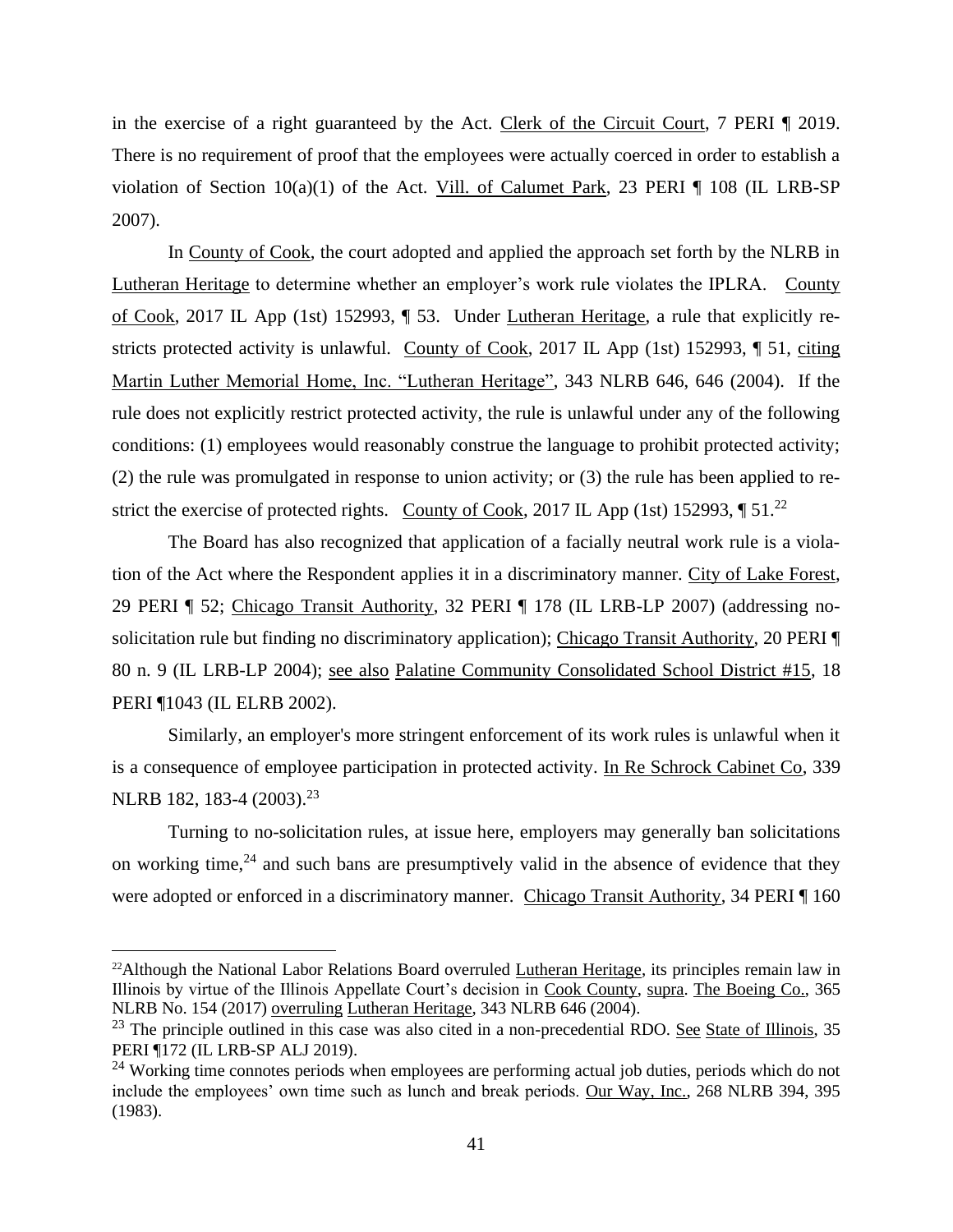(IL LRB-LP 2018); Chicago Transit Authority, 20 PERI ¶ 80 n. 9 (stating principle). By contrast, a rule against solicitation is presumptively invalid if it prohibits solicitation on the employees' own time. Chicago Transit Authority, 20 PERI ¶ 80 n. 9; Our Way, Inc., 268 NLRB 394 (1983); Republic Aviation Corp. v. NLRB, 324 U.S. 793 (1945).

However, health care institutions have greater latitude in restricting solicitation because a "tranquil atmosphere is essential to carrying out" a hospital's primary function of patient care. NLRB v. Baptist Hospital, 442 U.S. 773 (1979); Beth Israel Hospital v. NLRB, 437 U.S. 483 (1978); St. John's Hosp., 222 NLRB 1150, 1150 (1976) (quote). Such institutions may bar solicitation even on non-working time in specific locations, due to concerns about the potential for disruption to patient care: The "prohibition of solicitation…in immediate patient care areas, even during employees' nonworking time, is presumptively lawful." Brockton Hospital, 333 NLRB 1367, 1368 (2001). However, restrictions of solicitation on non-working time and in nonworking areas are presumptively unlawful unless the health care institution can show that the ban is necessary to avoid disruption of healthcare operations or disturbance of patients. Baptist Hospital, 442 U.S. at 780; Beth Israel Hospital, 437 U.S. at 507; Holy Cross Health, 370 NLRB No. 16 (2020); Brockton Hospital, 333 NLRB at 1368. Thus, the presumption places the burden on the health care institution to show, with "respect to the areas to which [the rule] applies, that union solicitation may adversely affect patients." Baptist Hospital, 442 U.S. at 781.

## 4. Analysis of the Rule on its Face

Applying the above-referenced principles here, the Respondent's no-solicitation policy violates Section 10(a)(1) of the Act because it is overly broad and ambiguous.

The Respondent's no-solicitation policy is overly broad and presumptively unlawful because it prohibits solicitation in areas that are not "immediate patient care areas." In St. John's Hospital & School of Nursing, the NLRB defined immediate patient-care areas as areas "such as the patients' rooms, operating rooms, and places where patients receive treatment, such as x-ray and therapy areas;" the Supreme Court approved of the standard applied in that case. Baptist Hospital, 442 U.S. at 779-81; St. John's Hospital & School of Nursing, 222 NLRB at 1150 (quote), enfd. in part 557 F.2d 1368 (10th Cir. 1977); see also Holy Cross Health, 370 NLRB No. 16; see also In Re the Carney Hosp., 350 NLRB 627, 628 & 643-4 (2007). Here, however, the Respondent's prohibition on solicitation expands beyond "immediate patient care areas" be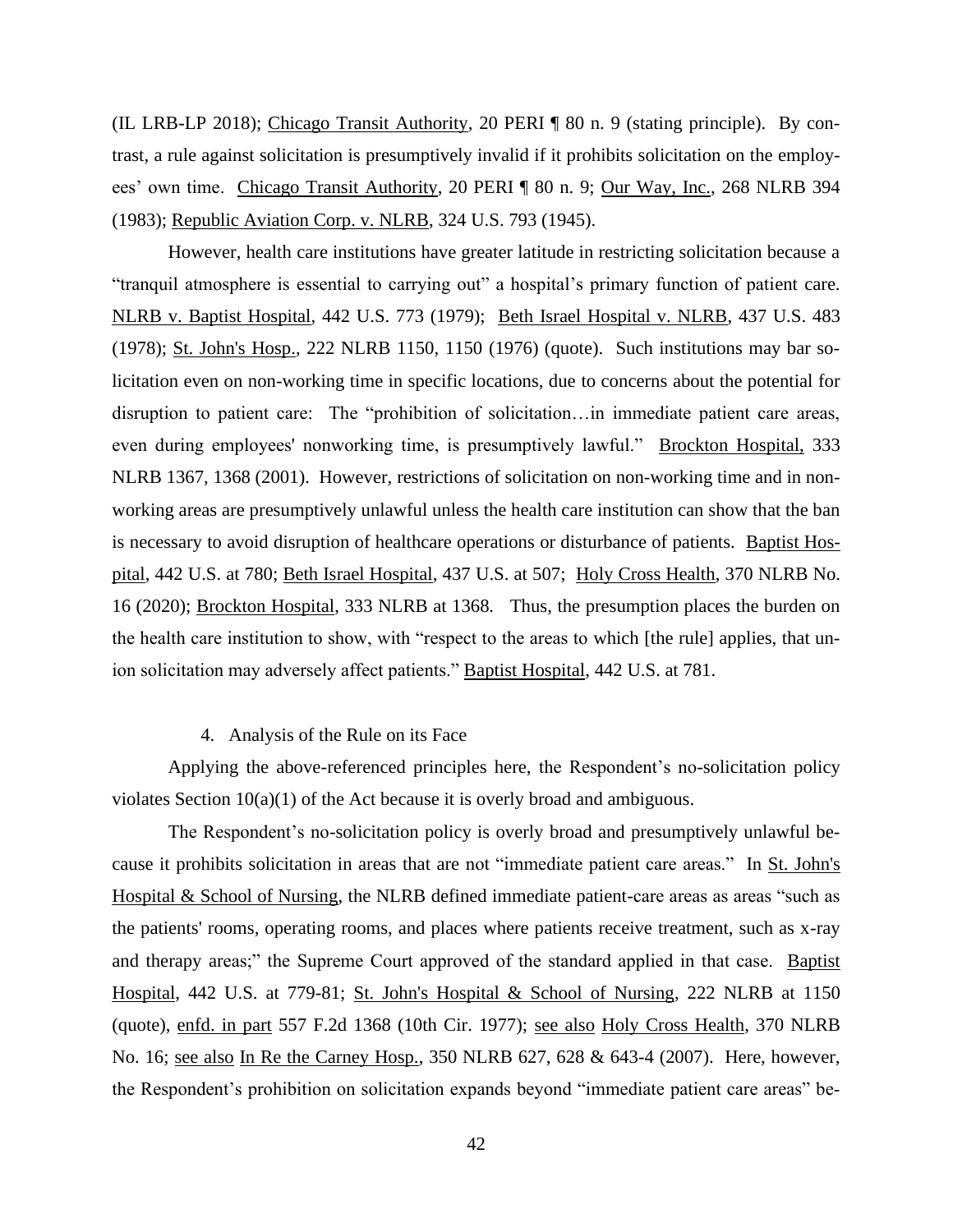cause it includes patient-care-adjacent corridors and sitting rooms. The Respondent cannot recharacterize these areas as "immediate patient care areas" by relying on the overinclusive definition of that phrase set forth in its no-solicitation policy. See Holy Cross Health, 370 NLRB No. 16 n. 3 ("By defining 'immediate patient care areas' to include such non-care areas as patient lounges, waiting areas, corridors, sitting rooms, elevators, stairways, or '[areas] on the unit where patients are or can be present,' the Hospital has coopted the legal language and expanded it to an unlawful degree.").

Furthermore, the Respondent has not rebutted the presumption of unlawfulness by presenting evidence that its restriction on solicitation in sitting rooms and corridors adjacent to patient care areas is "necessary to avoid disruption of health-care operations or disturbance of patients." Beth Israel Hospital v. NLRB, 437 U.S. at 507 (discussing standard). There is no evidence in the record concerning the Respondent's use of corridors or sitting rooms for immediate patient care. For example, there is no evidence that the hallways are crowded, that the Respondent uses them as storage rooms for equipment that may be called upon for use at a moment's notice, or that the Respondent conducts physical therapy or other treatments in the corridors. Such evidence is similarly lacking with respect to sitting rooms used by patients. The Respondent also introduced no testimony or documentary evidence to show that union solicitation in patientcare-adjacent corridors and sitting rooms would have an adverse effect on patient recovery. The gap in the record on these points renders this case distinguishable from others in which the courts found no-solicitation rules lawful when applied to corridors and/or patient sitting rooms. Cf. Baptist Hosp., Inc., 442 U.S. at 784; cf. Baylor Univ. Med. Ctr. v. NLRB, 578 F.2d 351, 355 (D.C. Cir. 1978), vacated in part, 439 U.S. 9 (1978).

The Respondent's no-solicitation policy is also overly broad by virtue of its policy statement, which includes a blanket prohibition on all solicitation: "[I]t is the policy of CGH Medical Center to prohibit solicitation of all kinds...on CGH Medical Center property." Such a prohibition is presumptively invalid because it does not allow employees to solicit on non-working time in non-immediate patient care areas. Furthermore, the Respondent has not demonstrated special circumstances that would justify such a broad prohibition. See cases supra.

The more specific provisions of the policy do not cure the defects of the broad prohibition against solicitation because the conflicting provisions in the policy render it ambiguous, and the policy remains overly broad even if the summary statement is disregarded. Ambiguity in a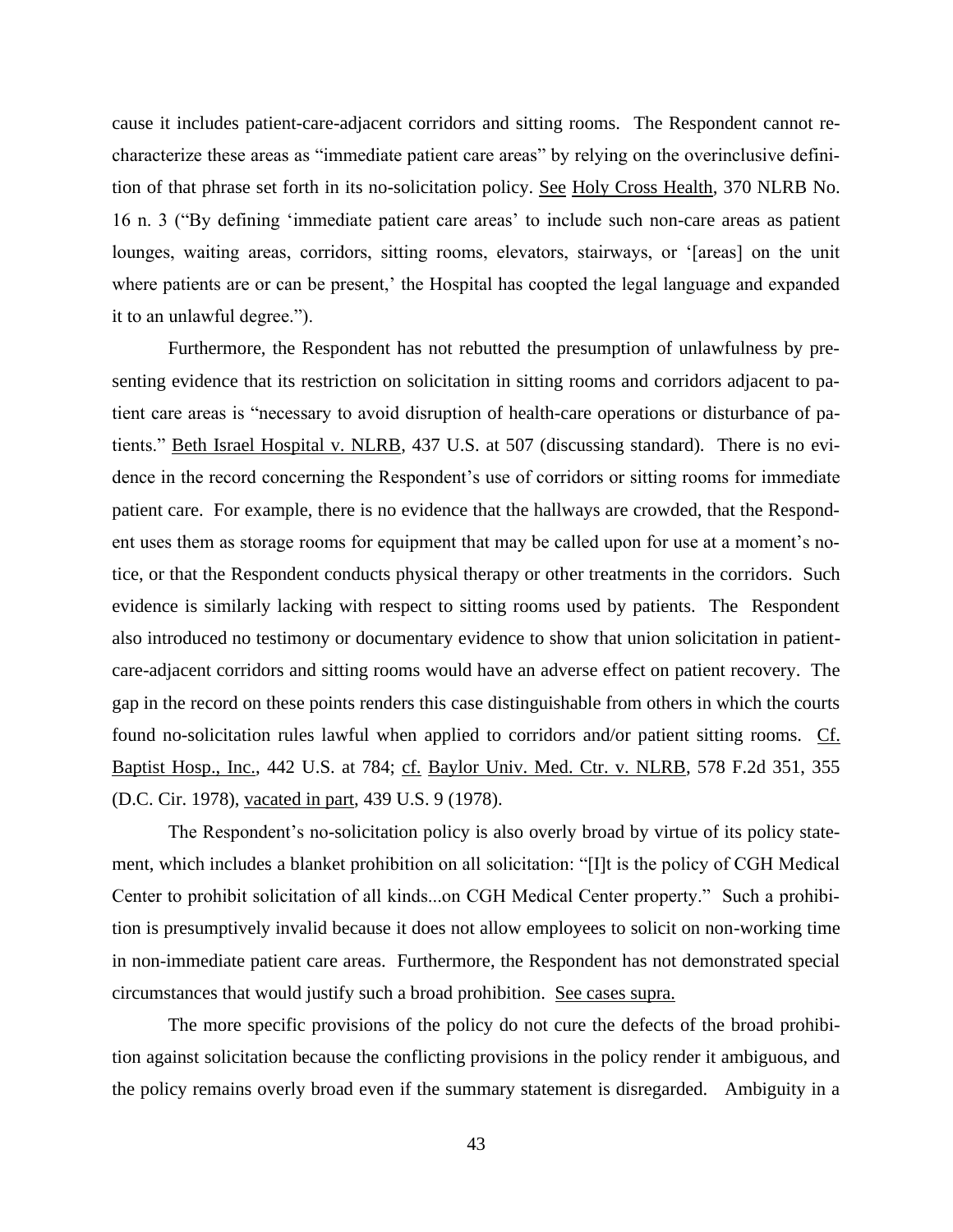rule is construed against the rule's drafter. Holy Cross Health, 370 NLRB No. 16; St. Joseph's Hospital, 263 NLRB 375, 377 (1982). However, in some cases where a handbook contains an ambiguous summary of a no-solicitation policy that directs employees to refer to a more specific, and facially lawful provision, a reasonable employee would be expected to disregard the shorter summary provision in favor of the more detailed description of the policy. Mediaone of Greater Florida, Inc., 340 NLRB 277, 277-78, n.4 (2003). Here, the policy is ambiguous because there is a conflict between the broad prohibition against solicitation and the more specific and permissive provisions that follow it later on. Furthermore, the specific provisions in the policy do not dispel the coercive effects of this ambiguity because those specifics are themselves unlawfully over broad, as discussed above. Cf. Mediaone of Greater Florida, Inc., 340 NLRB at 277-78 n. 4.

- 5. The Policy as Applied
	- a. Stricter Enforcement of No-Solicitation Policy in Response to Union Activity

The Respondent violated Section  $10(a)(1)$  of the Act when it announced a stricter interpretation of its no-solicitation policy in response to union activity.

An employer's more stringent enforcement of its work rules is unlawful when it is a consequence of employee participation in protected activity. See supra. Here, the Respondent took action to expand its prohibition against solicitation after Laboratory Director Baker received reports that there were union cards in the breakroom. In response to these reports, Baker announced an interpretation of the policy that was unlawfully over broad in that employees would reasonably construe it as barring solicitation on non-working time and non-immediate-patientcare areas. Baker explained to employees that she had received reports about union cards in the breakroom and she informed them in broad terms that "you are not able to bring this type of solicitation into CGH." Based on this email, employees would reasonably believe that they could not engage in union solicitation in the breakroom on their own time, and they would also reasonably conclude that Baker's announcement was a response to their union activity. For both these reasons, Baker's email interferes with, restrains, and coerces employees in the exercise of their protected rights to engage in union solicitation on non-working time and in non-patient care areas.

Baker's email remains unlawful despite the fact that certain employees complained to HR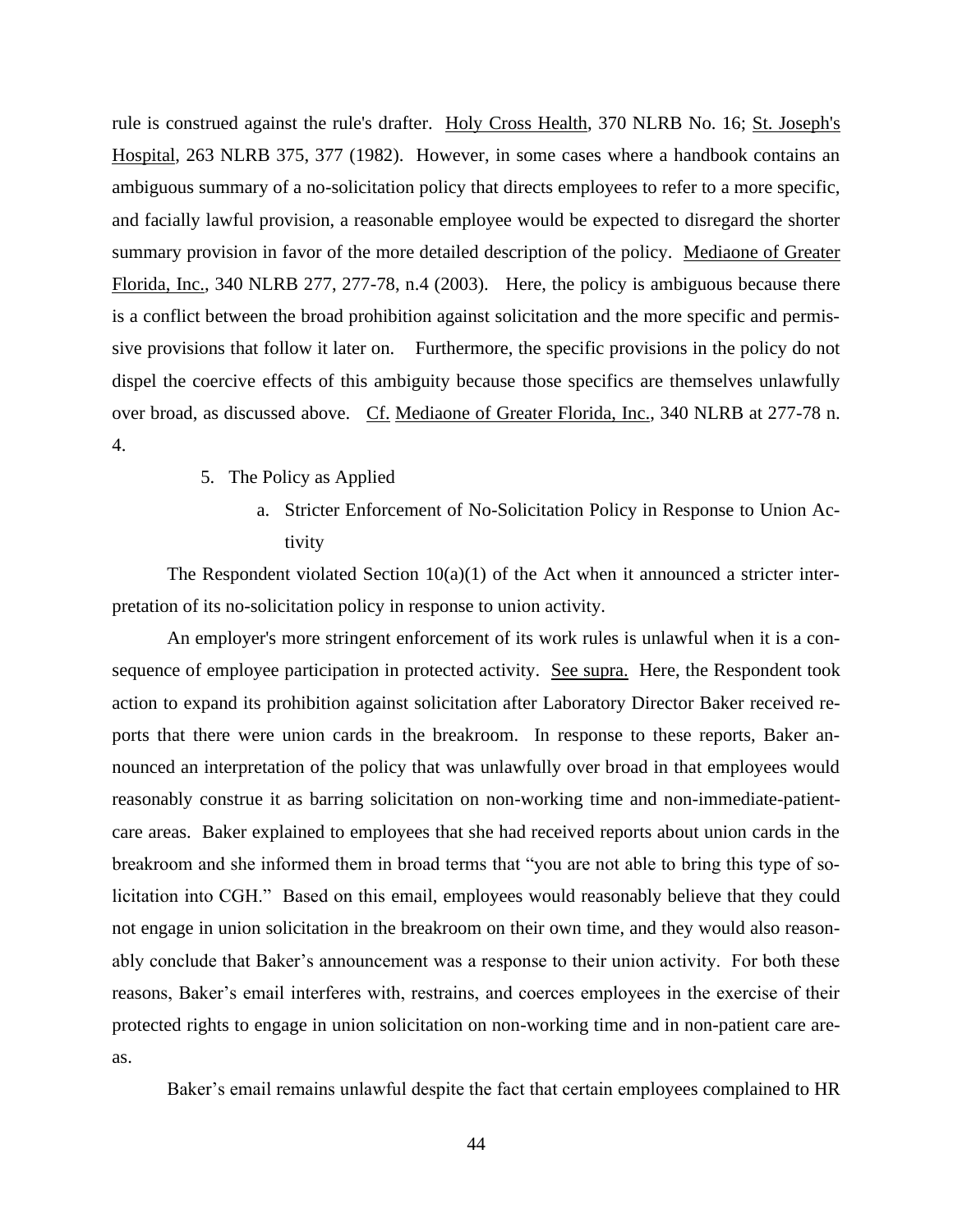about it and continued to engage in union solicitation in the breakroom. The test for finding a violation under Section  $10(a)(1)$  of the Act is objective and does not depend on whether any individual was actually coerced in the exercise of their protected rights. Vill. of Calumet Park, 23 PERI ¶ 108. By extension, evidence that some employees protested the unlawfully applied rule does not render its application lawful.

Contrary to the Respondent's contention, the Respondent did not subsequently cure the coercive effect of Baker's email on employees' exercise of statutory rights. An employer can avoid a finding that it violated the Act if it effectively repudiates its prior unlawful conduct. State of Illinois, Departments of Central Management Services and Corrections, 25 PERI ¶ 12 (IL LRB-SP 2009) (no effective repudiation found). To be effective, the repudiation must be timely, unambiguous, specific in nature to the unlawful conduct, and free from other proscribed conduct. State of Illinois, Departments of Central Management Services and Corrections, 25 PERI ¶ 12. Furthermore, there must be adequate publication of the repudiation to the employees involved, and the employer must not have engaged in any proscribed conduct after the publication. Id. Lastly, the repudiation must assure the employees that the employer will not interfere with employees' protected rights in the future. State of Illinois, Departments of Central Management Services and Corrections, 25 PERI ¶ 12; see also United States Service Industries, 324 NLRB 834, 837-838 (1997); Passavant Memorial Area Hospital, 237 NLRB 138, 138-9 (1978).

Here, however, the Respondent did not adequately repudiate Baker's unlawful conduct with Baker's second email, dated July 30, 2019. Baker's second email was not sufficiently clear because Baker did not admit to any wrongdoing in her earlier email. In addition, Baker's second email failed to assure employees that the Respondent would not interfere with employees' protected rights in the future. Finally, Baker's second email was not devoid of proscribed conduct, as discussed more fully below, because employees would reasonably construe it to prohibit all discussions about unions during working time with allowing other types of discussions. See Advancepierre Foods, Inc., 366 NLRB No. 133 (2018); Voith Indus. Services, Inc., 363 NLRB 1038, 1041 (2016); Passavant Memorial Area Hospital, 237 NLRB at 139.

> b. Respondent Interpreted and Applied Its No-Solicitation Policy to Discriminate Against Union Discussions

The Respondent violated Section  $10(a)(1)$  of the Act by interpreting and applying its no-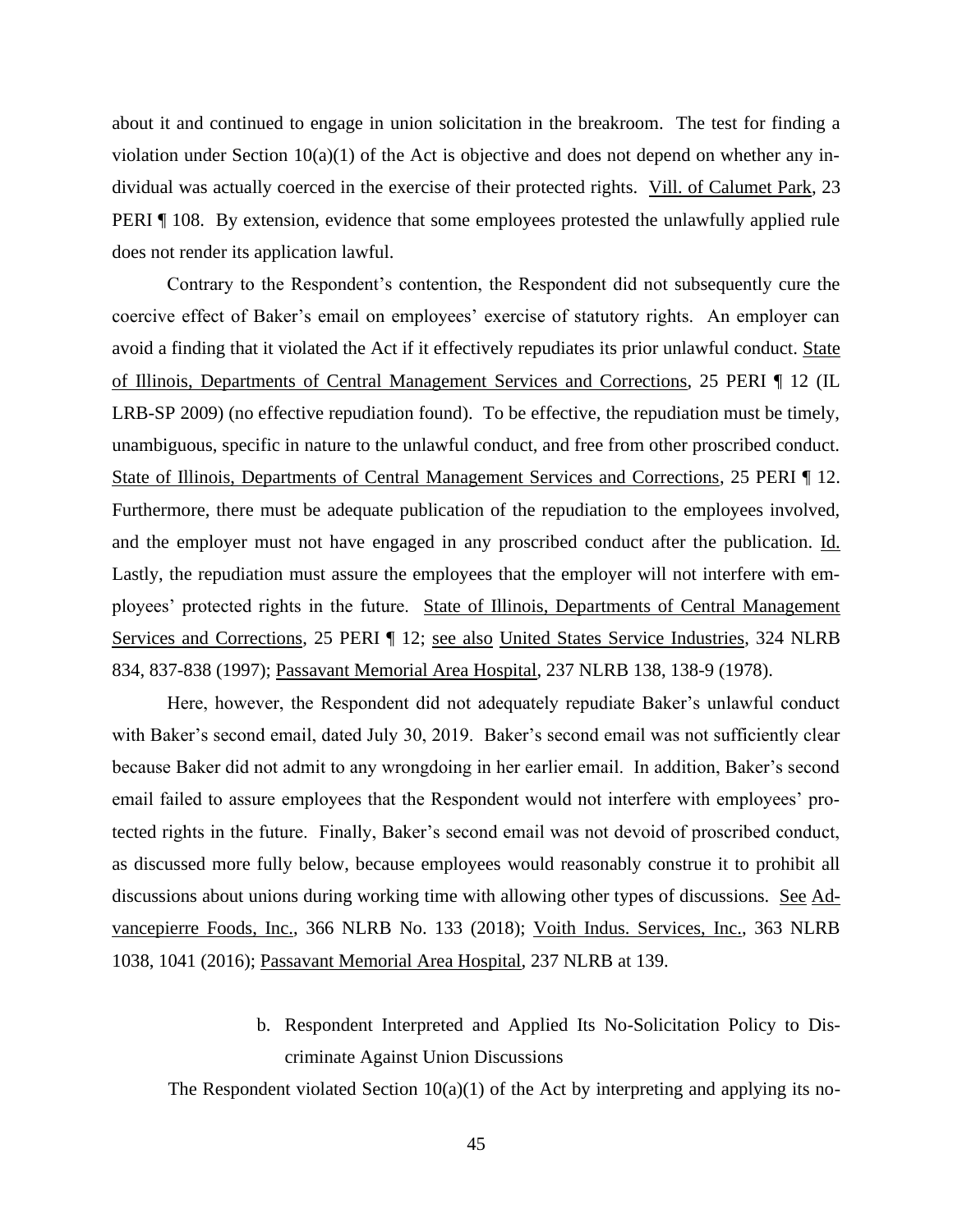solicitation policy to discriminate against Union discussions and by threatening employees with discipline, pursuant to the no-solicitation policy, if they engaged in further union discussions on work time.

## i. Baker's July 30 Email to Laboratory Staff

The Respondent violated Section 10(a)(1) of the Act when Laboratory Director Baker, on July 30, 2019, disseminated an interpretation of the Respondent's no-solicitation policy that employees would reasonably understand as prohibiting conversations about unions while allowing conversations about other matters.

An employer may forbid employees from talking about a union during periods when the employees are supposed to be actively working, if that prohibition also extends to other subjects not associated or connected with their work tasks. Jensen Enterprises, Inc., 339 NLRB 877, 878 (2003). "However, an employer violates the Act when employees are forbidden to discuss unionization but are free to discuss other subjects unrelated to work, particularly when the prohibition is announced or enforced only in response to specific union activity in an organizational campaign." Jensen Enterprises, Inc., 339 NLRB at 878 (quote); see also Secure Solutions (USA) Inc., 364 NLRB No. 92 (2016).

Here, Baker's email of July 30, 2019 would reasonably lead employees to believe that mere "conversations" about the union are prohibited by the Respondent's no-solicitation policy during work time, while other types of conversations are allowed. Baker's email expressly singled out union-related conversations, stating, "while you are here at work you are to be working and not stomping for or against the union! Our work area will remain off limits to **these types of conversations** per [the no-solicitation] policy…." (Emphasis added).

Baker's email does not simply summarize the no-solicitation policy because it includes a new term, "conversations," and bars certain conversations based on their union-related content. Yet, solicitation and conversation are different. Solicitation in the context of an organizational campaign "usually means asking someone to join the union by signing his name to an authorization card." W.W. Grainger, 229 NLRB 161, 166 (1977). It is "not the same thing as talking about a union or a union meeting or whether a union is good or bad." W.W. Grainger, 229 NLRB at 166. Accordingly, a conversation in which an employee talks favorably about unionization or provides information about the union is not solicitation, standing alone. Here, however, Baker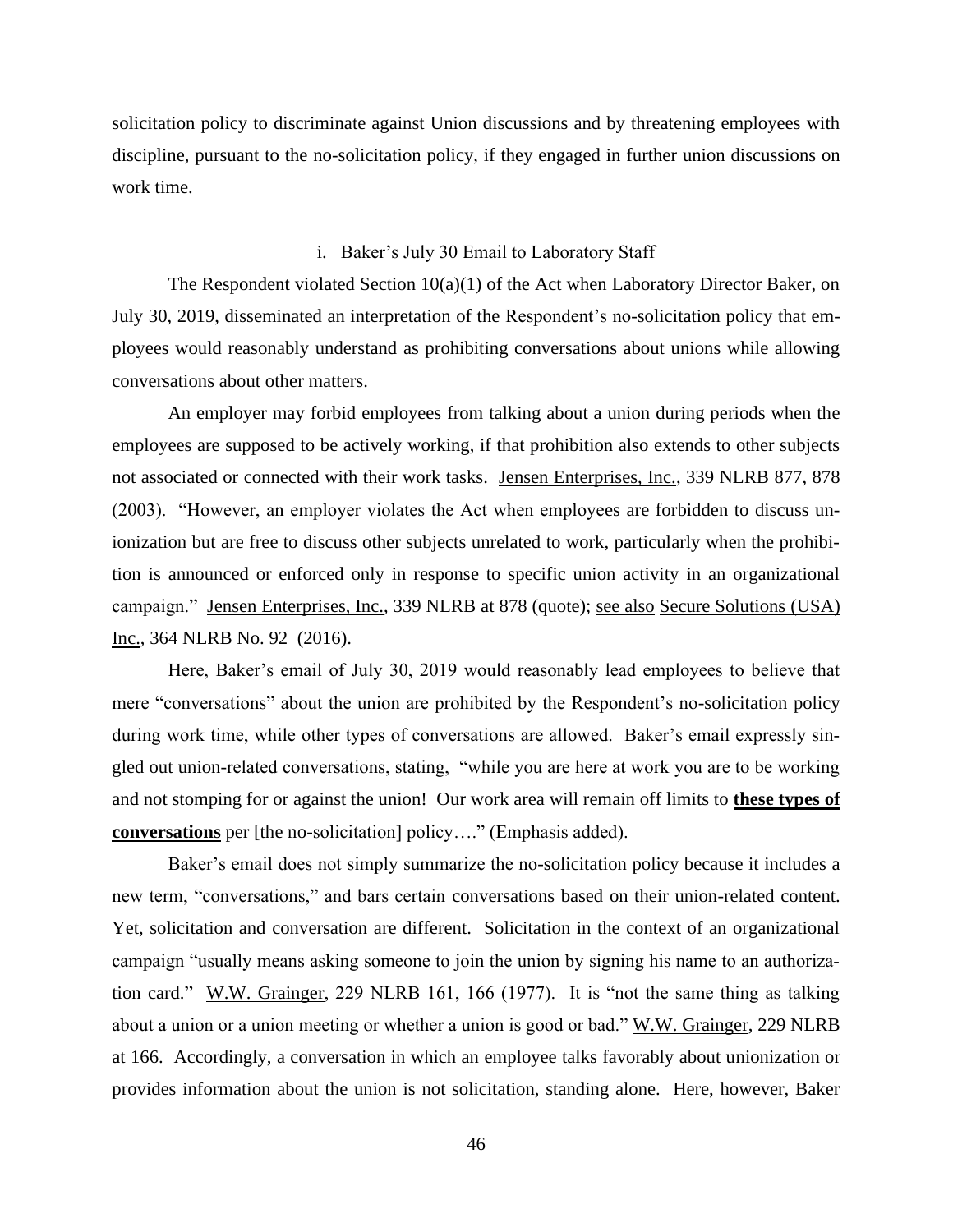failed to explain the distinction between conversations and solicitations recognized by labor boards when describing the "conversations" prohibited by the Respondent's no-solicitation policy. In turn, Baker's email has the reasonable tendency to chill employees' exercise of their right to engage in union-related conversations at work that do not qualify as solicitation.

The Respondent's repeated, express warnings to employees to refrain from discussing the Union at work further support the finding that Baker's email conveys the message that unionrelated conversations are prohibited by the no-solicitation policy. Such repeated warnings are consistent with the plain language of Baker's email and give her email authoritative meaning. Thus, a reasonable employee would view Baker's email as prohibiting even those work-time conversations about the Union that fall short of solicitation. Conagra Foods, Inc., 361 NLRB 944, 947 (2014) (considering "employer's vigorous efforts to restrict discussions about the unions" when assessing employer's letter interpreting its no-solicitation policy), enf. in part and set aside in part, 813 F.3d 1079 (8th Cir. 2016); see also The Roomstore, 357 NLRB No. 143, slip op. at 1 fn. 3 (2011) (same).

Contrary to the Respondent's suggestion, Baker's attachment of the policy to her email does not provide sufficient clarity or otherwise dispel the email's chilling impact on employees' protected rights. At best, it underscores the ambiguities present in the email on its face, and such ambiguities must be construed against the Respondent. Holy Cross Health, 370 NLRB No. 16; St. Joseph's Hospital, 263 NLRB at 377.

> ii. Further Discriminatory Prohibition of Union Discussions and Accompanying Threats of Discipline – Employees Barron and Thompson

The Respondent engaged in similar unlawful conduct with respect to employee Barron, in the EMR Department, and employee Thompson, in the Emergency Department, when it told them they could not discuss the Union on work time and threatened them with discipline if they did so in the future.

As discussed above, an employer may not forbid discussions about the union while allowing discussions about other subjects. Jensen Enterprises, Inc., 339 NLRB at 878. In addition, threats of discipline for engaging in union activities violate Section  $10(a)(1)$  of the Act. Chicago Transit Auth. v. Illinois Labor Relations Bd., 386 Ill. App. 3d 556, 572-3 (1st Dist. 2008).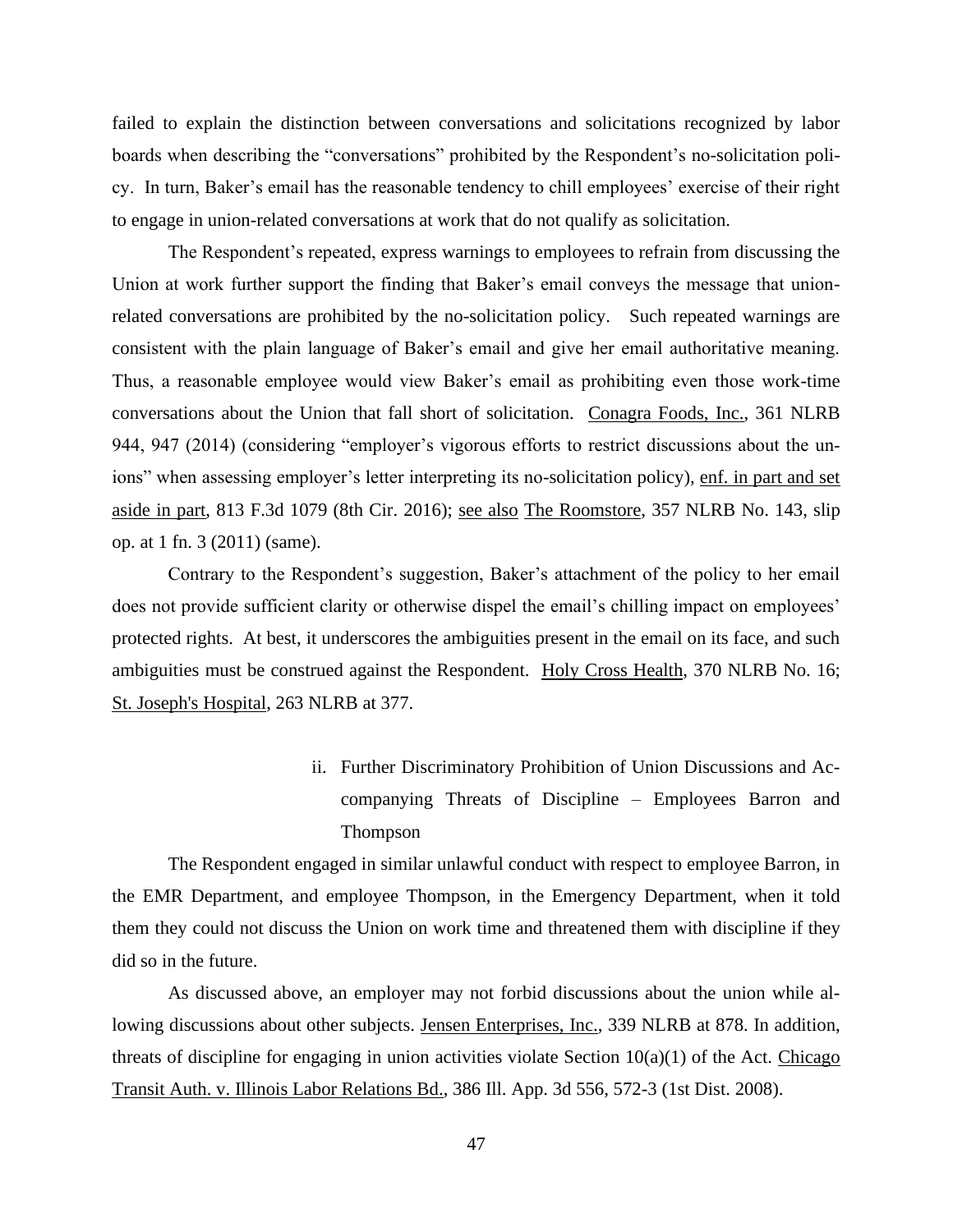Here, The Respondent freely allowed employees to discuss a wide range of topics during work time (e.g., family, politics, religion, food, etc.), but expressly informed employees Barron and Thompson that they could not discuss the Union. The Respondent also threatened them with discipline if they discussed the Union on work time in the future. On August 15, 2019, Tichler informed Barron that talking about the Union was a direct violation of the Respondent's nosolicitation policy, and that he would "write her up" if he received any more complaints from employees that she was talking to them about the Union. Similarly, in October 2019, ER Supervisor Brown informed RN Thompson that employees are not supposed to talk about anything Union related on the clock, indicated that Thompson's conduct in this respect contravened the no-solicitation policy, and gave her a copy of the policy, which warns that violators are "subject to disciplinary action." While both employees' supervisors suspected that their respective subordinates had tried to solicit signatures for union cards, the supervisors repeated their broader admonitions against union discussions *after* the employees denied that they had solicited signatures. Thus, a reasonable employee would conclude that mere discussions about the union on work time were a violation of the Respondent's no-solicitation policy, irrespective of whether they were seeking signatures in the course of those discussions. Emergency One, Inc., 306 NLRB 800, 806 (1992) (employer unlawfully restricted conversations about union while permitting general conversations); Capitol Emi Music, 311 NLRB 997, 1010 & n. 4 (1993) (both notalking rule and related threat to deal severely with anyone found talking about union during work hours deemed unlawful),enforcement granted sub nom. Capitol EMI Music, Inc. v. N.L.R.B., 23 F.3d 399 (4th Cir. 1994).

# c. Respondent Applied Its No-Solicitation Policy to Discriminate Against Union Solicitation

The Respondent also enforced its no-solicitation policy in a discriminatory manner against perceived Union solicitation, in violation of Section  $10(a)(1)$  of the Act.

An employer violates Section  $10(a)(1)$  of the Act when it discriminatorily enforces a nosolicitation policy. Chicago Transit Authority, 34 PERI ¶ 160 (noting principle but finding no violation as to solicitation); Waubonsee Community College, 24 PERI ¶ 63 (IL IELRB 2008).

Here, the Respondent formally warned employees against soliciting for the Union on work time, while it knowingly permitted extensive non-union solicitation on work time and in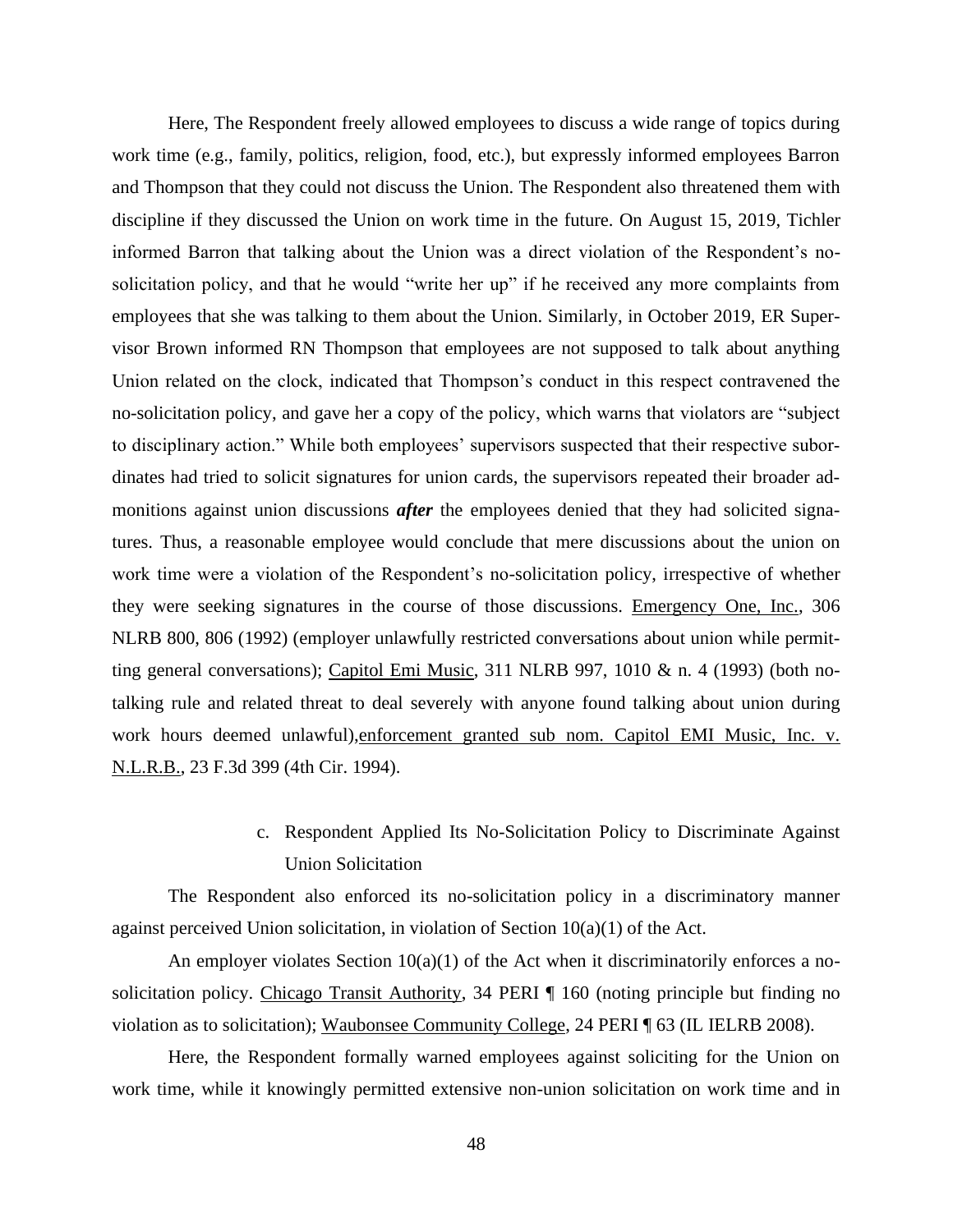work areas. For example, RN Thompson testified that employees solicited sales at the nurse's station every day, and that order forms for products such as Mary Kay cosmetics would be in plain view when managers approached. Houzenga noted that employees would conduct solicitation in the laboratory conference room by selling products such as bags, cakes, candles, popcorn, makeup, and laundry detergent, and by promoting fundraisers. She indicated that current and former laboratory directors were aware of this activity because they went in and out of the conference room daily. RN Langenfeld and Barron both testified that they observed employees buying candy bars at the nurses' stations throughout the day. Barron additionally testified that a receptionist in clinic administration advertised a fundraiser for her child at the corner of her desk and that employees would order things from her. Another employee sold candles and maintained an arrangement of those candles above the nurses' station so others could see and buy them. RN Bettner testified that employees in the Home Nursing Department bought and sold a variety of items in a conference room, also used for work. She herself sold candles, Girl Scout cookies, nail strips, and bratwursts in work areas and on work time. Where, as here, the solicitations are so extensive and significant, the Respondent cannot lawfully deny the same privilege for unionrelated solicitation. New York Tel. Co., 304 NLRB 183 (1991) (applying similar analysis to bulk distribution of products).

There is insufficient support for the Respondent's suggestion that members of management diligently removed all such solicitations as they became aware of them. The Respondent's sole piece of support for this claim is testimony by HR Manager Baylor-Schmidt, who visited hospital areas on a daily basis. However, the testimony of the employees is granted greater weight because it is detailed, consistent, and derives from their frequent, and in some cases, near constant, presence at their respective work sites during work time. The complete absence of any warnings, memos, or threats of discipline to employees for non-union-related solicitation further supports the conclusion, drawn from employees' testimony, that such solicitation was routinely tolerated by management.

Nor is there adequate support for the Respondent's suggestion that the remaining solicitation in work areas, described in detail by the Union's witnesses, simply went unnoticed by management. The widespread solicitation by employees justifies an inference that the Respondent had knowledge of it. S. Nassau Hosp., 274 NLRB 1181, 1182 (1985). And as discussed below, this inference is significantly strengthened by the fact that the solicitations occurred in the pres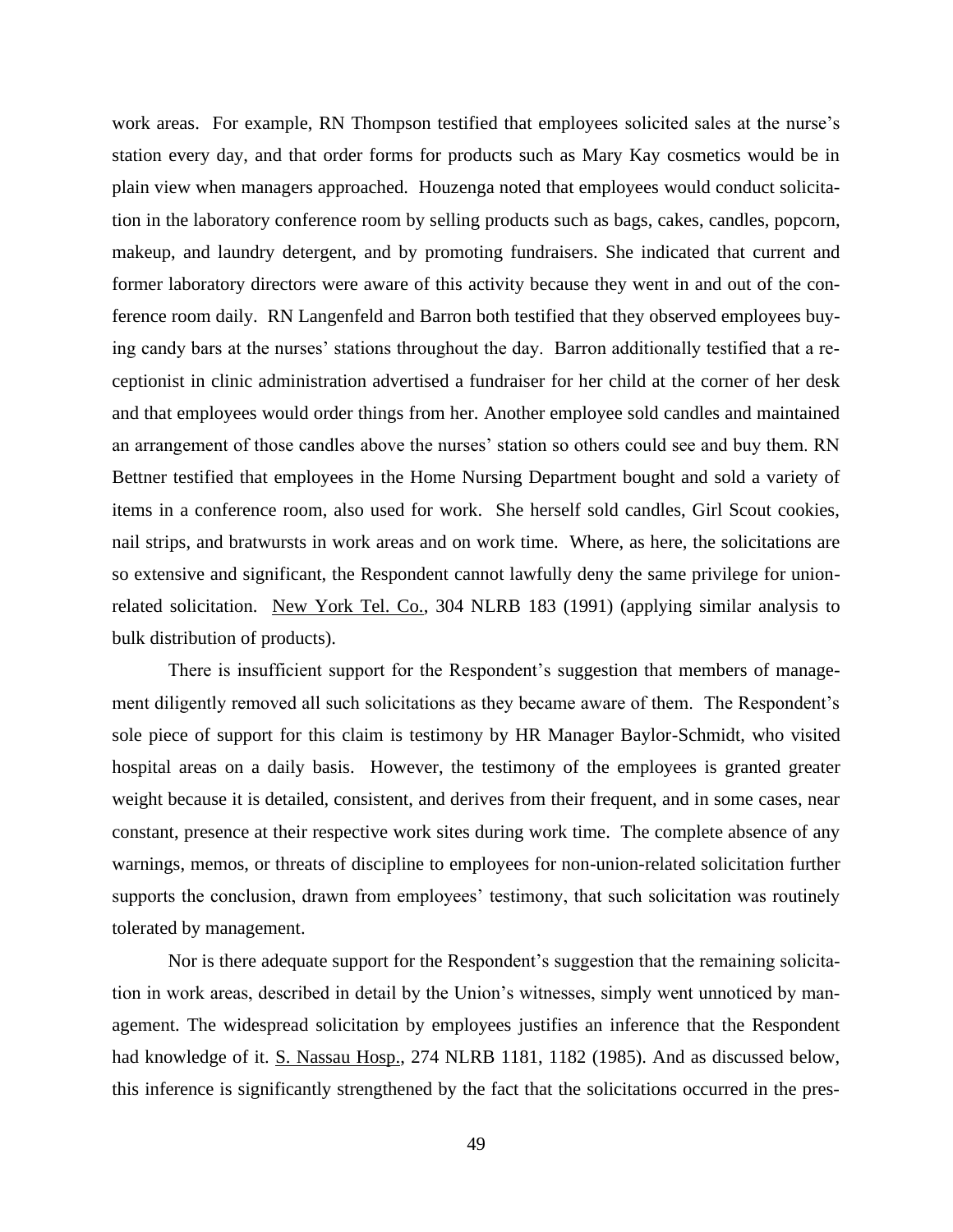ence of supervisors, were directed at supervisors, and were also conducted by supervisors. George Washington Univ. Hosp., 227 NLRB 1362, 1373 (1977), enforcement granted in part, denied in part sub nom. George Washington Univ. Hosp., Div. of George Washington Univ. v. N.L.R.B., 77-1182, 1978 WL 4100 (D.C. Cir. May 2, 1978).

Here, several employees testified that the solicitations occurred continuously and in plain view at the nurses' stations, in conference rooms, and at the receptionists' desks. At least three employees (Thompson, Houzenga, and Bettner) indicated that the solicitations were conducted in the presence of supervisors. RN Bettner additionally testified that she personally sold products in the Home Nursing conference room to two successive Directors of Home Nursing—Girl Scout cookies and bratwursts to Director Henches in 2017 and bratwursts and candles to Director Derreberry in 2018 or 2019. More recently, in 2021, Bettner witnessed Nursing Director Wooden selling products in the conference room, while employees were working, to raise money for a choir. S. Nassau Hosp., 274 NLRB at 1182 (inferring Respondent's knowledge of widespread solicitation even in the absence of direct testimony that supervisors observed these transactions); see also George Washington Univ. Hosp., 227 NLRB at 1373 (discriminatory enforcement found where non-union solicitations were commonly conducted in various offices by supervisors, of supervisors, or in the presence of supervisors).

Contrary to the Respondent's assertion, there is no need to engage in any additional comparative analysis of union solicitation and sales solicitation before determining that the Respondent engaged in discriminatory enforcement of its policy. The Board has never required this type of comparative assessment, and the Illinois Educational Labor Relations Board has rejected such an analytical approach, advocated by the Respondent here. Waubonsee Community College, 24 PERI ¶ 63 n. 3.

In Waubonsee Community College, the IELRB held that the respondent discriminated against union solicitation when it refused the union's requests to rent college facilities while allowing other groups to use its facilities for a wide range of solicitation including bake sales, book sales, military recruitment, seminars, and conferences. Waubonsee Community College, 24 PERI ¶ 63. In so holding, the IELRB declined to conduct an analysis of whether the union's proposed use of the respondent's premises was similar to the types of solicitation that the Respondent previously permitted. Id. It acknowledged that the NLRB had then-recently narrowed the standard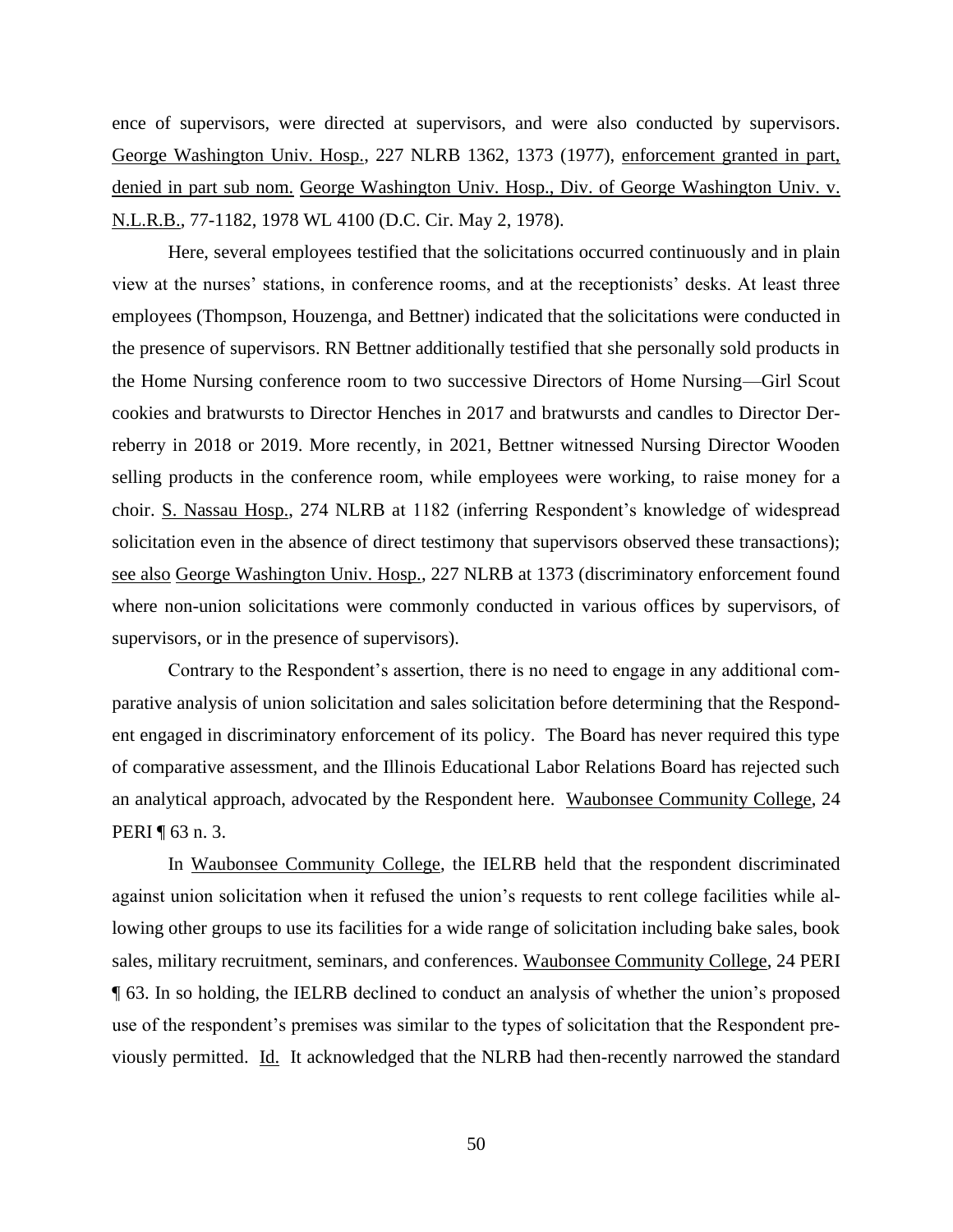for discrimination, requiring an analysis of similarity.<sup>25</sup> Id. at n. 3. However, the IELRB concluded that the "National Labor Relations Board's traditional standard for discrimination better conform[ed] to [the IELRB's] statutory mandate to protect employees' statutory right to organization." Id. (rejecting framework adopted by the NLRB in The Guard Publ'g Co.).

Similarly, here, it is appropriate to conclude that the Respondent discriminated against Union solicitation where it barred Union solicitation on working time while permitting a wide variety of other solicitation in work areas and on working time. In reaching this conclusion, it is unnecessary to analyze how union solicitation compares to the various other types of solicitation the Respondent routinely permitted.

2. Section  $10(a)(2)$  Allegations – verbal reprimand, change in duties & increased scrutiny, suspension, reduction in hours, termination

The Respondent violated Sections  $10(a)(2)$  and (1) of the Act when it removed Barron's duties to round and respond to calls in the field, subjected Barron's work to heightened scrutiny, issued Barron a five-day suspension, and terminated her employment. However, the Respondent did not violate Section 10(a)(2) and (1) of the Act when it issued Barron a verbal warning on August 15, 2019.

Section  $10(a)(2)$  of the Act makes it an unfair labor practice for an employer "to discriminate in regard to hire or tenure of employment…in order to encourage or discourage membership in or other support for any labor organization."  $5$  ILCS 315/10(a)(2).

To establish a prima facie case that the employer violated Section  $10(a)(2)$  of the Act, the charging party must prove by a preponderance of the evidence that: (1) the employee engaged in union and/or protected concerted activity, (2) the employer was aware of that activity, and (3) the employer took adverse action against the employee as result of her involvement in that activity to encourage or discourage union membership or support. City of Burbank v. Ill. State Labor Rel. Bd., 128 Ill. 2d 335, 345 (1989); Illinois State Toll Highway Authority, 25 PERI ¶ 4 (IL LRB-SP 2009); City of Elmhurst, 17 PERI ¶ 2040 (IL LRB-SP 2001); Vill. of Schiller Park, 13 PERI ¶ 2047 (IL SLRB 1997); Macon Cnty. Highway Dept., 4 PERI ¶ 2018 (IL SLRB 1988).

The charging party may demonstrate the requisite causal connection through circumstantial or direct evidence including expressions of hostility toward union activity, together with

<sup>&</sup>lt;sup>25</sup> See The Guard Publ'g Co., 351 NLRB 1110, 1118 (2007).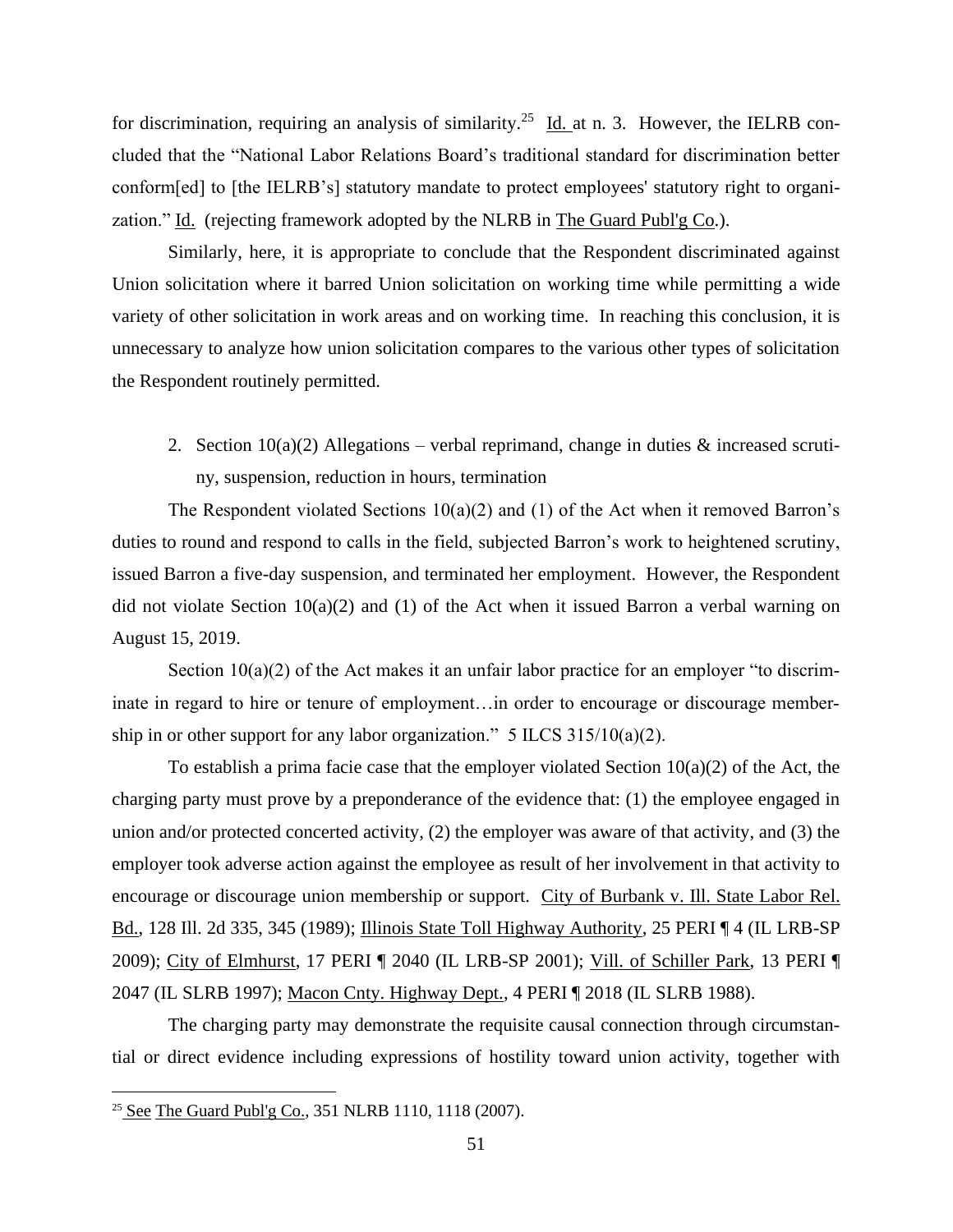knowledge of the employee's union activities; timing; disparate treatment or targeting of union supporters; inconsistencies in the reasons offered by the respondent for the adverse action; and shifting explanations for the adverse action. City of Burbank, 128 Ill. 2d at 346.

Once the charging party establishes a prima facie case, the respondent can avoid a finding that it violated the Act by demonstrating that it would have taken the adverse action for a legitimate business reason, notwithstanding the respondent's union animus. City of Burbank, 128 Ill. 2d at 346. Merely proffering a legitimate business reason for the adverse employment action does not end the inquiry, as it must be determined whether the proffered reason is bona fide or pretextual. Id. If the proffered reasons are merely litigation figments or were not in fact relied upon, then the employer's reasons are pretextual and the inquiry ends. Id. However, when legitimate reasons for the adverse employment action are advanced and are found to be relied upon at least in part, then the case may be characterized as a "dual motive" case, and the respondent must establish, by a preponderance of the evidence, that it would have taken the action notwithstanding the employee's union activity. Id. at 346-7.

#### a. Protected Concerted Activity / Union Activity

Barron engaged in union activity and other protected concerted activities.

Examples of union activity that satisfy the first prong of the  $10(a)(2)$  test are active involvement in a union's organizing campaign, serving as a union steward, serving as a local union president, and serving on a negotiating committee. Vill. of Oak Park, 28 PERI ¶ 111 (IL LRB-SP 2012); Ill. State Toll Hwy. Auth., 25 PERI ¶ 4; City of Princeton (Fire Dep't), 22 PERI ¶ 139 (IL LRB-SP 2006).

Here, Barron engaged union activity beginning in June 2019 through November 2019 because she was active in the Union's organizing campaign at that time. On June 8, 2019, she signed an open letter to co-workers, which urged employees to sign cards in support of the Union. Around this time, she also spoke to CGH employees about the Union. In September 2019, Barron made multiple posts on her personal Facebook page supporting the Union, which urged her Facebook friends, many of whom were CGH employees, to likewise support the Union. She also made a post on the Union's Facebook page, explaining her reasons for supporting the Union. And on September 17, 2019, Barron spoke up at a City of Sterling city council meeting while wearing an AFSCME t-shirt. Barron continued her union activity in October 2019, by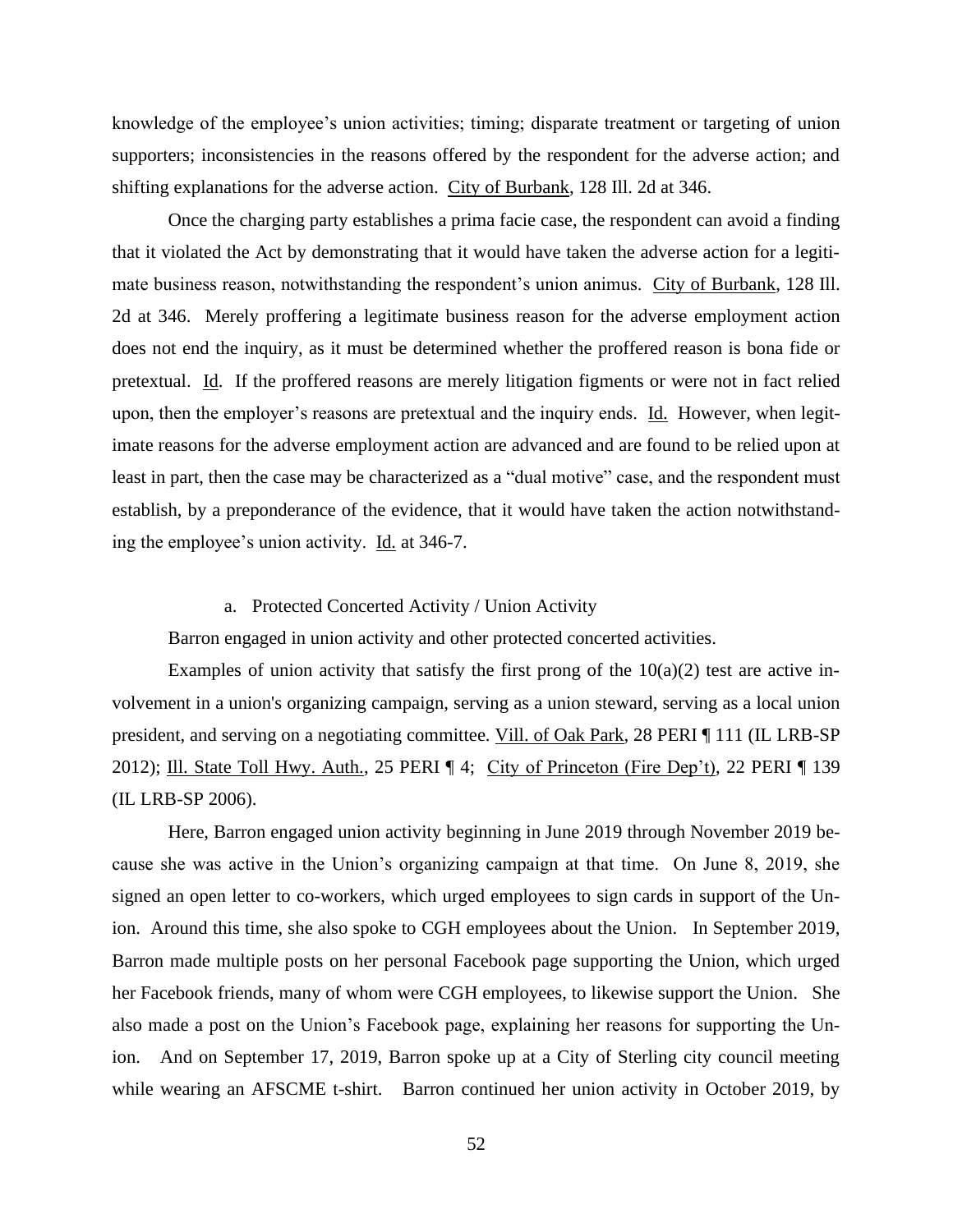making a post on her personal Facebook page urging employees to "sign a card," and to "contact [her]" to vote for the Union, stating "I am a union member & I vote."

Notably, the Respondent acknowledged Barron's strident union advocacy in its January 6, 2020, response to the Union's petition to represent CGH employees. It argued that the Union's proposed inclusion of Barron's position in the bargaining unit made little sense except for the fact that "the individual holding the [EMR Trainer] position is one of the Union's most vocal supporters."

Barron also engaged in protected, concerted activity, separate and apart from the unionspecific protected, concerted activity discussed above. All union activity is concerted activity, but not all protected concerted activity is union activity. County of DuPage (DuPage Care Center), 36 PERI ¶ 114 (IL LRB-SP 2020). The actions of an individual employee are "concerted activity" when they are undertaken "with or on the other authority of" other employees and in furtherance of a group concern. Oak Brook Park District, 31 PERI ¶ 193 (IL LRB-SP 2015); City of Decatur, 14 PERI ¶ 2004 (IL SLRB 1997); Vill. of Bensenville, 10 PERI ¶ 2009 (IL SLRB 1993); see also Schaumburg Sch. Dist. v. Ill. Educ. Labor Relations Bd., 247 Ill. App. 3d 439, 456 (1st Dist. 1993). Employees do not need to formally select a specific employee to complain on their behalf; however, the speaker "must be actually, not impliedly, representing the views of other employees." Oak Brook Park District, 31 PERI ¶ 193; City of Decatur, 14 PERI ¶ 2004. Where one employee speaks to another about their terms and conditions of employment and relies on that second employee to act as a liaison to management, the second employee's action is concerted even if she was not expressly appointed or nominated as a spokesperson. TM Group, Inc., 357 NLRB 1186, 1199 (2011).

Concerted activity is protected if it is engaged in for the purpose of collective bargaining, for other mutual aid or protection, or if it is aimed at improving wages and terms and conditions of employment. Office of the Chief Judge of the Circuit Court of Cook County, 37 PERI ¶ 34 (IL LRB-SP 2020); Village of New Athens, 29 PERI ¶ 27 (IL LRB-SP 2012); County of Cook (Management Information Services), 11 PERI ¶ 3012 (IL LLRB 1995). As long as the employee's conduct is lawful and not indefensible in its context, it is generally deemed to be protected. Office of the Chief Judge of the Circuit Court of Cook County, 37 PERI ¶ 34; County of Cook, 27 PERI ¶ 57 (IL LRB-LP 2011).

Barron engaged in protected concerted activity during and after the town hall meeting on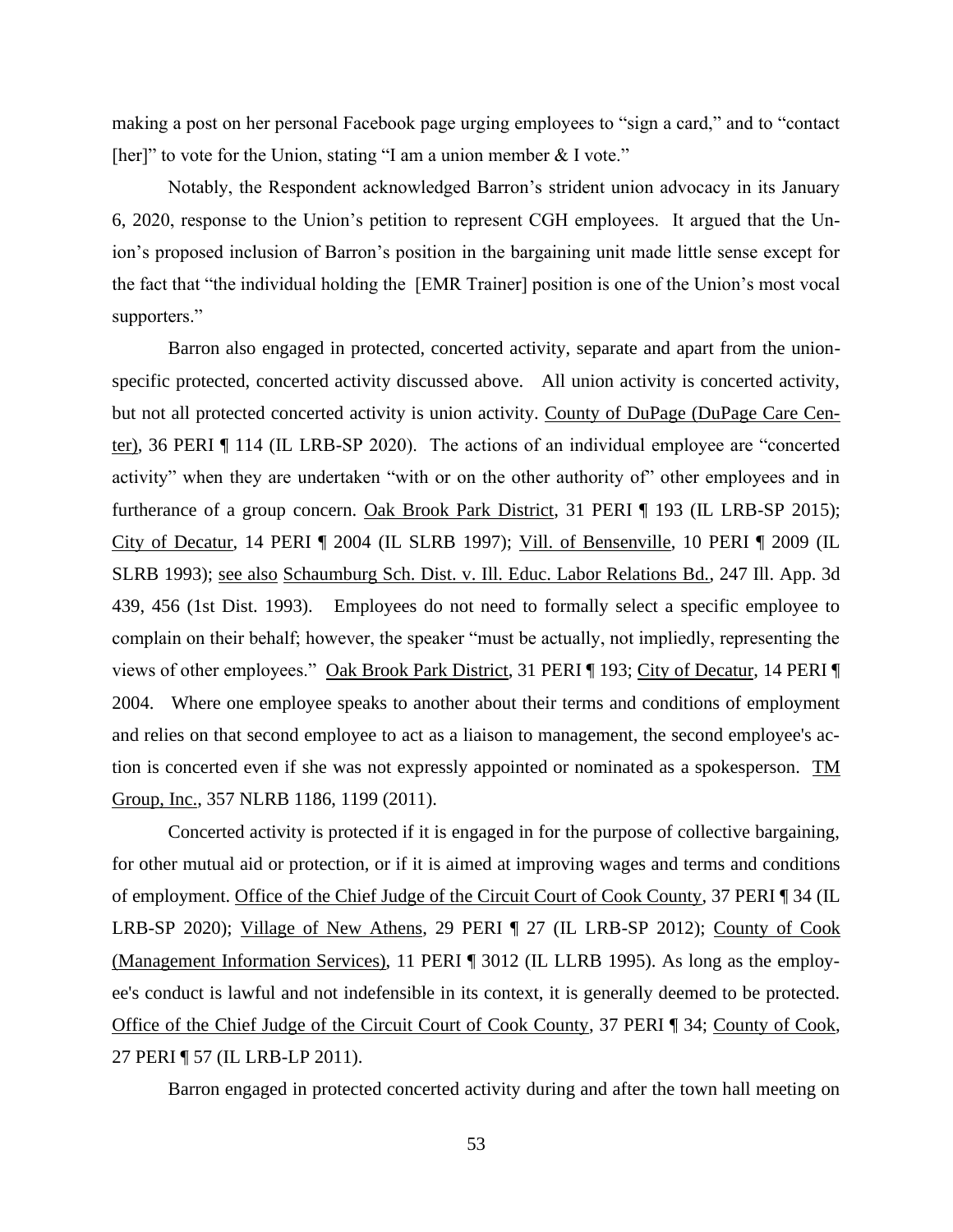November 7, 2019, when she spoke to Dr. Steinke about employees' working conditions. During that meeting Barron acted with other employees in complaining about understaffing issues. Other employees raised staffing concerns with Steinke first, and when he denied that there was a problem, Barron supported her colleagues by relaying the specific understaffing concerns that cardiology nurses had brought to her attention. Barron similarly engaged in protected concerted activity when she spoke to Steinke after the meeting because she approached Steinke with another employee, Ramirez, to raise their shared concerns about the Respondent's policy of requiring employees to use earned time off for federal holidays. Loyalhanna Health Care Associates, 332 NLRB 933, 941 (2000) (employees who complained together about wages, staffing levels, and working conditions engaged in protected concerted activity).

Barron continued to engage in protected concerted activity after Ramirez left, when she complained to Steinke about the absence of maternity leave and the low pay for housekeeping staff. Barron indicated that employees had selected her as their representative to speak on their behalf regarding working conditions, and Steinke acknowledged his understanding of this dynamic. Their exchange makes this clear: When Steinke asked Barron why she was the only one approaching him about these issues, Barron explained that other employees were afraid of him. Steinke then expressed his understanding that Barron was the conduit for other employees' concerns, telling Barron to "let people know that if they have issues...they can come to and talk to me." Barron confirmed that she was acting on behalf of other employees, as their liaison to management, noting that she would relay the message but would be back to talk to Steinke if the employees still did not feel comfortable coming to him directly.

Finally, Barron's comments to Steinke after Ramirez's departure satisfy the first prong of the Burbank test, even if the Board finds that Barron was not in fact acting with or on behalf of employees at that time. The Act should be interpreted to protect employees from retaliation or discrimination on the basis of union and/or protected, concerted activity even when the employer is mistaken in its belief that the employee engaged in such activities. United States Service Industries, 314 NLRB 30, 31 (1994) ("[A]ctions taken by an employer against an employee based on the employer's belief that the employee engaged in or intended to engage in protected concerted activity are unlawful even though the employee did not in fact engage in or intend to engage in such activity."); Metropolitan Orthopedic Assn., 237 NLRB 427, 427 n.3 (1978) ("The discharge of 4 employees in a unit of 13 employees because of Respondent's belief, albeit mis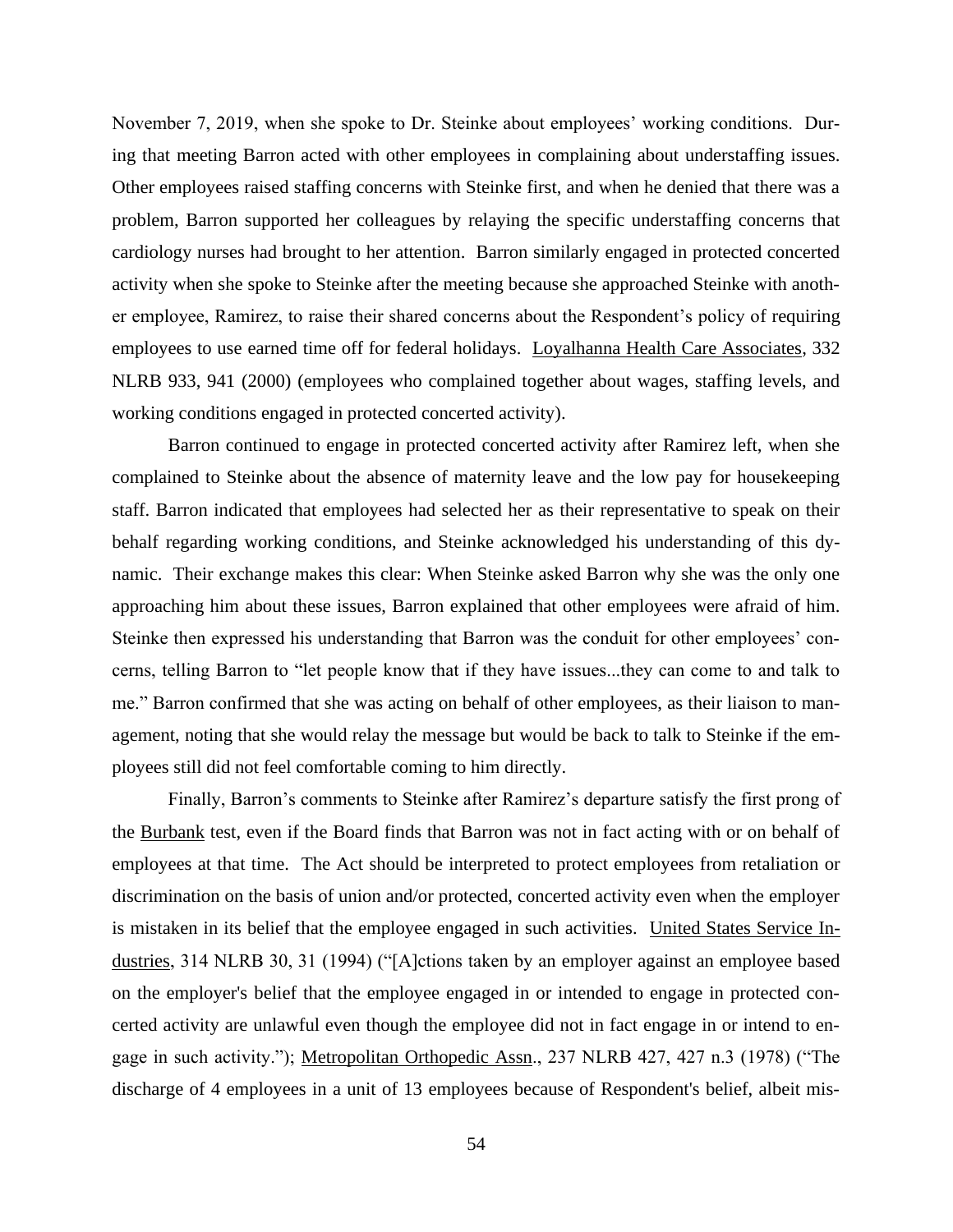taken, that the[y] had engaged in protected concerted activities is an unfair labor practice which goes to the very heart of the Act"); <u>see also Sys. Analyzer Corp</u>., 171 NLRB 45, 51 (1968).<sup>26</sup> Here, Steinke believed that Barron was acting on behalf of other employees because he asked her to relay messages to them, and asked Barron to encourage them to come to him directly instead of speaking through her. Barron then confirmed Steinke's understanding that she was serving as employees' liaison to management about their workplace concerns by informing him that if employees still felt uncomfortable approaching him directly, she would be back to speak to him on their behalf. Thus, Steinke's understanding that Barron was raising workplace complaints on behalf of others, even if found to be mistaken, is sufficient to support the first prong of the test.

## b. Knowledge

The Respondent's agents knew of Barron's union activity and her protected, concerted activity.

An employer can be found to have knowledge of an employee's protected activity through direct or circumstantial evidence. Rockford Twp. Hwy. Dep't v. State Labor Rel. Bd., 153 Ill. App. 3d 863, 881 (2d Dist. 1987). Knowledge of an employee's protected activity must be specifically imputed to an appropriate agent of the employer who is in some manner responsible for the alleged adverse employment action. Macon Cnty. Bd. and Macon Cnty. Hwy. Dep't, 4 PERI ¶ 2018. A manager's or a supervisor's knowledge of an employee's union activities will ordinarily be imputed to the employer, but a fact-finder may not do so in light of affirmative contrary evidence. Macon Cnty. Bd. and Macon Cnty. Hwy. Dep't, 4 PERI ¶ 2018. Knowledge of employees' protected activity can also be imputed to the respondent's decision-maker where one of the Respondent's higher-ranking officials was present at the time of the employee's protected activity and the protected action was public. County of Cook, 31 PERI ¶ 108 (IL LRB-LP 2014).

Here, Barron's union activity was known to all members of management involved in the decisions to take alleged adverse actions against Barron. Tichler and Baylor-Schmidt were aware of Barron's union activity in August, when they received reports that Barron was allegedly soliciting Union support on work time. Tichler was also aware of Barron's subsequent Union advocacy on her Facebook page from September through October 2019 because he was her Fa-

<sup>&</sup>lt;sup>26</sup> Board ALJs have previously applied this analysis. Village of Sleepy Hollow, 30 PERI ¶ 17 (IL LRB-SP) ALJ 2013); Lemont Fire Protection District, 14 PERI ¶ 2037 (IL SLRB ALJ 1998).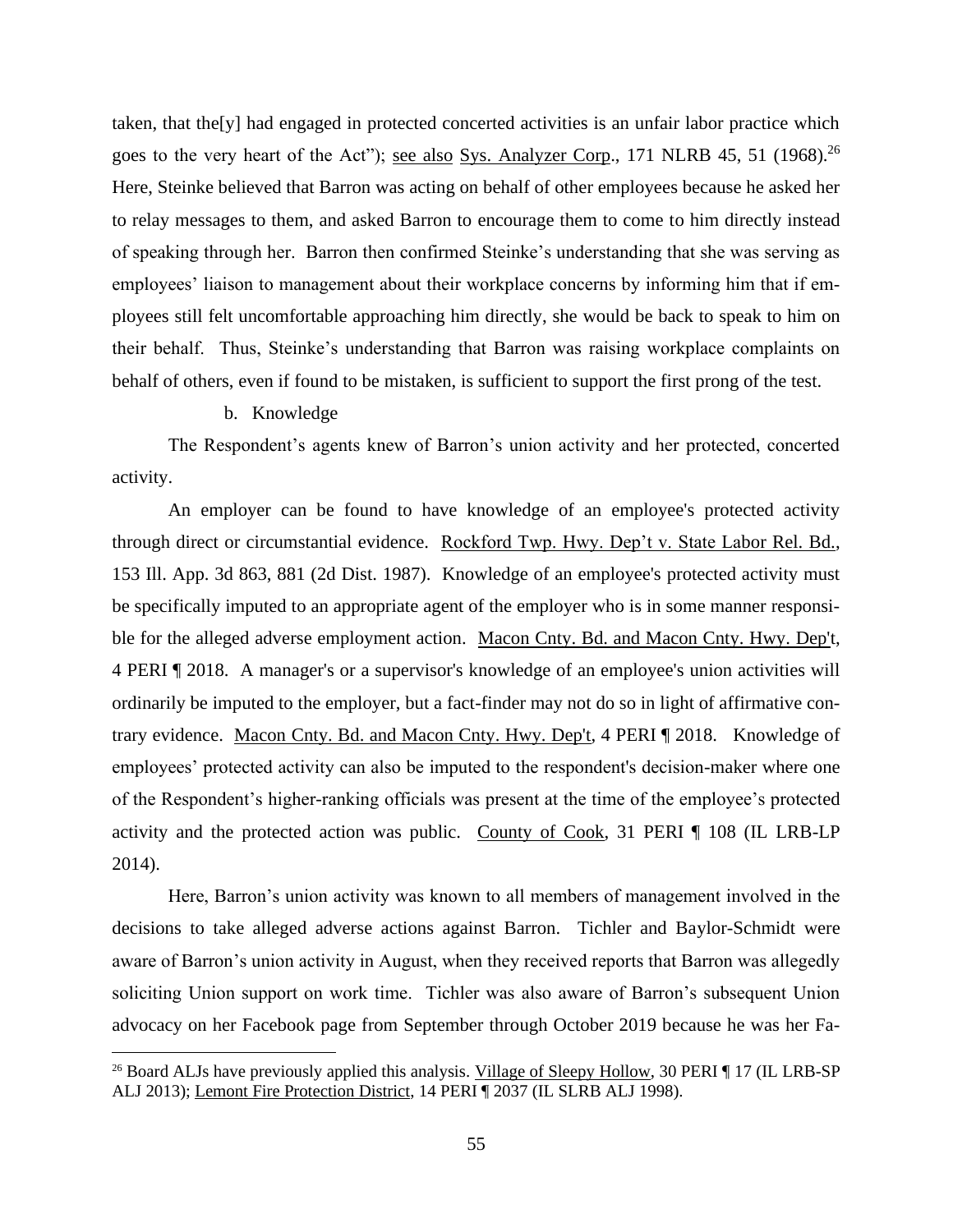cebook friend. Tichler's knowledge of Barron's subsequent union activity is appropriately imputed to all other decision-makers, including Vice President Brown and Baylor-Schmidt, absent evidence that they did not know of it; and in this case, neither denied such knowledge.

The relevant decision-makers must also be deemed to have knowledge of Barron's protected concerted exchange with President Steinke on November 7, 2019, where none of the decision-makers expressly denied such knowledge. The first part of Barron's exchange was highly public and arguably contentious. Barron, a mere EMR trainer, confronted the head of the medical center, President Steinke, in front of 40 employees, including Vice President Brown, Director of Nursing Geil, Chief Medical Officer Bird, and members of HR. She not only joined employees in emphasizing the problem of understaffing, she also stated that such understaffing was a threat to patient safety, a claim that Steinke characterized as "bold."

Moreover, none of the Respondent's decision-makers denied knowledge of this exchange. Although Tichler testified that he had no discussions with members of management on November 7, 2019, during his journey to and arrival in Florida for the NextGen Conference, he never denied having simply received contemporaneous information about the exchange, nor did he expressly deny knowledge of it. County of Cook, 31 PERI ¶ 108 (absent affirmative evidence to the contrary, Board assumed decision-makers would know of "so public an action" as providing testimony before the Board, where one of respondent's high-ranking officials was present).

## c. Verbal Warning

The Respondent did not violate Section  $10(a)(2)$  and (1) of the Act when it issued Barron a verbal warning on August 15, 2019.

Barron engaged in union activity by discussing the Union with her co-workers and answering their questions about the Union while at their worksites.

The Respondent's decision-makers Baylor-Schmidt and Tichler were aware of Barron's union activities because Baylor-Schmidt received reports that Barron had engaged in solicitation for the union, and she relayed them to Tichler.

However, the Respondent did not take adverse action against Barron when Tichler gave her a verbal warning. While an action does not need to have an adverse tangible result or adverse financial consequence to constitute an adverse employment action under the Act, there must be some qualitative change in or actual harm to an employee's terms or conditions of employment.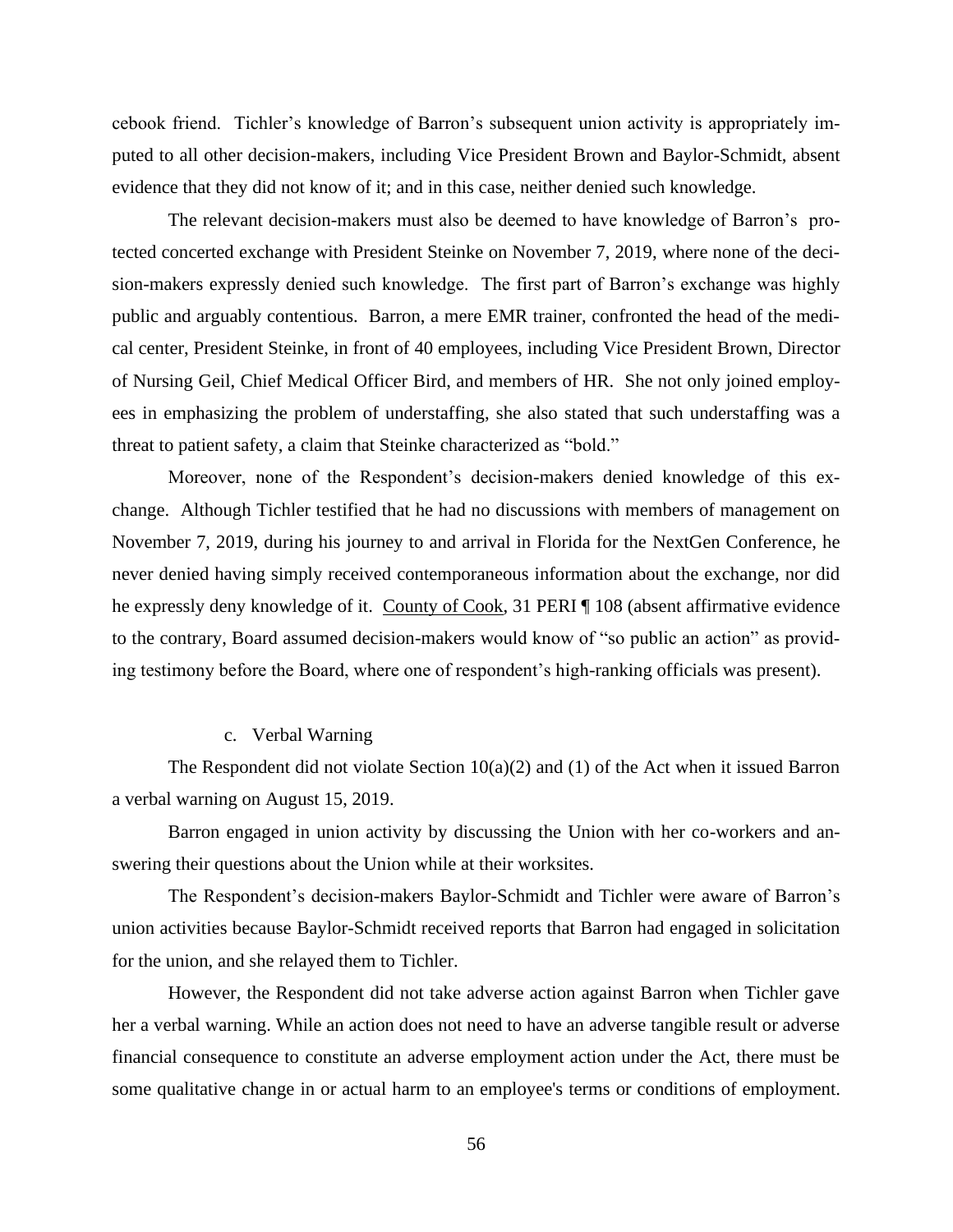City of Chicago v. Ill. Local Labor Relations Bd., 182 Ill. App. 3d 588, 594-95 (1st Dist. 1988); County of Cook/Hektoen Institute, 30 PERI ¶ 252 (IL LRB-LP 2014). Examples of adverse employment actions include, but are not limited to, "discharge, discipline, assignment to more onerous duties or working conditions, layoff, reduction in pay, hours or benefits, imposition of new working conditions or denial of advancement." Ill. Dep't of Central Mgmt. Servs. (Dep't of Emp't Sec.), 11 PERI ¶ 2022 n. 3 (IL SLRB 1995).

In the context of representation cases, the Board has long held that employer action constitutes discipline if it is documented and can serve as the basis for future disciplinary action, that is, it functions as part of a progressive disciplinary system. Metropolitan Alliance of Police v. Illinois Labor Relations Board, 362 Ill. App. 3d 469, 478 (2nd Dist. 2005); Village of Hinsdale, 22 PERI ¶ 176 (IL LRB-SP 2006). It has also held that verbal reprimands that are not recorded are not discipline within the meaning of the Act. University (Department of Safety), 17 PERI ¶ 2005 (IL LRB-SP 2000).

In keeping with these principles, the Board has held in the unfair labor practice context that informal oral warnings can qualify as discipline provided that they are recorded for future reference. Chicago Transit Authority, 19 PERI ¶ 34 (IL LRB-LP 2003). This is true even if the Respondent does not categorize such warnings as disciplinary. Chicago Transit Authority, 19 PERI ¶ 34.

Here, however, the Respondent's verbal warning to Barron was not documented at the time the incident occurred or in the four months that followed. Barron did not receive any record of the discussion, nor did she receive a disciplinary notice. The Union has also failed to present any evidence that the Respondent documented the warning, internally, for its own records. It is clear that Tichler recalled the incident because he referenced the earlier warning in a later suspension, but this is unsurprising given that he has few subordinates.

There is also insufficient evidence that the verbal warning issued to Barron qualifies as part of the Respondent's progressive discipline policy. The policy does not list verbal warnings as separate step in the process. To the contrary, the policy guidelines state that a written warning is the appropriate disciplinary penalty for most first-time rule violations.<sup>27</sup> The disciplinary policy does mention counseling, a term some witnesses used interchangeably with verbal warning,

<sup>&</sup>lt;sup>27</sup> Severe misconduct can warrant greater discipline, and attendance issues are addressed in a separate policy, which was not introduced at hearing.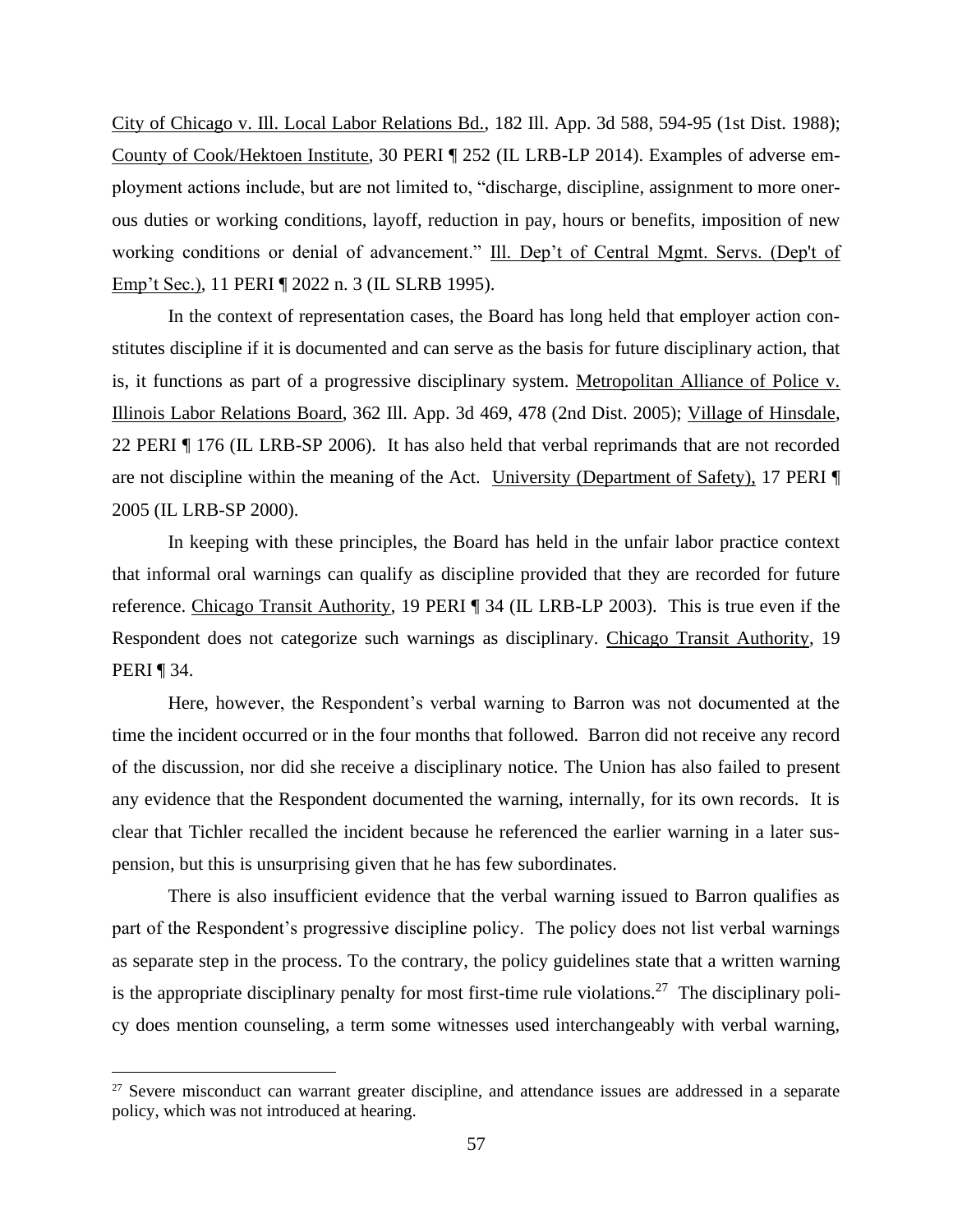but the policy does not classify counseling as an independent and solitary response to employee misconduct. Rather, the policy provides that counseling accompanies a written warning and takes place after the supervisor completes an employee disciplinary notice but before the employee signs the form.

Baylor-Schmidt's testimony about the disciplinary process is consistent with this interpretation. She repeatedly testified that Barron's verbal warning did not qualify as discipline under the Respondent's policy. Although she noted that the Respondent listed the verbal warning in Barron's subsequent November 2019 suspension, it did so as "part of the [Respondent's] disciplinary process," pursuant to which a supervisor must "describe the interactions [they] had with the employee that led up to the suspension."<sup>28</sup> This explanation is also consistent with the language of the disciplinary policy, which states that the employee disciplinary notice must document "pertinent facts."

The Union correctly notes that the Respondent clearly deemed the verbal warning relevant to the subsequent suspension because the Respondent referenced the warning in the suspension notice. However, the Respondent's failure to document the verbal warning at the time it occurred or soon thereafter, and the absence of evidence that a warning constitutes a defined step under the Respondent's disciplinary policy, weighs against the finding that the warning is discipline.

Thus, the Respondent did not violate Sections  $10(a)(2)$  and (1) of the Act because the verbal warning was not itself an adverse employment action sufficient to satisfy the Charging Party's prima facie burden under the Burbank test.<sup>29</sup>

## d. Removal of Rounding and Call-Response Duties

The Respondent violated Sections  $10(a)(2)$  and  $(1)$  of the Act when it removed Barron's

<sup>28</sup> See Tr. p. 517 for quoted text and Tr. pp. 515-517 for context.

<sup>&</sup>lt;sup>29</sup> There is no merit to the Respondent's suggestion that all allegations arising from the Respondent's verbal warning must be dismissed where the Section  $10(a)(2)$  allegation has failed for lack of an adverse employment action. The complaint separately alleges that the Respondent's violated Section 10(a)(1) of the Act, independently, by issuing a verbal warning that interfered with, restrained or coerced public employees in the exercise of their protected rights. See Complaint S-CA-20-024 P 12 & 20. Furthermore, it is clear that the Respondent's verbal warning included a threat that Barron would receive discipline if she engaged in further discussions about the union on working time. Thus, it is appropriate to conduct a threat-based analysis, under which the Respondent's motive is irrelevant. Slater v. Illinois Labor Relations Bd., Local Panel, 2019 IL App (1st) 181007, ¶ 22.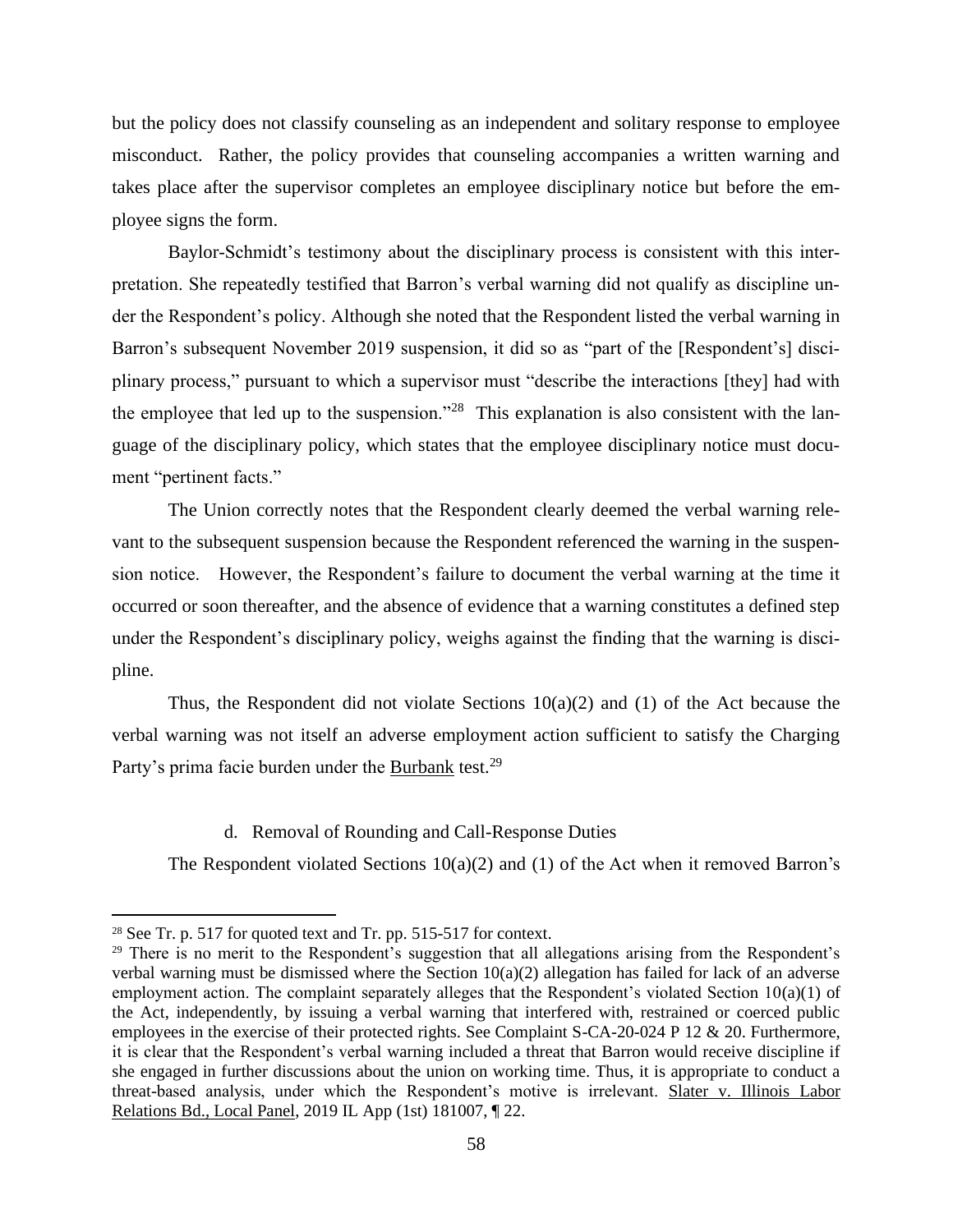duties to round and respond to calls in the field.

As noted above, Barron engaged in union and protected, concerted activities from June through November 2019, most recently on November, 7, 2019, and decision-makers Brown and Tichler knew of it.

In addition, the Respondent took adverse action against Barron when it removed her core job duties of rounding and responding to calls in the field and directed her to instead create educational documents and test the NextGen upgrades. An adverse employment action requires some qualitative change in or actual harm to an employee's terms or conditions of employment, though that harm need not be financial. City of Chicago, 182 Ill. App. 3d at 594-95; County of Cook/Hektoen Institute, 30 PERI ¶ 252. Here, the Respondent significantly diminished Barron's responsibilities when it removed Barron's rounding and call-response duties because those duties were a large and important part of her job. Rounding was highlighted during Barron's interview for the position, and Supervisor Tichler previously lauded her for the quality of her performance of this task. Furthermore, the Respondent's decision to remove these duties reduced Barron's work overall and justified the Respondent's later decision to cut Barron's hours after she finished testing, which was merely a short-term assignment.

The Respondent's removal of Barron's rounding and call-response duties was additionally adverse because it served to isolate Barron, a vocal union supporter, from employees in the clinics and the hospital. The Board has recognized that a respondent's change to an employee's terms and conditions of employment may support a discrimination claim if it serves to isolate an employee from others and limit her union activity. Cf. Clerk of the Circuit Court of Champaign County, 8 PERI ¶ 2025 (IL SLRB 1992) (acknowledging principle but finding no evidence of isolation). The National Labor Relations Board has similarly held that an employer engages in unlawful discrimination when it takes action to isolate a vocal union supporter to impede organizational activities or confines the union supporter to an area where they would be "less effective in proselytizing for the Union." Mid-Am. Mach., 238 NLRB 537, 547 (1978) (employer unlawfully "effectuate[d] a quarantine which would keep the most effective union leader away" from the other employees); Daylight Grocery Co., 147 NLRB 733, 738 (1964) (quote; addressing transfer). Here, the Respondent significantly diminished Barron's interactions with hospital and clinic employees when it removed her rounding and call-response duties and redirected her to perform tasks that would keep her at her desk in the EMR Department.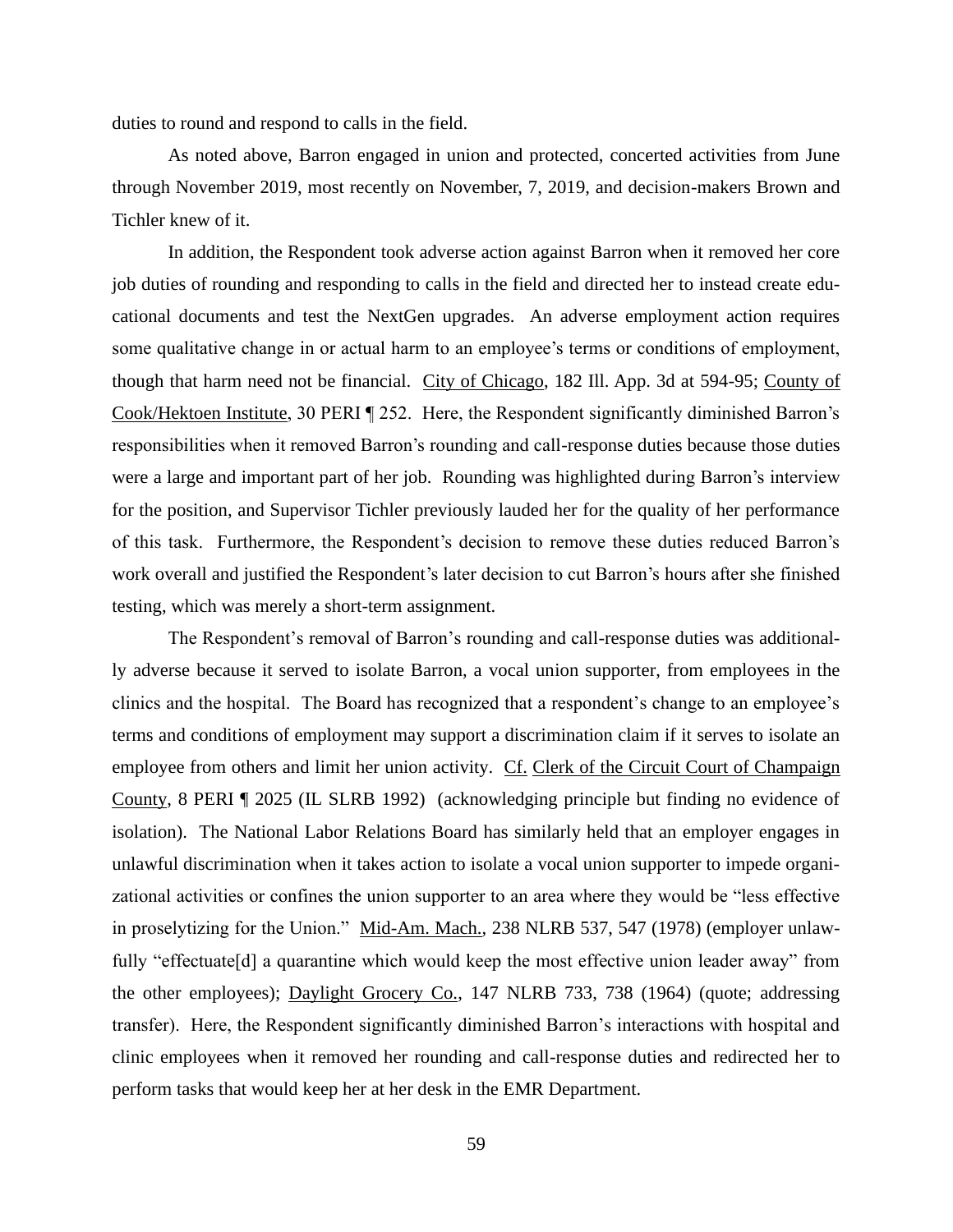Next, the Respondent removed Barron's rounding and call-response duties for unlawful reasons, to isolate her from fellow employees, with whom she previously interacted on a frequent basis, and to constrain her ability to talk about the Union and working conditions. First, the timing of the Respondent's decision to remove Barron's rounding and call duties is suspicious because it occurred only three days after Barron publicly confronted President Steinke about staffing issues conveyed to her by nurses in the cardiology department. County of DuPage and Du-Page County Sheriff, 30 PERI ¶ 115 (IL LRB-SP 2013) (timing of adverse action suspicious where it occurred two days after employer obtained knowledge of employees' protected activity). This close timing is rendered even more suspect where Tichler, just five days earlier, instructed Barron to round in preparation for the upgrade of the NextGen system. The Respondent's sudden and unexplained change in priorities is therefore reasonably attributed to Barron's protected, concerted activities of November 7, 2019, during which she voiced concerns about working conditions shared with her by employees in a different department.

Next, Tichler's explanation of the Respondent's reasons for removing Barron's rounding and call-response duties are suspicious and implausible. Tichler claimed that he instructed Barron to cease performing those duties because his supervisor, Vice President Brown, decided to reassess the training structure and frequency within clinic operations. However, Tichler admitted that he had known about Brown's alleged decision weeks before he told Barron, on November 10, 2019, to cease rounding and call-response duties, yet did not adequately explain why he waited to convey the decision to Barron. Tichler's reliance on Brown's decision warrants additional skepticism where Tichler flouted it on November 5, 2019, by directing Barron to focus on rounding in anticipation of the NextGen upgrade. Only after Barron openly confronted President Steinke about staffing issues did Brown's alleged managerial reassessment of training operations, conveyed to Tichler weeks earlier, become grounds to justify Tichler's removal of Barron's core duties.

Tichler's stated need for Barron to create educational materials and assist in testing the NextGen upgrades do not adequately explain Tichler's delay or his abrupt change of course because significant questions remain concerning his decision-making process. For example, Tichler could not recall when he realized that the department needed new training materials requiring Barron's attention. He also could not explain why he decided to give Barron the directive to create educational materials at 11 pm after his long drive to Florida on the very day of Barron's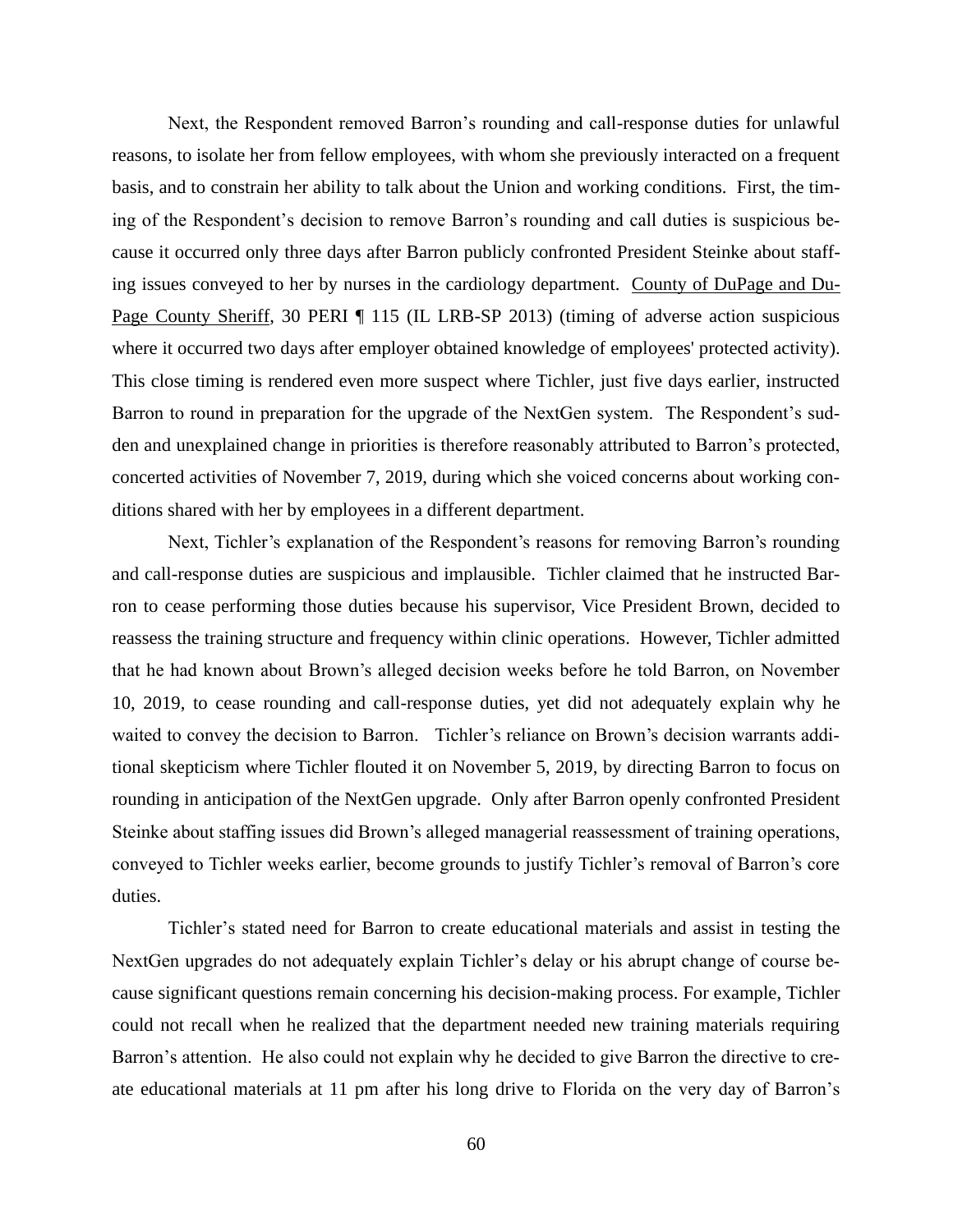heated public discussion with Steinke.<sup>30</sup> Nor did Tichler explain why he failed to give Barron the directive before he left for Florida, a day earlier. Finally, Tichler did not explain why he needed Barron to conduct testing of the NextGen system when testing was not included in her job description and was a function previously performed solely by the application analysts, who were responsible for preparing the NextGen upgrades.

Tichler's reasons for removing Barron's rounding and call-response duties are also shifting. Tichler initially informed Barron that he removed these duties because of Brown's managerial decision to reassess clinic training. However, when Barron sought to resume rounding after she completed the assigned educational documents and testing, Tichler offered a different reason why such duties had been removed and would not be restored. He explained that he had received too many complaints that Barron was misusing time and bothering people. Notably absent from Tichler's explanation was any reference to Brown's managerial decision to reassess clinic training, the reason Tichler initially offered for removing Barron's rounding duties.

Furthermore, Tichler's reference to the "many complaints" he had received about Barron "bothering people" is an implicit admission that Barron's union activity and related contact with her co-workers, bore on the Respondent's decision to remove her rounding duties. HR Director Baylor-Schmidt used similar language to reference the 15 complaints she allegedly received in August 2019 to denote Barron's alleged solicitation of union support on work time. Tichler's adoption of Baylor-Schmidt's language in this context can reasonably be viewed as referring to the same thing.

Finally, the Respondent's unlawful restrictions on union solicitation and Tichler's earlier threat of discipline against Barron for discussing the Union on work time further demonstrate that the Respondent removed Barron's rounding and call duties to limit her ability to organize in support of the Union and discuss working conditions. Austal Usa, LLC, 356 NLRB 363, 364 (2010) (union animus also shown by unlawful restrictions on discussions of the union and solicitation as well as unlawful threats).

For the reasons set forth above, the Respondent has not set forth a legitimate, non-shifting explanation for its decision to remove Barron's rounding and call-response duties. While the Respondent characterizes its change as a simple reassessment of management's priorities, the

<sup>&</sup>lt;sup>30</sup> While Tichler denied having discussions with any member of management before he sent the email directing Barron to create educational materials, he did not expressly deny knowledge of Barron's interaction with Steinke at the town hall meeting earlier that day.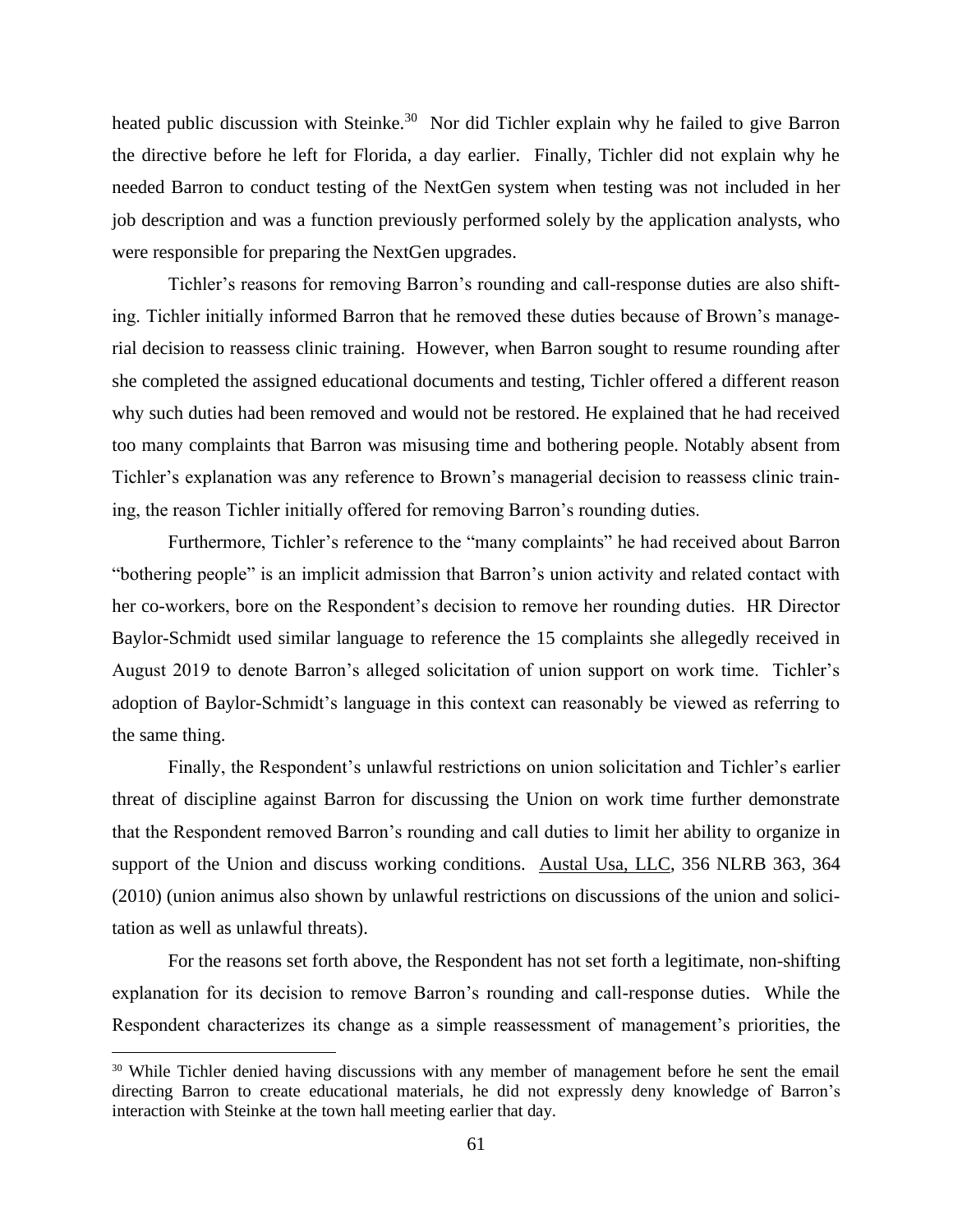legitimacy of its claim is significantly undercut by Tichler's shifting explanations, discussed above, and the ample evidence of suspicious circumstances surrounding the Respondent's decision-making process.

Thus, the Respondent violated Section  $10(a)(2)$  and (1) of the Act when it removed Barron's rounding duties and redirected her to solitary assignments because it did so to isolate her from hospital and clinic employees and limit her ability to organize support for the union and discuss working conditions.

#### e. Heightened Scrutiny of Barron's Work

The Respondent violated Sections  $10(a)(2)$  and (1) of the Act when it subjected Barron's work to heightened scrutiny.

As noted above, Barron engaged in union and protected, concerted activities from June through November 2019, most recently on November, 7, 2019, and decision-maker Tichler knew of it.

In addition, the Respondent took adverse action against Barron when the Respondent held Barron's work to the strictest scrutiny. As the appellate court observed, it would be "contrary to the law itself" if "an employee whose employer consistently intimidated and harassed him or her and constantly subjected his or her work performance to the strictest scrutiny, would have no recourse under the Act." City of Chicago, 182 Ill. App. 3d at 595 (quote); <u>see also City</u> of Markham, 7 PERI ¶ 2021 (IL SLRB 1991) (heightened scrutiny of employee's work warranted inference of unlawful motive). Here, the Respondent gave unusual scrutiny to Barron's work by requiring her to report on her whereabouts, to submit her work each day, and to document her time in 15-minute increments, first on paper and then electronically.

Furthermore, the preponderance of the evidence demonstrates that the Respondent imposed such heightened scrutiny because of Barron's union and protected, concerted activities, to discourage support for the Union. First, the timing of the Respondent's decision to closely scrutinize Barron's work and whereabouts is suspicious because it began just days after her public confrontation with President Steinke about staffing levels on November 7, 2019. Baylor-Schmidt contacted Tichler to ask why Barron had been "out and about" on November 8, 2019, and on November 10, 2019, Tichler directed Barron to tell him whom she had been training, and why, though he had never made such detailed inquiries before. Then, beginning on November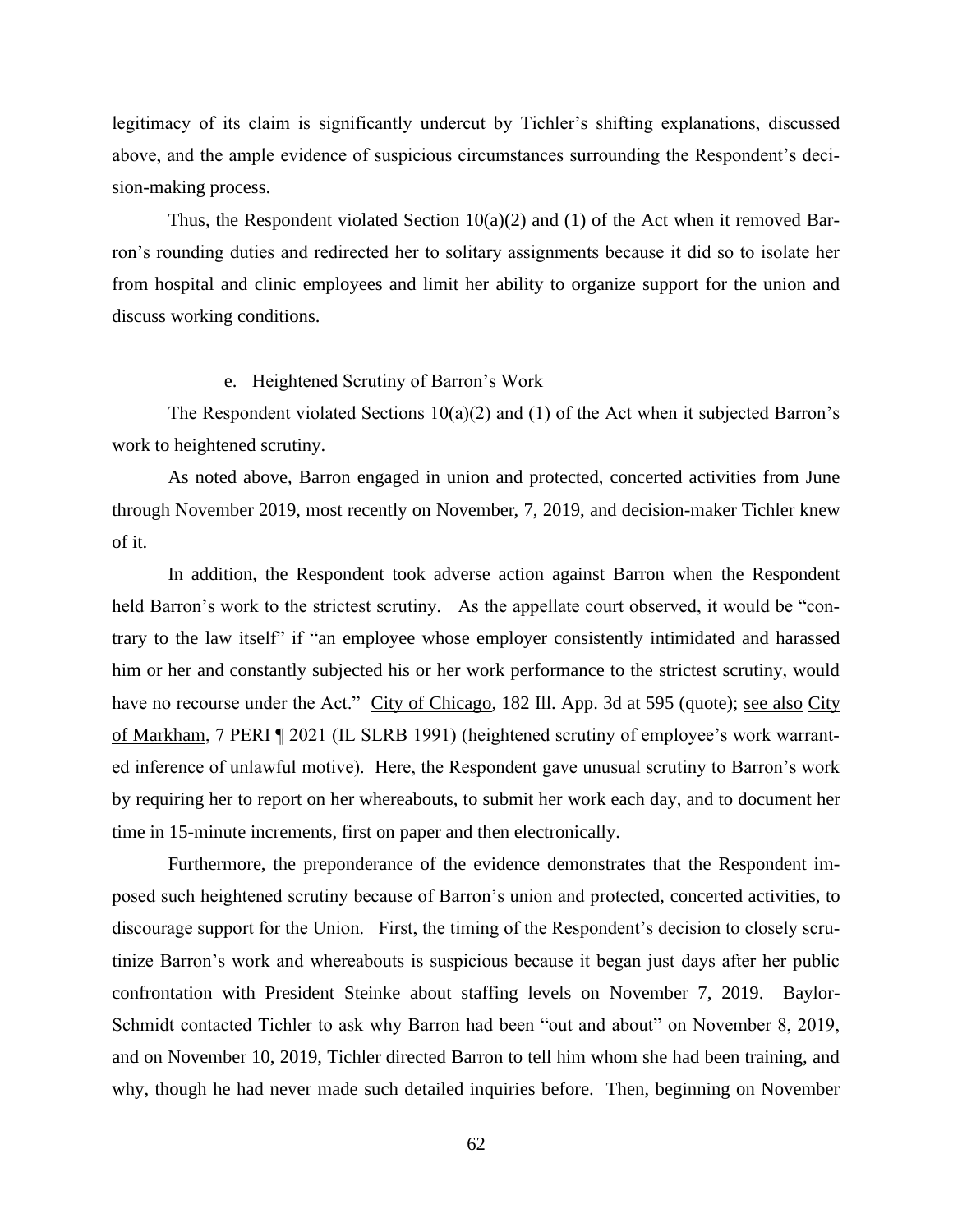11, 2019, Tichler asked Barron to send him what she had worked on each day. The following day, Tichler began requesting daily updates on what Barron had done each day and how much time it had taken. On November 13, 2019, Tichler informed Barron that he would soon be requiring her to keep track of her time in an electronic format, using the Access Database, which tracks employees time in 15-minute increments. County of DuPage and DuPage County Sheriff, 30 PERI ¶ 115 (two days between protected activity and adverse action is suspicious).

The onset of this increased scrutiny additionally warrants an inference of unlawful motive where it occurred in tandem with the Respondent's unlawful attempt to isolate Barron from other employees by assigning her desk duties and removing her duty to round. Given this cluster of events, it stands to reason that the Respondent began closely tracking Barron's work and whereabouts to ensure that the Respondent's isolation tactic had worked, and that Barron was, in fact, staying away from employees at the hospital and clinics.

Second, Tichler's various explanations for his increased scrutiny of Barron work are shifting, inconsistent with his other actions, and/or facially implausible, as discussed below. For example, Tichler offered shifting reasons for why he requested progress reports on Barron's educational documents. He testified that he asked for such reports to ensure she was on the right track with them, but at the time Barron asked him about the new requirement in November 2019, Tichler stated that he wanted updates because HR had received multiple complaints that Barron was not doing her job.

Similarly, Barron's alleged delay in providing Tichler with the requested educational documents is an implausible reason for the considerable scrutiny that Tichler imposed on her work, when viewed in context. The delay was minor because only two business days elapsed between Barron's receipt of the assignment (Friday, November 8) and her submission of work (Tuesday, November 12). More importantly, the Respondent's claim of delay presupposes that Barron received a deadline for the completion of work, when in fact neither Tichler's initial email (November 7) or his follow-up (November 10) provided one. To the contrary, Tichler's follow-up email expressed the understanding that Barron might not finish the assignment until he got back from Florida. He stated, "if you finish these before I get back, let me know and I can send you more [work of the same kind]." Only on November 12, 2019, did Barron become aware that Tichler expected to receive a draft of the requested document, and Barron complied that day.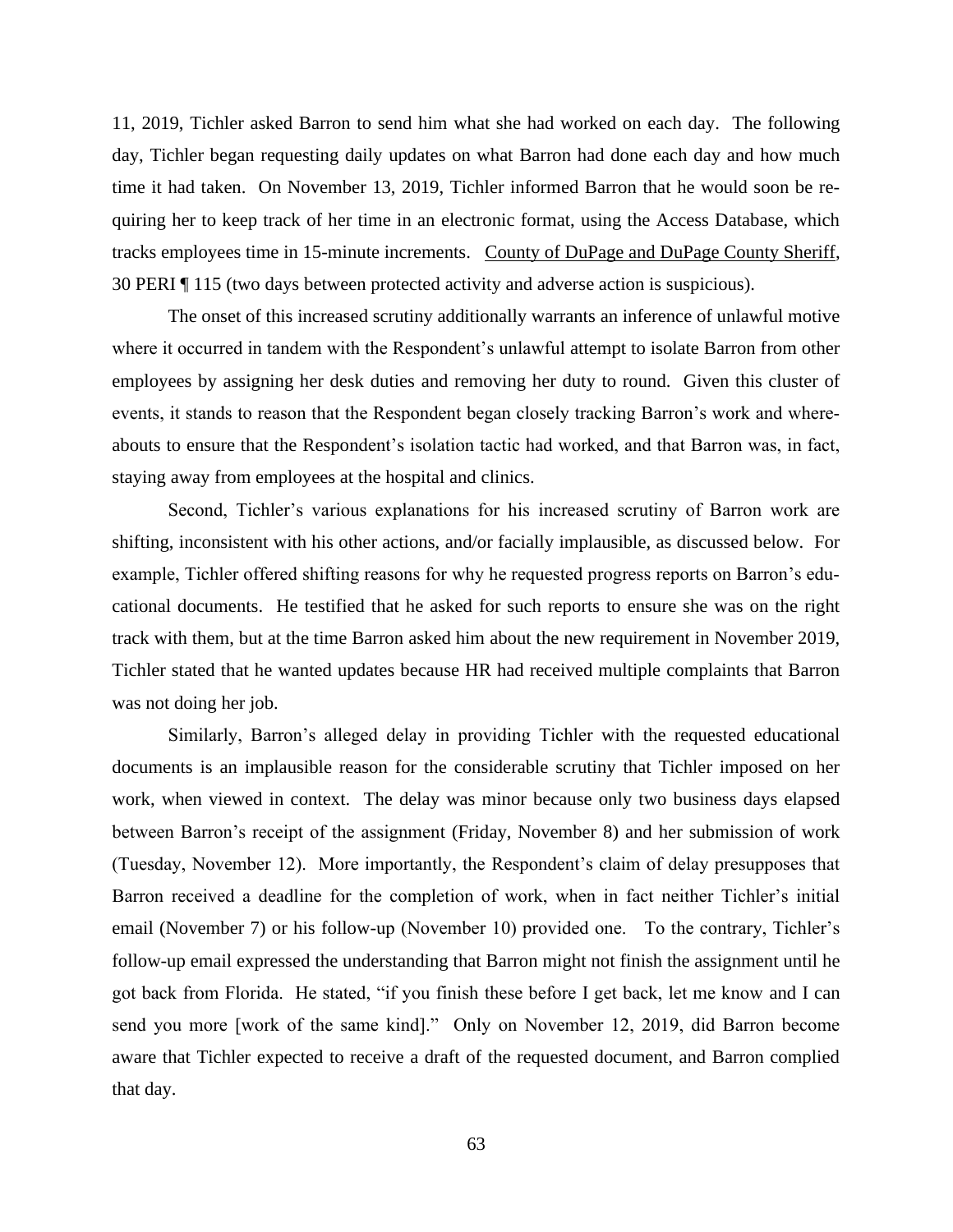Likewise, Tichler's stated concern over Barron's lack of progress on the educational documents is a pretextual basis for the heightened scrutiny because it is incongruent with his failure to provide Barron with the instruction and training he knew she needed to succeed in the assignment. Tichler was aware that Barron lacked the skills to create the types of graphics the EMR department required for their educational documents. Barron informed Tichler during her interview that she had only very basic abilities in Word. Tichler also knew that the last time he asked Barron to create educational documents, another employee, Roux, had to redo her graphics. Yet, Tichler made clear in his November 2019 directives that he expected Barron to create similarly annotated graphics, $31$  which she was incapable of creating before. He understood that she was having difficulty with the assignment, and, as of November 12, 2019, knew the nature of her struggles in detail but did not then offer her any training. He later mentioned that he had found some tutorials on YouTube but declined to identify any particular tutorials that he had vetted as helpful. He also declined to arrange any in-person training on Word, though she requested it. See County of Dekalb & State's Attorney of Dekalb County, 6 PERI ¶ 2053 (discharge of employee on grounds that she was a security risk was deemed unlawful where decision-maker's actions were not consistent with a "sincere belief" that employee was in fact a security risk).

Finally, Tichler offered an implausible reason for asking Barron to track her time in 15 minute increments in the Access Database. Tichler testified that he asked Barron to use the Access Database to help accurately track the amount of testing on system upgrades performed by the EMR Department on the whole. However, the Access Database had little practical application for tracking the EMR department's testing time because the analysts who were responsible for the lion's share of testing, routinely ignored their tracking obligations and joked about how they were eight months behind. Moreover, Tichler continued to require Barron to document her time in the Access Data base well after testing had concluded.

For the reasons set forth above, the Respondent has failed to present a legitimate explanation for its increased scrutiny of Barron's work because each proffered explanation is shifting, pretextual and/or implausible.

In sum, the Respondent violated Section  $10(a)(2)$  and (1) of the Act by subjecting Barron's work and whereabouts to increased scrutiny because of her union and protected, concerted

<sup>&</sup>lt;sup>31</sup> He stated, "these documents should include plenty of screenshots and [be] informative enough that someone could look at them and be able to understand how to use the template."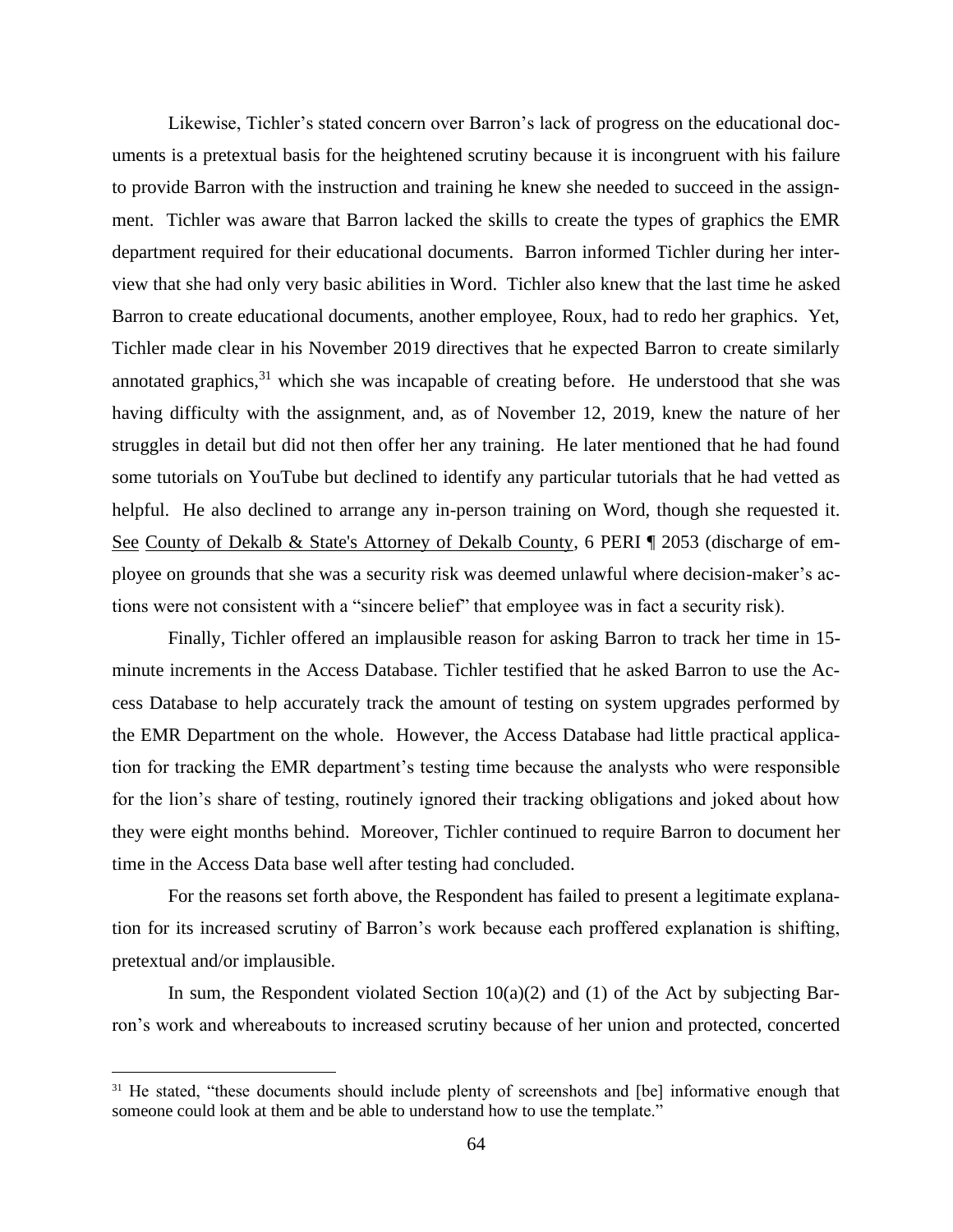activity, and for the purpose of discouraging support for the Union.

## f. Five-day suspension

The Respondent violated Sections  $10(a)(2)$  and (1) of the Act when it issued Barron a five-day suspension.

As noted above, Barron engaged in union activity and protected, concerted activity, and key decision-makers Tichler and Baylor-Schmidt were aware of it. In addition, there is little dispute that the Respondent subjected Barron to an adverse employment action when it issued her a five-day suspension.

Turning to the issue of motive, the preponderance of the evidence demonstrates that the Respondent issued the suspension to discriminate against Barron because of her protected activities and to discourage support for the Union.

First, the Respondent's agents offered shifting reasons for issuing Barron a five-day suspension. Baylor-Schmidt testified the Respondent based the discipline in part on Barron's alleged time theft, committed in April 2019, and even emphasized the severity of the offense, noting that there is no "statute of limitations" for the violation of "really big rules." However, Tichler testified that Barron's April 2019 timekeeping incident was not a basis for the suspension and instead served as background information.

Next, the Respondent's reliance on the April 2019 time theft violation in support of the disciplinary action in November 2019 is inconsistent with its other actions. Baylor-Schmidt indicated that Barron's April 2019 actions were a severe violation of the Respondent's rules; yet Tichler saw fit to let the April incident pass without documenting it. It became objectionable to the Respondent only seven months later, after Barron became a vocal union advocate and organizer. Baylor-Schmidt testified that she would have taken action on this matter earlier, had she known about it. But this assertion does little to rehabilitate the Respondent's inconsistent positions. If the infraction was as severe as Baylor-Schmidt claimed, then Tichler's failure to take action on the matter in April, while raising the issue to Baylor-Schmidt's attention for the first time seven months later, is itself evidence of unlawful motive. County of Williamson and Sheriff of Williamson County, 14 PERI ¶ 2016 (IL SLRB 1998) (strong inference of unlawful motive where employee's alleged misconduct went unpunished for three months before serving as the basis for his discharge); see also City of Markham, 7 PERI ¶ 2021 (respondent suspended em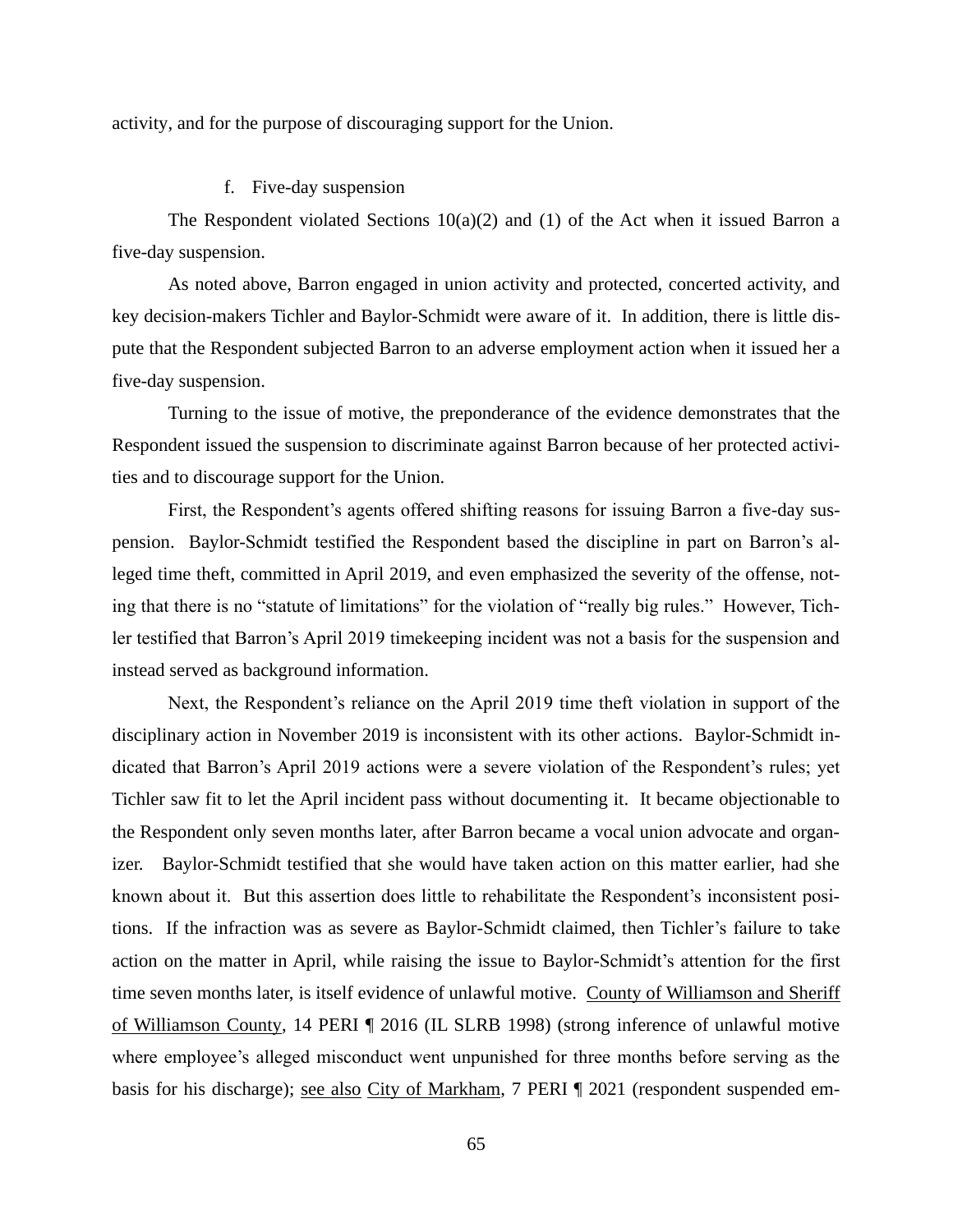ployee on "trumped up charges" where it relied on incident that was resolved three months earlier).

In addition, the Respondent's agents failed to investigate the key allegations that underpinned the disciplinary decision. An employer's failure to investigate a matter before issuing discipline raises the inference that the employer harbored an unlawful motive. County of Du-Page and DuPage County Sheriff, 30 PERI ¶ 115; North Shore Sanitary District, 9 PERI ¶ 2014 (IL SLRB 1993); Cnty. of DeKalb and DeKalb Cnty. State's Attorney, 6 PERI ¶2053 (IL SLRB 1990). Here, Tichler testified that "all the complaints" referenced in paragraph three of the disciplinary document served as the basis for Barron's suspension. However, Tichler failed to investigate the specific complaint of Barron's inadequate training, that he received on October 18, 2019, and likewise failed to investigate the remaining collection of "15+ complaints" purportedly made against Barron since October 18, 2019. Indeed, there is no reliable evidence that anyone investigated them. Tichler and O'Brien both admitted that their knowledge of the complaints was based entirely on information they received from Baylor-Schmidt, who did not claim to have investigated them either.

The Respondent similarly failed to investigate the allegation that Barron disrespected her manager Tichler, by allegedly complaining about "how [he] could make her" create educational documents. Tichler's conclusion that Barron had disrespected him was based entirely on reports made to him by Brown and Baylor-Schmidt; he did not ask for Barron's perspective or consider her side. "The failure to conduct a meaningful investigation and to give the employee who is the subject of the investigation an opportunity to explain are [likewise] clear indicia of discriminatory intent." New Orleans Cold Storage & Warehouse Co., Ltd., 326 NLRB 1471, 1477 (1998), enfd. 201 F.3d 592 (5th Cir.2000).

Furthermore, the disciplinary action is based in part on exaggerations, which is further evidence of the Respondent's unlawful motive. See City of Chicago, 11 PERI ¶ 3008 (IL LLRB 1995). The suspension references "15+ complaints" made by unnamed employees since October 18, 2019, alleging that Barron was "bothering them." However, there is no reliable evidence that employees complained in such numbers during the timeframe alleged in the suspension notice. Baylor-Schmidt testified that she received 15 complaints from employees claiming that Barron was in employees' work areas and bothering them, but she made clear that she received those complaints prior to August 15, 2019—far earlier than the October-November time period refer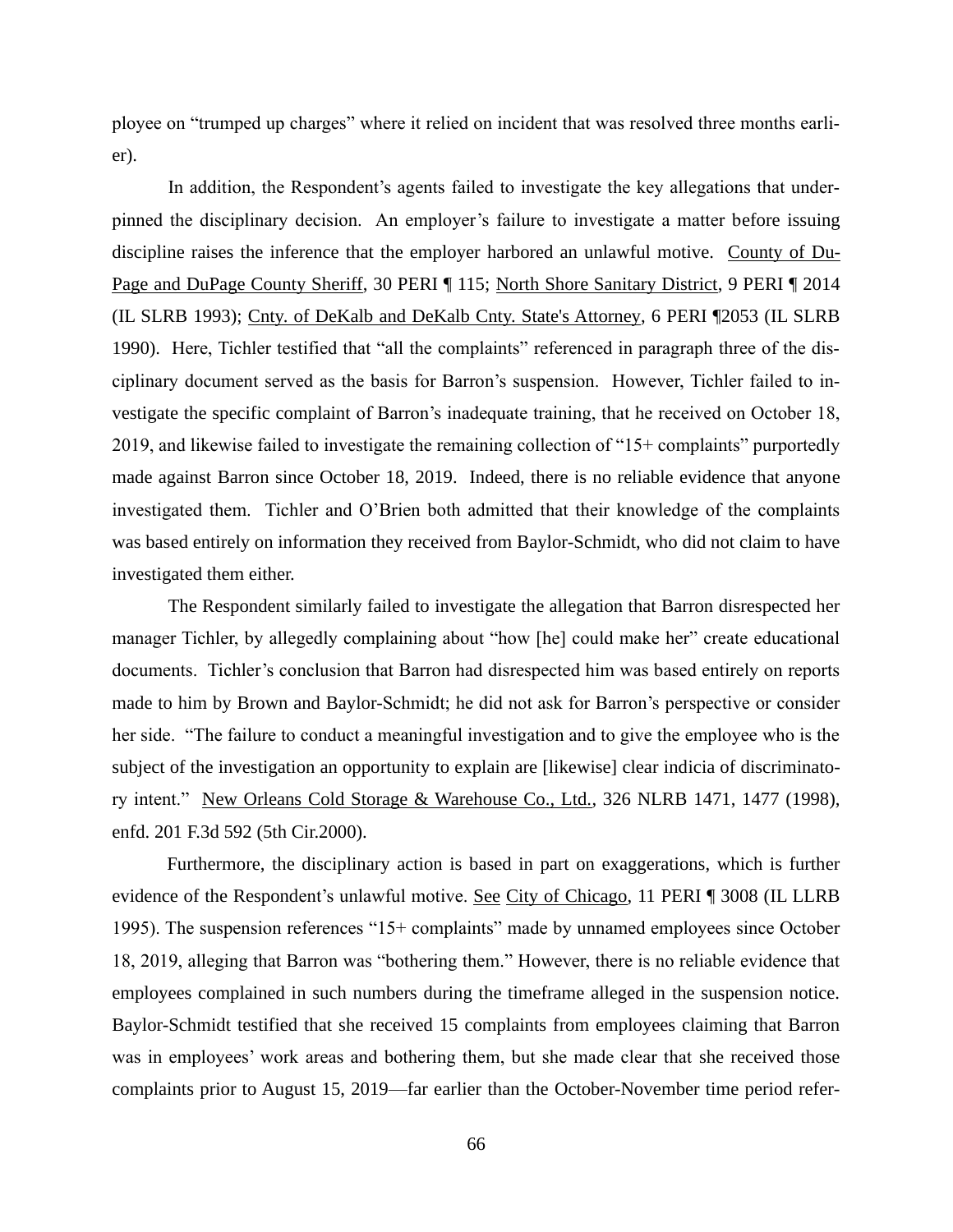enced in the suspension notice. And although Baylor-Schmidt contacted Tichler on November 10, 2019 to relay complaints she received that Barron was "out and about" two days earlier, there is no reliable evidence that those complaints accused Barron of "bothering employees" while they were working, as the suspension notice alleges.<sup>32</sup> City of Chicago, 11 PERI ¶ 3008 (exaggerated characterizations of employee's alleged misconduct supported finding of animus towards his protected activities).

The disciplinary action is also based on patently disingenuous claims. Tichler asserted that Barron misrepresented her ability to perform the assigned task of creating educational documents by claiming she could not make screenshots. However, both the testimony and documentary evidence show that Barron's difficulties were unrelated to making screenshots, i.e., capturing them. Rather, she had trouble annotating the screenshots and maintaining the annotations while she added more text. Tichler's claim, that he believed Barron was lying about her capabilities, is further undercut by his testimony that he understood that Barron was struggling with the task of creating educational documents, and his suggestion that she review some YouTube tutorials to help her with Microsoft Word. Indeed, he admitted that he was aware of Barron's earlier difficulty in creating sufficiently instructive graphics in July 2019, because he knew that another employee had to redo Barron's work. Barron's minimal capabilities in Word were no secret; she freely disclosed her limitations during her interview with Tichler for the EMR Trainer position. Tichler's focus on the date Barron took the screenshots, while disregarding Barron's clear struggles and requests for formal training, demonstrates a commitment to an established course of disciplinary action and, in turn, an unlawful motive.

Next, the Respondent's earlier conduct toward Barron and other union advocates supports the conclusion that the Respondent harbored an unlawful motive in issuing Barron the five-day suspension. The Respondent sought to isolate Barron, the most active union advocate, from her fellow employees by removing her rounding and call response duties. Cnty. of DeKalb and DeKalb Cnty. State's Attorney, 6 PERI ¶2053 (attempt to isolate most active union advocate contributed to finding that the employee's discharge was motivated by union animus). The Re-

 $32$  The record contains evidence of a complaint lodged against Barron by LPN Pierce on November 15, 2019. However, the disciplinary notice contains no reference to this specific complaint, and it also does not fall under the broader catchall of 15+ of complaints alleging Barron was "bothering employees" during work time because it does not set forth such an allegation. Rather, Pierce's complaint simply alleges that Barron's training of Primary Nurse Dawson was inadequate and untimely.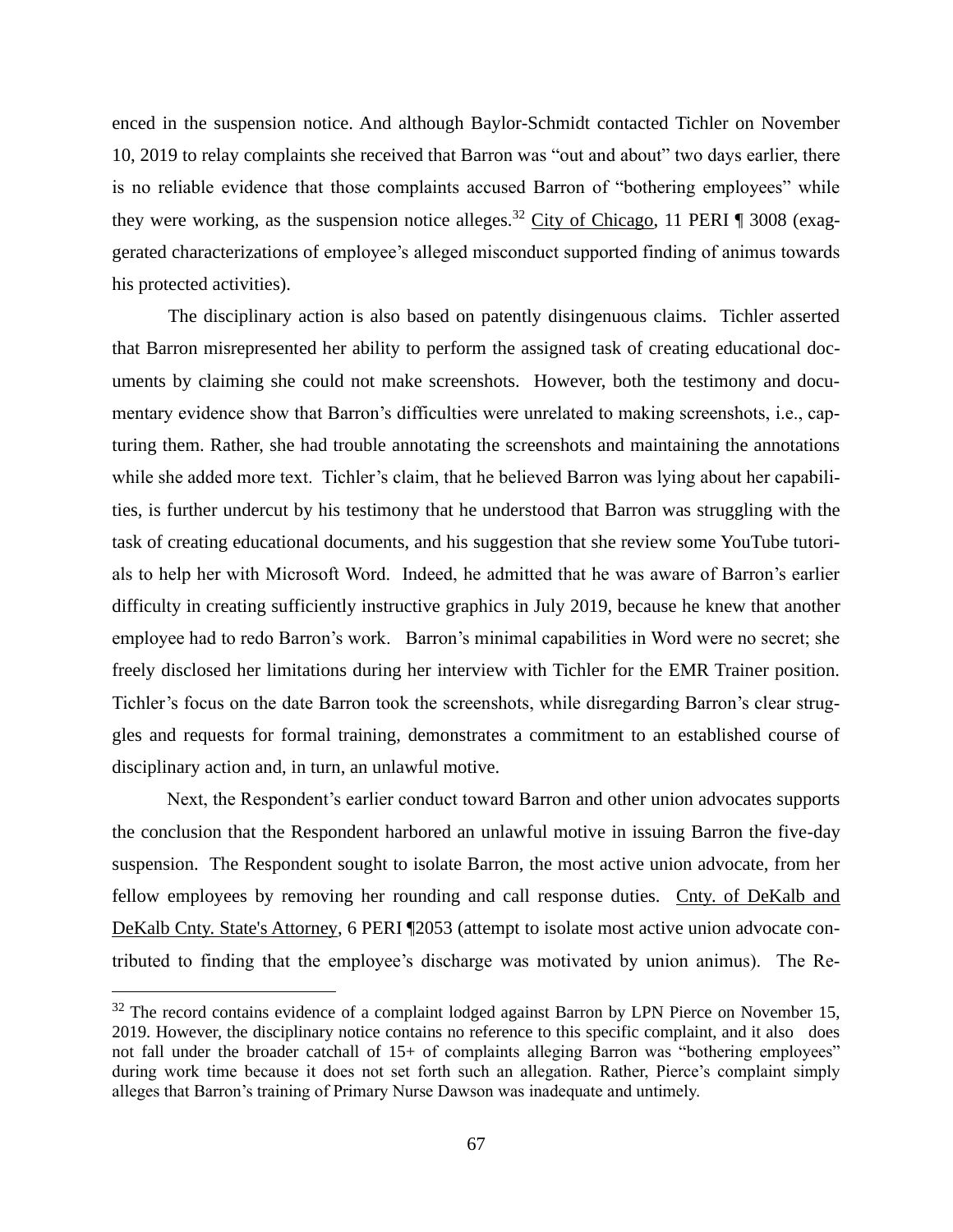spondent also levied unsubstantiated accusations against Barron and others for soliciting union support on work time, issued unlawful threats against protected activities, and imposed unlawful restrictions on union discussions and union solicitation. Such factors lend weight to a finding of unlawful motive. See Austal Usa, LLC, 356 NLRB at 364.

Finally, the timing of the Respondent's decision to impose discipline against Barron is suspicious because it followed Barron's continuing and consistent expressions of Union support in September and October 2019 and occurred just a week and a half after her public exchange with Dr. Steinke on November 7, 2019. It also occurred in close proximity to the Respondent's decision, a week earlier, to limit Barron's duties in an attempt to isolate her from fellow employees. Sarah P. Culbertson Memorial Hosp., 25 PERI ¶ 11 (IL LRB-SP 2009) ("few weeks" between employees' testimony before board and adverse action sufficient to demonstrate proximity indicative of animus); Vill. of Calumet Park, 23 PERI | 108 (three weeks demonstrates proximity).

Thus, the Respondent suspended Barron because of her union and protected, concerted activities to discourage support for the Union, and the shifting, exaggerated, and disingenuous grounds for the discipline preclude a finding that the Respondent suspended Barron for legitimate reasons. County of Dekalb & State's Attorney of Dekalb County, 6 PERI [ 2053 n. 13 (declining to apply mixed motive analysis where there was "compelling evidence" of pretext).

In the alternative, even if the Board finds that some select parts of the disciplinary notice are based on legitimate grounds, the Respondent cannot demonstrate that it would have issued Barron the suspension in the absence of her protected activities. In cases where a respondent contends that an adverse employment action is based on an aggregation of the employees' listed misconduct, the illegitimacy of even one stated basis for the discipline will undermine the Respondent's claim that it would have taken the same action notwithstanding the employee's protected activities. County of Bureau and Bureau County Sheriff, 29 PERI ¶ 163 (IL LRB-SP 2013) aff'd County of Bureau v. Illinois Labor Relations Bd., 2014 IL App (3d) 130271-U, ¶ 112. Here, the Respondent's witnesses each asserted that the Respondent issued Barron the five day suspension based on multiple instances of misconduct, which fell into at least two categories, running the gamut from time theft and insubordination to the catch-all category of poor perfor-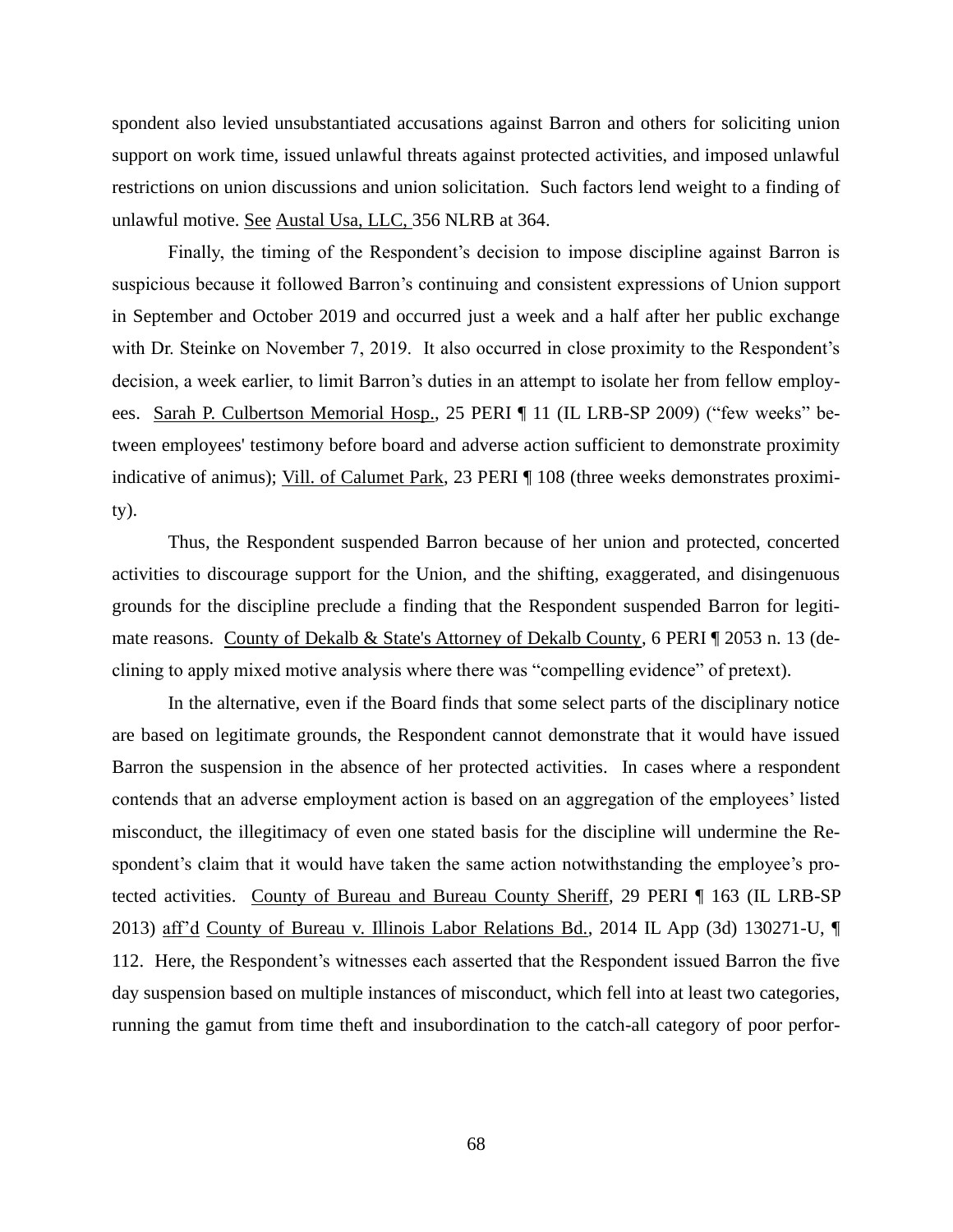mance.<sup>33</sup> However, the allegation regarding time-theft in April 2019 was clearly a pretext to discrimination and does not support the disciplinary action, since the matter only became worthy of disciplinary attention seven months after it occurred, when Barron intensified her protected activities. The complaints proffered as evidence of Barron's poor performance/misuse of time are likewise pretextual where their numbers are exaggerated and the investigation into them nonexistent. Likewise, Tichler's allegation that Barron refused to perform her duties are pretextual because they are based on his contention that she lied about her capabilities, when he had ample reason to know that her skills in Word were exceedingly limited.

While there may be some truthful parts of the discipline notice, i.e., Barron did complain to Brown about Tichler, the Respondent has not demonstrated that it would have issued Barron a 5-day suspension for that infraction, standing alone. Rather, the preponderance of the evidence demonstrates that the Respondent sought to build a case against Barron, the Union's most vocal supporter, during the height of the Union's organizing drive, which culminated with the Union's filing of a majority interest petition, just nine days after Barron served her suspension.

Thus, the Respondent violated Section  $10(a)(2)$  and (1) of the Act when it issued Barron a 5-day suspension.

## g. Reduction in hours

The Respondent violated Sections10(a)(2) and (1) of the Act when it reduced Barron's hours.

As discussed above, Barron engaged in protected concerted and union activity, and the Respondent's decision-maker, Tichler, was aware of it. Furthermore, it is clear that the Respondent's decision to reduce Barron's hours qualifies as an adverse employment action because it caused Barron, an hourly worker, to lose pay.

Turning to the related questions of causation and motive, the lawfulness of the Respondent's decision to reduce Barron's hours turns on the lawfulness of the Respondent's earlier decision to remove Barron's rounding duties. Indeed, the parties generally agree that the Respondent

<sup>&</sup>lt;sup>33</sup>Tichler characterized Barron's complaint to his supervisor as both insubordination and disregard of Tichler's authority, and he viewed Barron's poor performance, as judged by the complaints he received, as another basis for the suspension. Baylor-Schmidt grouped Barron's misconduct into two broad categories, insubordination (which included both Baron's complaints about Tichler and alleged refusal to do her job) and time theft. O'Brien asserted that the discipline was based on insubordination and reported performance issues.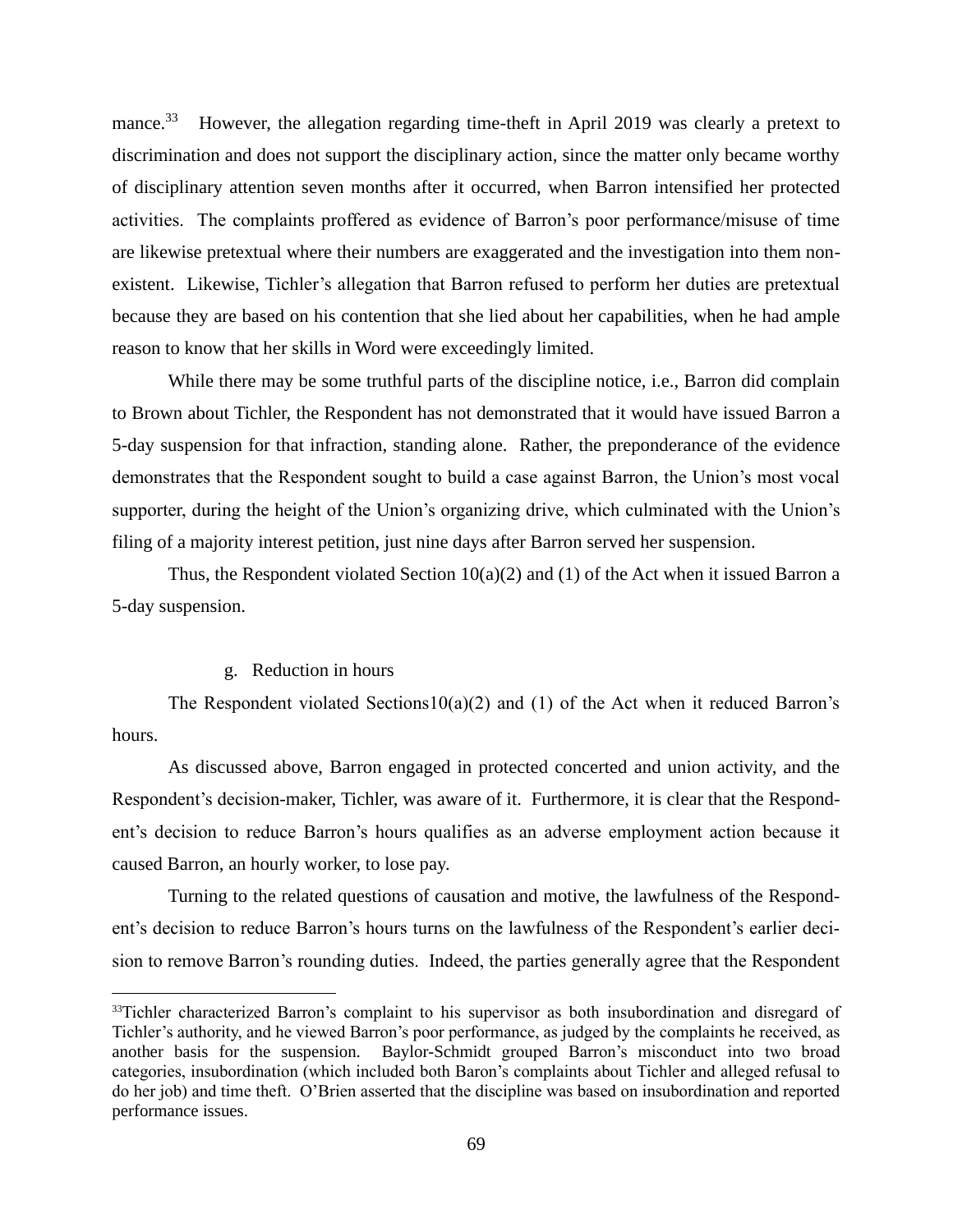reduced Barron's hours because she did not have enough work to fill her scheduled time after the Respondent removed her rounding duties and her temporary assignment of testing had concluded.

As discussed above, the Respondent eliminated Barron's rounding and call-response duties for unlawful reasons, to isolate an outspoken union advocate from her fellow employees during a contentious union organizing campaign and to discourage support for the union and discussion of working conditions. In turn, the Respondent's decision to reduce Barron's hours is likewise tainted by unlawful motive because it flowed inescapably from the Respondent's earlier decision to eliminate Barron's key interactive duties.

In addition, Tichler's concurrent attempt to discourage Barron, on false grounds, from applying to other CGH positions is evidence of unlawful motive because it highlights the Respondent's goal of limiting Barron's contact with other employees and removing her from service. When Barron asked Tichler about applying to a Medical Assistant position at CGH to make up for her lost hours, Tichler informed her that CHG would not hire her while she still held her full-time EMR trainer position because it would need to pay her overtime for any work she performed. However, Tichler later admitted that he understood CGH would not need to pay Barron overtime unless she worked more than 40 hours total because she was paid on an hourly basis. He likewise knew that Barron was then working only 25-27 hours a week as an EMR Trainer and that she therefore could have taken on part-time work at CGH without requiring the Respondent to pay her overtime.  $34$ 

A finding of unlawful motive is further warranted based here on the Respondent's other unlawful conduct including its discriminatory application of its no-solicitation policy, threats against employees for engaging in union discussions, and its decision to issue Barron a suspension on exaggerated, shifting, and pretextual grounds. See discussion supra.

Finally, the Respondent has not offered a legitimate, non-discriminatory reason for reducing Barron's hours because the Respondent based its decision on its earlier, unlawful removal of Barron's rounding and call-response duties.

 $34$ It is also telling that Tichler used these misrepresentations to pressure Barron, albeit unsuccessfully, to accept a reclassification of position to part-time status. While Tichler proposed part-time status as a solution to Barron's financial distress that would allow her to secure another part-time position at CGH, he effectively sought obtain Barron's endorsement of an unlawful course of conduct that began with the removal of her rounding duties.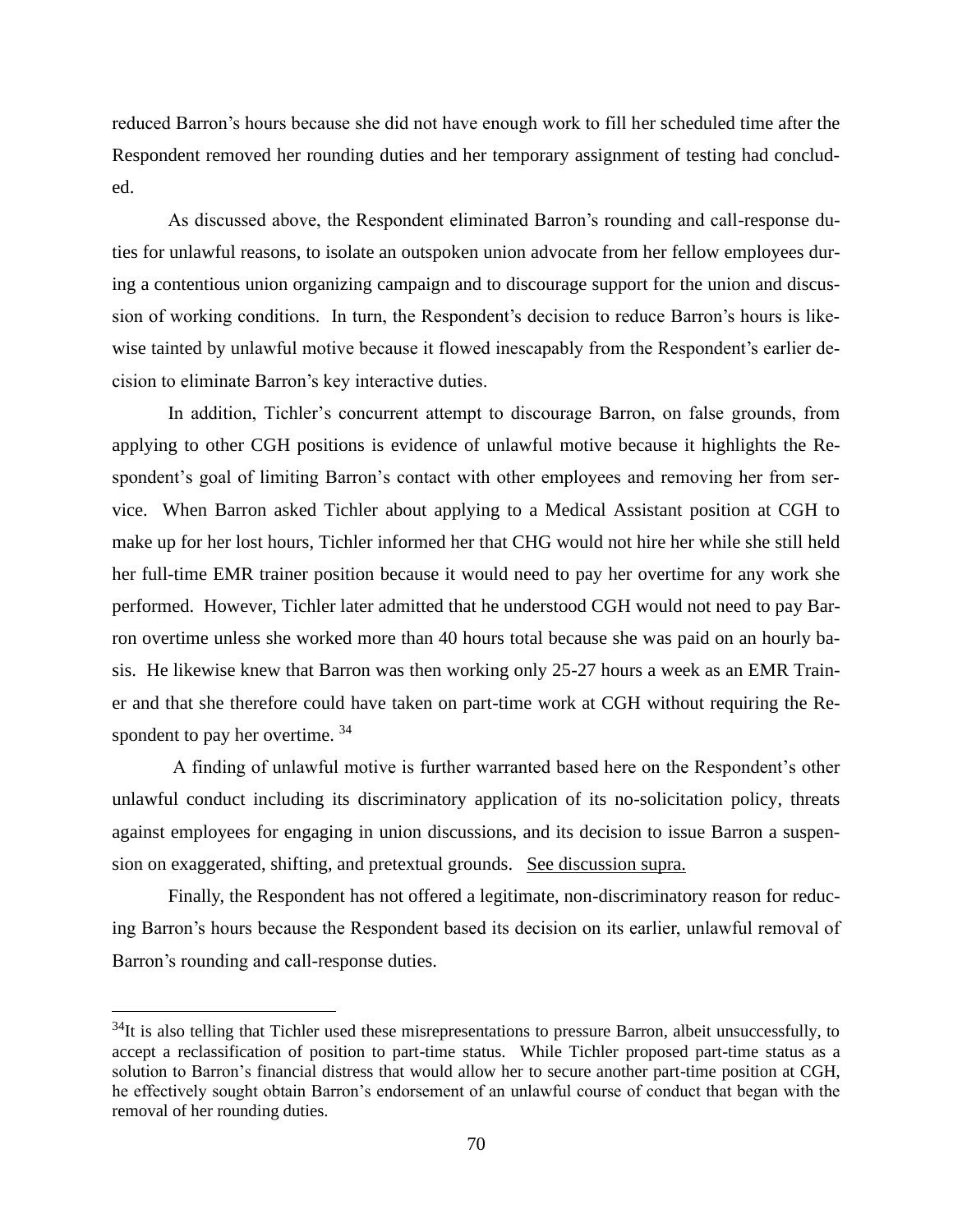Thus, the Respondent violated Sections  $10(a)(2)$  and (1) of the Act when it reduced Barron's hours.

## h. Termination

The Respondent violated Section  $10(a)(2)$  and (1) of the Act when it terminated Barron's employment.

As discussed above, Barron engaged in both protected, concerted and union activity, and the Respondent's decision-makers were aware of it. Furthermore, it is clear that the Respondent's decision to terminate Barron's employment qualifies as an adverse employment action. City of Chicago., 182 Ill. App. 3d at 594-95; Ill. Dep't of Central Mgmt. Servs. (Dep't of Emp't Sec.), 11 PERI ¶ 2022 n. 3.

Next, the preponderance of the evidence demonstrates that the Respondent harbored animus towards Barron's protected union and concerted activities. This is amply demonstrated by the Respondent's pattern of conduct in this case, which includes the following: the Respondent's discriminatory application of its no-solicitation policy and its threats of discipline against Barron and others for engaging in union-related discussions; the Respondent's removal of Barron's key rounding and call-response duties and attempt to isolate her from fellow employees during a contentious organizing campaign; the Respondent's decision to issue Barron a five-day suspension on specious and pretextual grounds; and the Respondent's subsequent decision to reduce Barron's hours by relying on an earlier, unlawful decision to eliminate her duties to round and respond to calls in the field. See discussion supra.

The Respondent's proffered explanation for its decision—economic hardship due to the pandemic—appears at first blush to be legitimate, but a closer examination reveals it to be a pretext to discrimination. The Respondent has not shown that its decision to terminate Barron's employment furthered its goals of economic savings because the Respondent created and filled a new position, after it terminated Barron's employment, and transferred Barron's duties to that position. While the new position, nurse educator, performed a broader range of duties than Barron did as EMR Trainer, the Respondent has not shown that its elimination of Barron's position and the transfer of Barron's duties to this newly created position conferred an overall economic benefit. For example, the Respondent has not shown that it paid the nurse educator less or that the nurse educator position represented a consolidation of previously-existing positions. Thus, Barron's work is still being done, but the Respondent has not shown that it now costs less. Old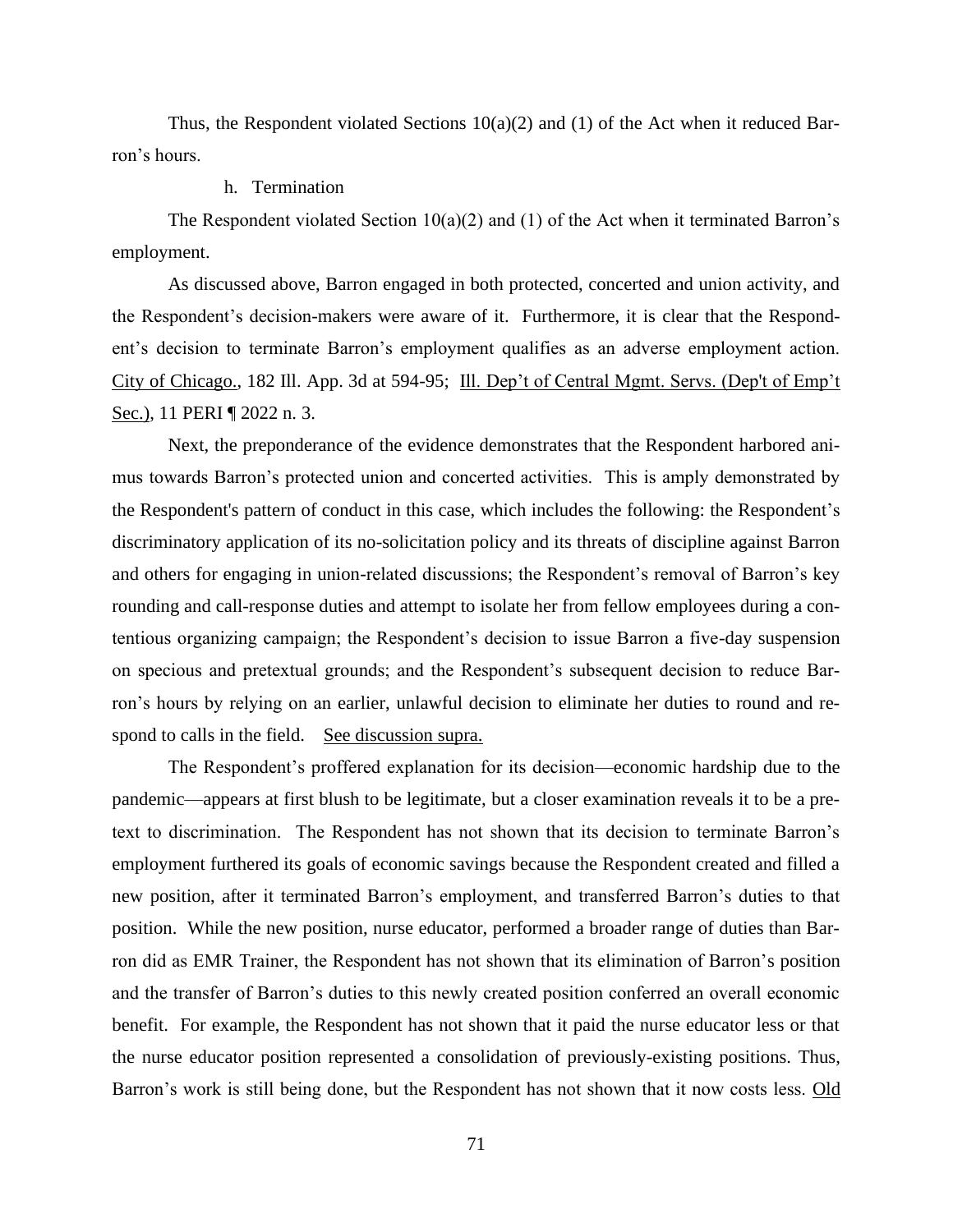Tucson Corp., 269 NLRB 492, 494 (1984)(economic justification for discharge rejected where there was no evidence that respondent saved a significant amount of money by hiring new employee and discharging union advocate); see also Direct Transit, 309 NLRB 629, 631 (1992) (addressing closure of a facility).

The Respondent may suggest that efficiencies remained where the nurse educator performed nurse-competency training in addition to EMR training; however, this observation does not support the Respondent's economic justification without further explanation and evidence. The Respondent's efficiency rationale rests on the premise that the nurse educator position was needed, independent of its EMR Training functions, and that the Respondent made the frugal decision to combine EMR training and other types of training instead of having a dedicated EMR Trainer. However, the Respondent did not explain how it effectuated clinic training for nurses in the past or how it came to it its decision that it now needed a nurse educator to perform this function. This hole in the record makes it more difficult to argue that the Respondent eliminated Barron's positions and transferred her duties to the nurse educator position for reasons of efficiency and economy.

The Respondent's failure to provide a consistent and verifiable timeline for when it created the nurse educator position and decided to transfer Barron's duties to that new position is likewise suspicious. Baylor-Schmidt, the individual who first identified Barron's position as a candidate for termination, could not recall precisely when the Respondent first hired the nurse educator and simply stated that the hire occurred "shortly after" VP Brown assumed his position (fall of 2019). Tichler was similarly vague, and the testimony he provided conflicted with Baylor-Schmidt's. He stated that the Respondent created the position and filled it later, in 2020, and indicated that the nurse educator position was in place at the time of Barron's termination. However, even he could not specify whether the Respondent hired the nurse educator before or after March 2020, when the pandemic and related layoffs began. If the Respondent had simply transferred Barron's duties to a position that predated the Respondent's economic hardships, as the Respondent argues on brief, surely the Respondent's witnesses would have been capable of conveying that in a clear and compelling manner. County of Williamson, 14 PERI ¶ 2011 (IL SLRB 1996) (record lacked clear evidence that respondent believed, before eliminating positions of two union advocates, that their duties could be performed more efficiently by other employees).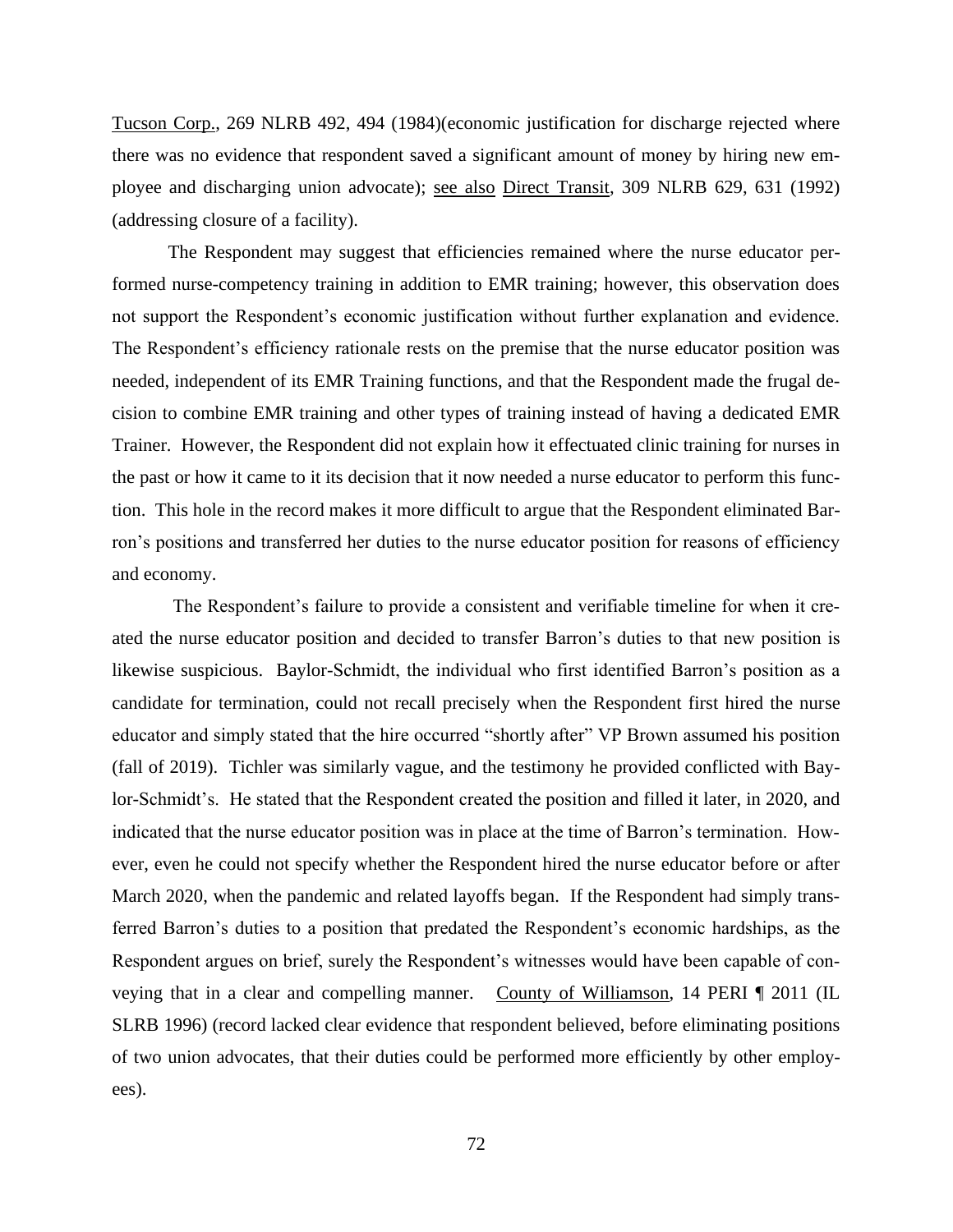The defects in the Respondent's evidence on this point bear directly on the legitimacy of the Respondent's proffered economic justification. To illustrate, if the Respondent hired the nurse educator in fall of 2019, as Baylor-Schmidt indicated, or indeed at any point prior to March 2020, the Respondent's decision to eliminate Barron's position in June 2020 would appear more clearly motivated by economics. Under those circumstances, the Respondent's elimination of Barron's position would represent the Respondent's decision to consolidate existing positions for economic savings. However, if the Respondent hired a new employee into a position created after the economic exigencies of the pandemic became apparent in March 2020, then the Respondent's decision to transfer Barron's duties to the new position would not have a clear economic benefit absent evidence that the new position costs less. Under this latter scenario, the Respondent's reliance on the well-publicized economic hardships imposed by the pandemic would then appear to be a pretext to hide the Respondent's true discriminatory motive—the removal of a key union advocate.

The Respondent's failure to refute Barron's testimony, that it hired the nurse educator after Barron's June 2020 termination, is likewise telling. The Respondent has within its possession concrete information concerning its decision to hire the nurse educator yet failed to cure the considerable ambiguities concerning the timing of its decision. If Barron had been wrong about the claimed timing, surely the Respondent, which maintains employment records, could easily have shown that Barron was mistaken. See County of Cook, 31 PERI ¶ 108 (applying similar analysis). The need for such clarification was particularly keen in this case where the Respondent's witnesses did not provide consistent testimony about when the Respondent created the nurse educator position and hired an employee in that position to perform Barron's duties.

Finally, the Respondent's decision to hire the nurse educator sometime after it terminated Barron's employment is inconsistent with the Respondent's assertion that Barron's position was redundant at the time of its elimination.

In the absence of a demonstrably legitimate explanation for the Respondent's decision to terminate Barron's employment, it is appropriate to conclude that the Respondent terminated Barron's employment to rid itself of its most vocal union adherent and to discourage support for the union.

In the alternative, even assuming that the Respondent was motivated in part by economic considerations in eliminating Barron's position, there is insufficient evidence that the Respond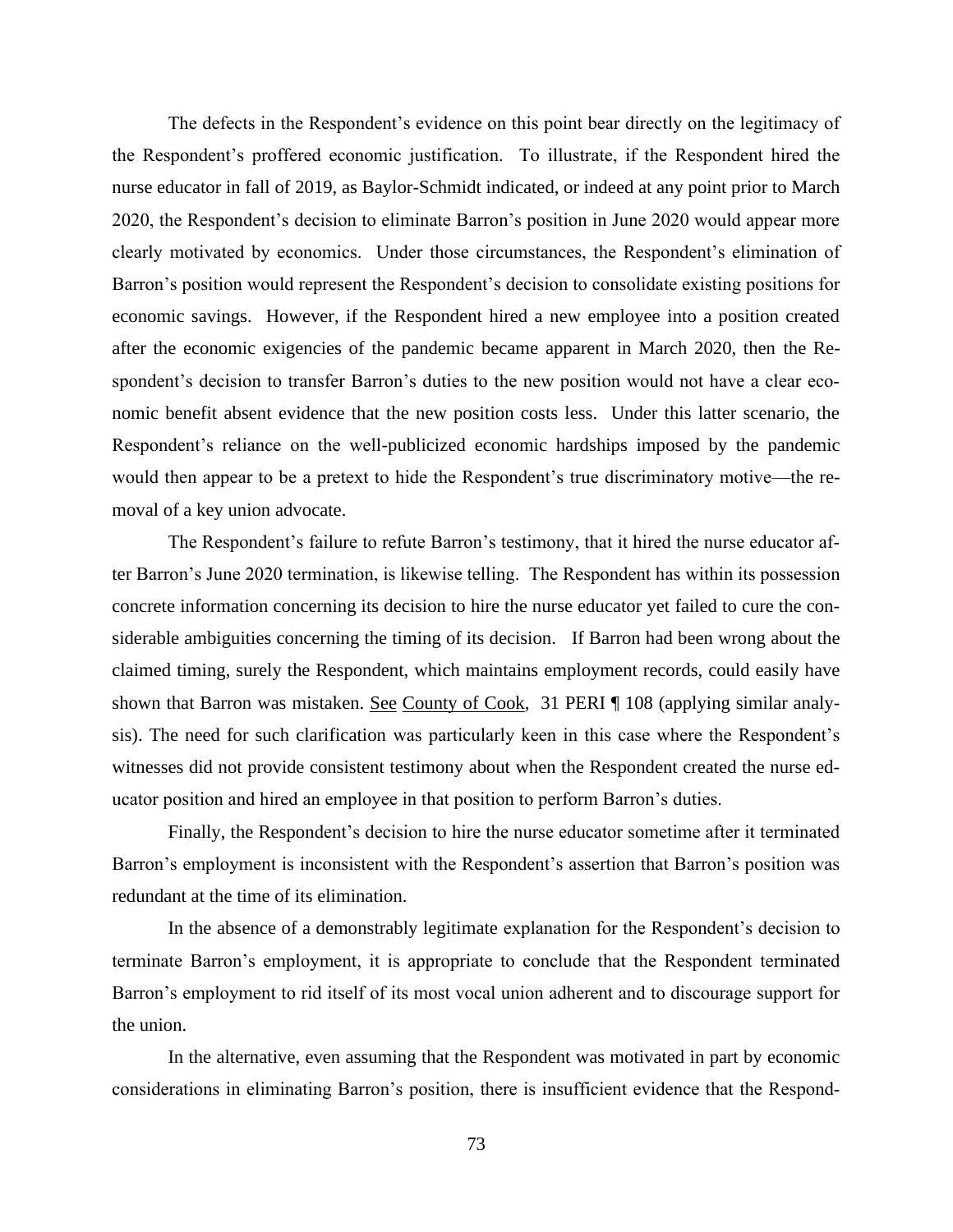ent would have taken the same action in the absence of Barron's protected activities. When there is a strong showing of unlawful motivation, the respondent's defense burden is substantial. Bally's Atlantic City, 355 NLRB 1319, 1321 (2010). Here, the Respondent demonstrated a pattern of discriminatory conduct against Barron and union activity more broadly. It then eliminated Barron's position, purportedly to save money, but subsequently created and filled a new position to which it transferred Barron's duties. Although the Respondent conducted a broader scale reduction in force at the onset of the pandemic, it has not shown that Barron's position would have been included in that reduction had she not been one of the most vocal union advocates.

Thus, the Respondent violated Section  $10(a)(2)$  and (1) of the Act when it terminated Barron's employment.

### **V. CONCLUSIONS OF LAW**

- 1. The Respondent violated Section  $10(a)(1)$  of the Act by maintaining an overly broad and ambiguous no-solicitation policy.
- 2. The Respondent violated Section  $10(a)(1)$  of the Act when it announced a stricter interpretation of its no-solicitation policy in response to union activity.
- 3. The Respondent violated Section  $10(a)(1)$  of the Act by interpreting and applying its no-solicitation policy to discriminate against union discussions and by threatening employees with discipline, pursuant to the no-solicitation policy if they engaged in further union discussions on work time.
- 4. The Respondent violated Section 10(a)(1) of the Act by enforcing its nosolicitation policy to discriminate against Union solicitation.
- 5. The Respondent did not violate Section  $10(a)(2)$  and (1) of the Act when it issued Barron a verbal warning on August 15, 2019.
- 6. The Respondent violated Sections  $10(a)(2)$  and (1) of the Act when it removed Barron's duties to round and respond to calls in the field.
- 7. The Respondent violated Sections 10(a)(2) and (1) of the Act when it subjected Barron's work to heightened scrutiny.
- 8. The Respondent violated Sections 10(a)(2) and (1) of the Act when it issued Barron a five-day suspension.
- 9. The Respondent violated Section  $10(a)(2)$  and (1) of the Act when it terminated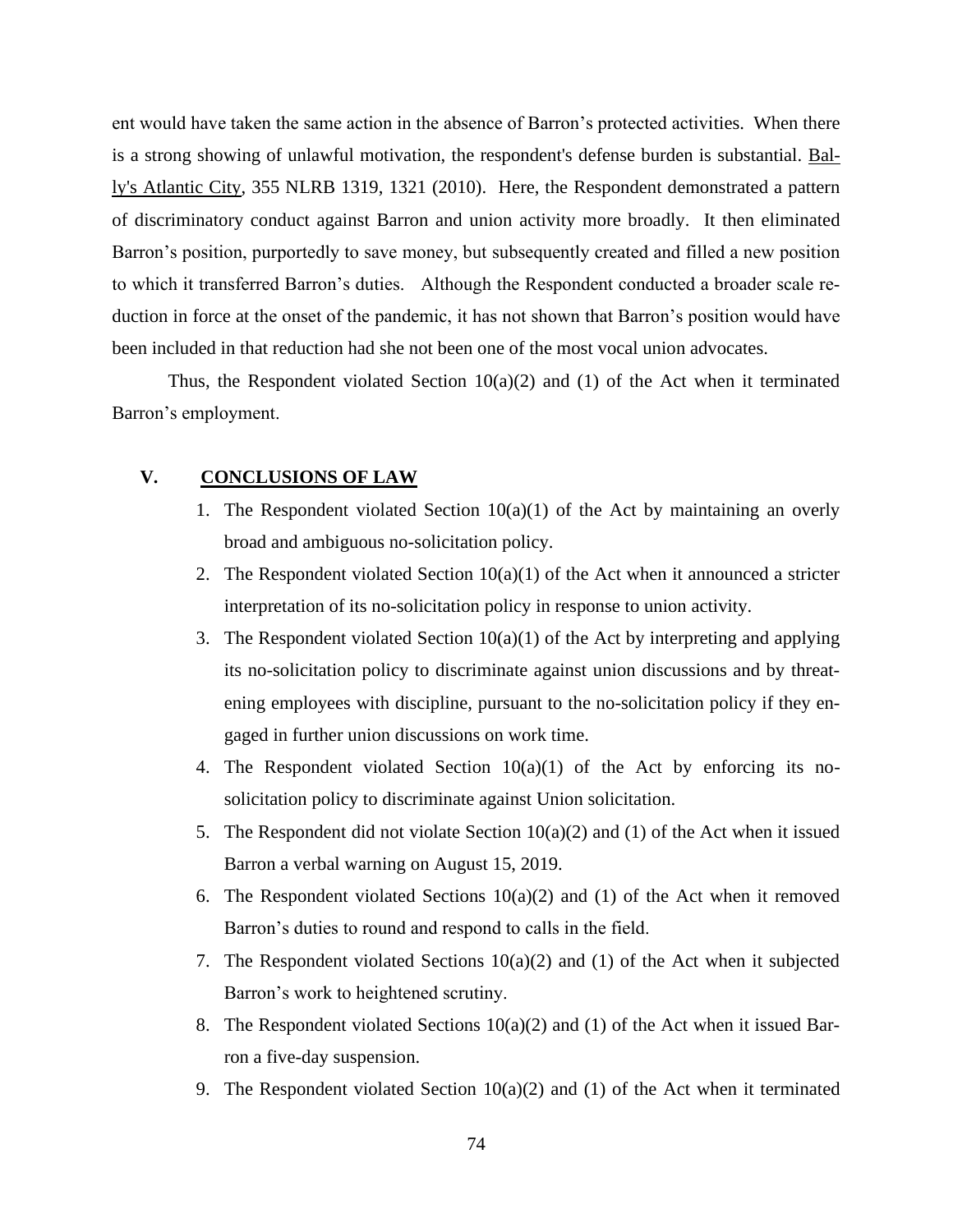Barron's employment.

### **VI. RECOMMENDED ORDER**

IT IS HEREBY ORDERED that the Respondent, its officers and agents, shall:

- 1) Cease and desist from:
	- a. Interfering with, restraining or coercing its employees in the exercise of the rights guaranteed them in the Act;
	- b. Maintaining an overly broad no-solicitation policy;
	- c. Announcing stricter interpretations of its no-solicitation policy in response to union activity;
	- d. Interpreting and applying its no-solicitation policy to discriminate against union discussions and by threatening employees with discipline, pursuant to the nosolicitation policy, if they engaged in further union discussions on work time;
	- e. Enforcing its no-solicitation policy to discriminate against Union solicitation;
	- f. Discriminating against Brandi Barron, or any of its other employees, for engaging in union or protected concerted activity.
- 2) Take the following affirmative action necessary to effectuate the policies of the Act:
	- a. Modify its no-solicitation policy in accordance with this decision to limit the prohibition of solicitation to de facto "immediate patient care areas";
	- b. Rescind the five-day suspension it issued to Brandi Barron, remove all reference to the suspension from her personnel file, and make her whole with respect to wages lost during the five-day suspension, plus interest at a rate of seven percent per annum.
	- c. Offer Brandi Barron immediate and full reinstatement to her former position as EMR Trainer and make her whole for any loss of earnings she may have suffered because of her termination, including back pay plus interest at a rate of seven percent per annum.
	- d. Post, at all places where notices to employees are normally posted, copies of the Notice attached to this document. Copies of this Notice shall be posted, after being duly signed, in conspicuous places, and be maintained for a period of 60 consecutive days. The Respondent will take reasonable efforts to ensure that the no-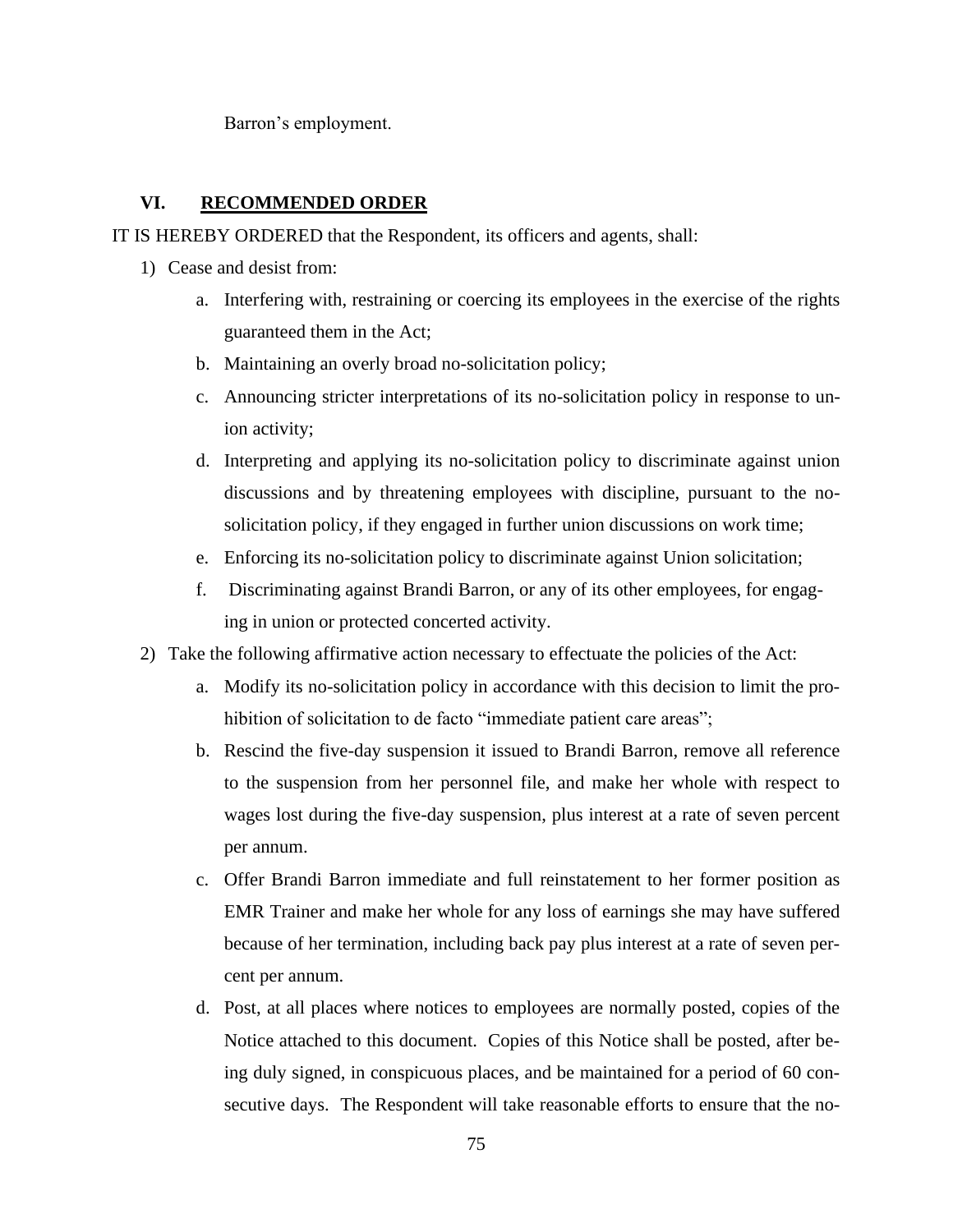tices are not altered, defaced or covered by any other material.

e. Notify the Board in writing, within 20 days from the date of this Decision, of the steps the Respondent has taken to comply with this order.

### **VII. EXCEPTIONS**

Pursuant to Section 1200.135 of the Board's Rules, parties may file exceptions to the Administrative Law Judge's Recommended Decision and Order and briefs in support of those exceptions no later than 30 days after service of this Recommendation. Parties may file responses to exceptions and briefs in support of the responses no later than 15 days after service of the exceptions. In such responses, parties that have not previously filed exceptions may include cross-exceptions to any portion of the Administrative Law Judge's Recommendation. Within seven days from the filing of cross-exceptions, parties may file cross-responses to the crossexceptions. Exceptions, responses, cross-exceptions and cross responses must be filed with the Board's General Counsel, at 160 North LaSalle Street, Suite S-400, Chicago, Illinois 60601- 3103, or to the Board's designated email address for electronic filings, at ILRB.Filing@Illinois.gov. All filing must be served on all other parties. Exceptions, responses, cross-exceptions and cross-responses will not be accepted at the Board's Springfield office. The exceptions and/or cross-exceptions sent to the Board must contain a statement of listing the other parties to the case and verifying that the exceptions and/or cross-exceptions have been provided to them. The exceptions and/or cross-exceptsions will not be considered without this statement. If no exceptions have been filed within the 30-day period, the parties will be deemed to have waived their exceptions.

#### **Issued at Chicago, Illinois this 17th day of May, 2022**

**STATE OF ILLINOIS ILLINOIS LABOR RELATIONS BOARD STATE PANEL** 

**/S/** *Anna Hamburg-Gal*

**Anna Hamburg-Gal Administrative Law Judge**